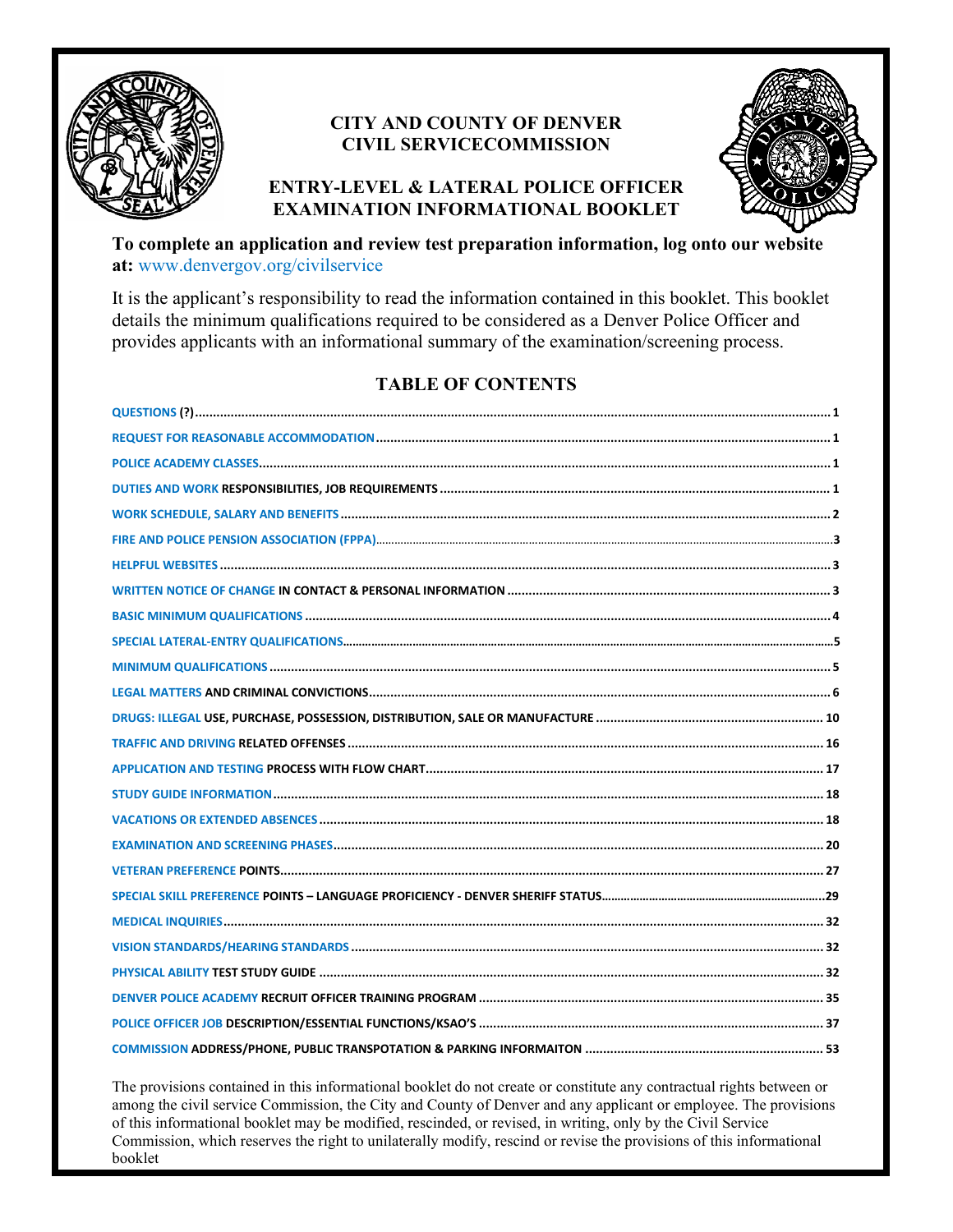# **INFORMATIONAL SUMMARY**

### **QUESTIONS**

<span id="page-1-0"></span>If you have questions not covered in this booklet, call the Civil Service Commission office at (720) 913-3371 or emai[l csc.entry.police@denvergov.org](mailto:csc.entry.police@denvergov.org) (Monday-Friday, 6:00 a.m. to 4:00 p.m.) excluding holidays.

#### **REQUEST FOR REASONABLE ACCOMMODATION**

<span id="page-1-1"></span>The City and County of Denver is an Equal Opportunity Employer. If any applicant or prospective applicant requires reasonable accommodation (per the **Americans with Disabilities Act**) in order to participate in any examination phase noted herein, the applicant must advise the Commission in advance, in writing, and provide supporting medical documentation. Each request will be reviewed on a case-by-case basis. The submission of a request does not necessarily mean that the request will be granted.

#### **THE ABILITY TO PERFORM THE ESSENTIAL JOB FUNCTIONS**

Applicants must be capable of performing the essential job functions of an entry-level Police Officer with or without reasonable accommodation. All phases of the examination are designed to measure an applicant's ability to perform the essential functions of the job. Please refer to the **Police Officer Job Description** and **Job Functions** on pages 38-53.

### **POLICE ACADEMY CLASSES**

<span id="page-1-2"></span>As a result ofthis examination, entry-level and lateral applicantswill be considered for Police Academy classes(Lateral-Entry or Combined) expected to begin depending on the needs of the department.Only a limited number of individuals will be processed through all phases of the examination, based on hiring needs.

#### **DUTIES AND WORK RESPONSIBILITIES**

<span id="page-1-3"></span>Police Officers are responsible for performing the essential functions of the job which include the suppression of crime, the protection of life and property, the investigation of criminal activity, the apprehension and arrest of violators of the criminal and traffic laws, the recovery of stolen property and the regulation of non-criminal conduct. Police Officers patrol an assigned sector, precinct or area, familiarizing themselves with businesses, public facilities, people, etc. Police Officers investigate all unusual persons and circumstances, and vehicular accidents; make detailed reports of all such occurrences; and respond to all police calls in their area, as ordered by the dispatcher. (See the **Police Officer Job Description** and **Job Functions** on pages 38-53.)

#### **JOB REQUIREMENTS**

Applicants must meet all minimum qualifications and must be eligible for Colorado Peace Officer Standards and Training (POST) Certification.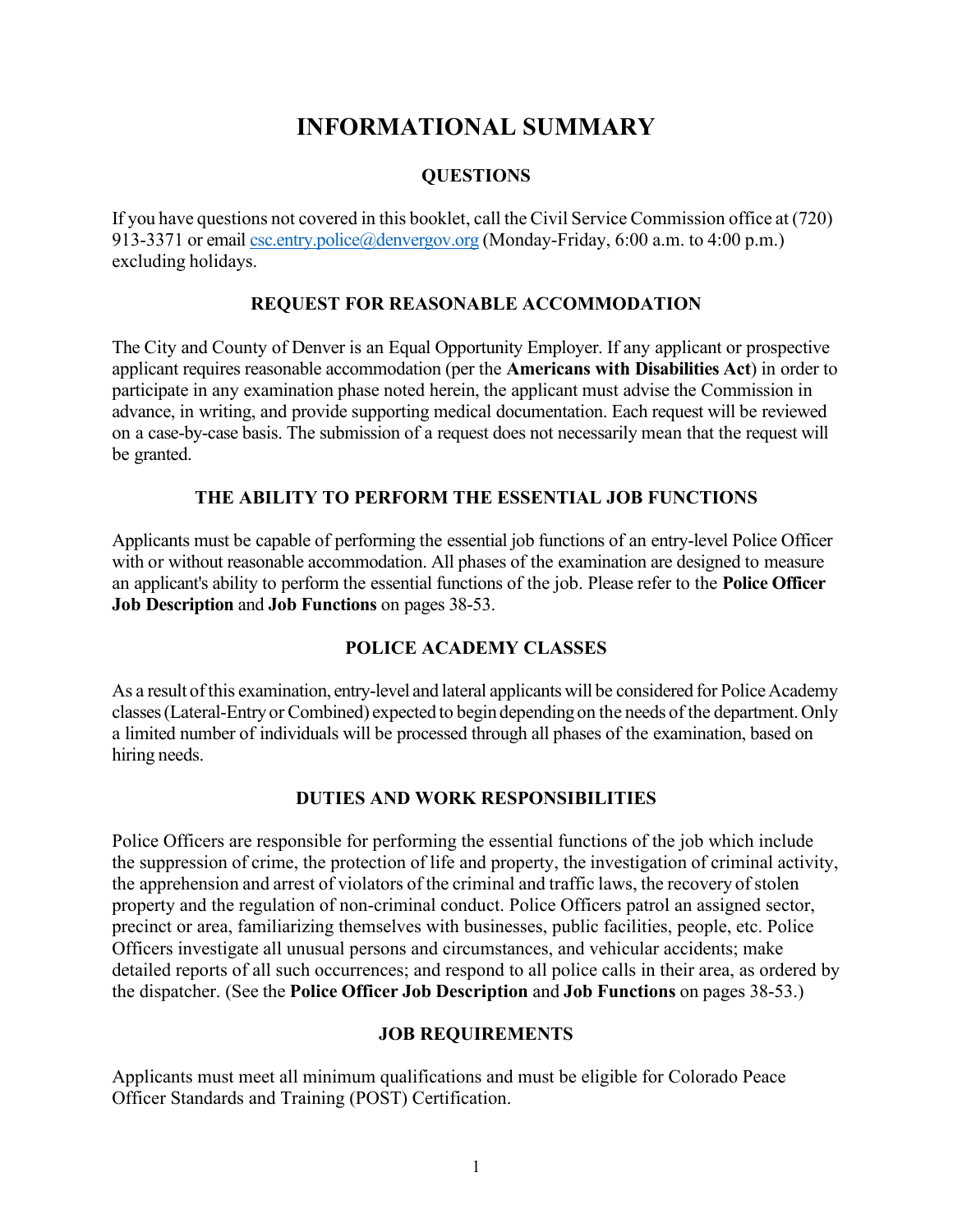<span id="page-2-0"></span>Police Officers are required to keep themselves in good physical condition.

#### **WORK SCHEDULE**

The work schedule depends upon which of the six district stations you would be assigned. Some stations have eight-hour shifts and others have ten-hour shifts. Police Officers are assigned to each of the three daily shifts depending on varying personnel needs. Shift work is generally determined by seniority. Weekend, evening, and holiday work is required.

### **SALARY AND BENEFITS ENTRY - LEVEL POLICE OFFICER**

**Salary:** Pay, effective January 1, 2022:

Police Officer Recruit: **\$59,806**

**Benefits:** Paid sick leave and vacation Medical and dental insurance Uniforms and most equipment furnished Pension plan

#### **SALARY AND BENEFITS LATERAL - ENTRY POLICE OFFICER**

A lateral applicant to the Classified Service of the Denver Police Department who is currently certified as a Colorado peace officer or out of state equivalent, and has a minimum of 2 years' experience (academy training does **not** count toward the two-year minimum experience requirement) but less than 4 years on the date of application and at the discretion of the Chief of Police or designee, will start the Denver Police Academy at the rate of Police Officer 2nd grade. The recruit, after successful completion of the academy, followed by continued employment as a Denver police officer for a period of (9) nine months of service (following graduation), shall become a Police Officer 1st Grade at the start of the following pay period, regardless of the completion date in the 9th month.

A lateral applicant to the Classified Service of the Denver Police Department who is currently certified as a Colorado peace officer or out of state equivalent and has a minimum of 4 years' experience on the date of application, at the discretion of the Chief of Police or designee, may start the Denver Police Academy at the rate of pay for Police Officer 1st grade.

**Salary:** Pay Scale, effective January 1, 2022:

<span id="page-2-1"></span>

| $2nd$ Grade: | \$76,730 |
|--------------|----------|
| $1st$ Grade: | \$96,523 |

**Benefits:** Paid sick leave and vacation Medical and dental insurance Uniforms and most equipment furnished Pension plan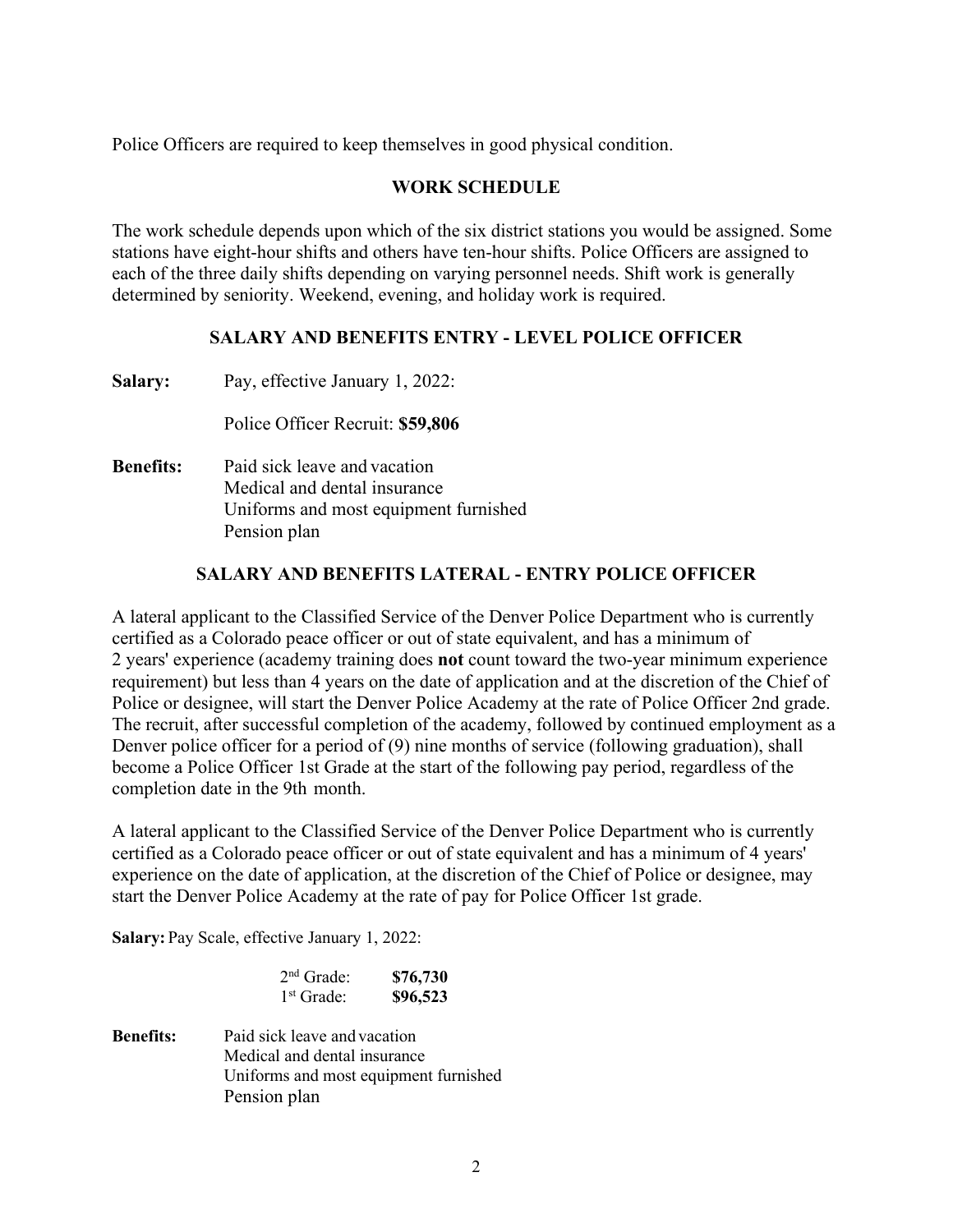#### **FIRE AND POLICE PENSION ASSOCIATION**

<span id="page-3-0"></span>Denver Fire and Denver Police offer a variety of benefit options, including a pension plan through the Fire and Police Pension Association (FPPA). For more information on the FPPA Statewide Defined Benefit Plan, please visit: [https://fppaco.org/benefits.html.](https://fppaco.org/benefits.html) For more details regarding benefit plan offerings, please visit the Denver Fire and Police websites.

#### **HELPFUL WEBSITES**

The Denver Civil Service Commission's website contains information regarding the Police Officer and Firefighter application process, testing, test preparation, current testing schedules, links to resources and the Department of Safety Recruiters, and Commission meeting dates. You can locate us at: [www.denvergov.org/civilservice.](http://www.denvergov.org/civilservice.)

Additionally, you may visit the Department of Safety's recruitment website at: [www.denverpolicerecruit.com](http://www.denverpolicerecruit.com/) for upcoming recruitment events; test preparation information; and links for general Department of Safety information and minority resources.

### **WRITTEN NOTICE OF CHANGE IN CONTACT INFORMATION**

<span id="page-3-1"></span>Applicants are required to **notify the Commission in writing of any change in contact or personal information** such as legal name, address, telephone/cell number and e-mail. Additionally, applicants called on for further screening/processing must **notify the Commission in writing of any change to their supplemental application or background history form information**. You may notify the Commission **by email.**

Failure to receive notice of and keep any scheduled appointment because of outdated contact information may be cause for disqualification from further testing.

### **SOLICITATION OF PREFERENTIAL TREATMENT PROHIBITED**

Solicitation or attempted solicitation of preferential treatment (lobbying) in connection with any application or testing for original appointment, or for placement on an eligible register, or for certification for appointment to a position in the Classified Service, may be grounds for disqualification. This includes intervention on behalf of any applicant, outside of references and information provided in the background investigation process, by the respective department or any of its members, by a member of City Council, by any City official or City employee, and by a Commissioner or employee of the Commission. **Personal references and letters of recommendation are considered during the background investigation only.** An applicant may provide, as part of the background investigation process, letters of reference and the names, contact information, and nature of relationship for references he or she believes should be contacted during the background investigation.

# **MINIMUM QUALIFICATIONS GENERAL INFORMATION**

**Applicants must meet all minimum qualifications.** Except as noted, any failure to meet one or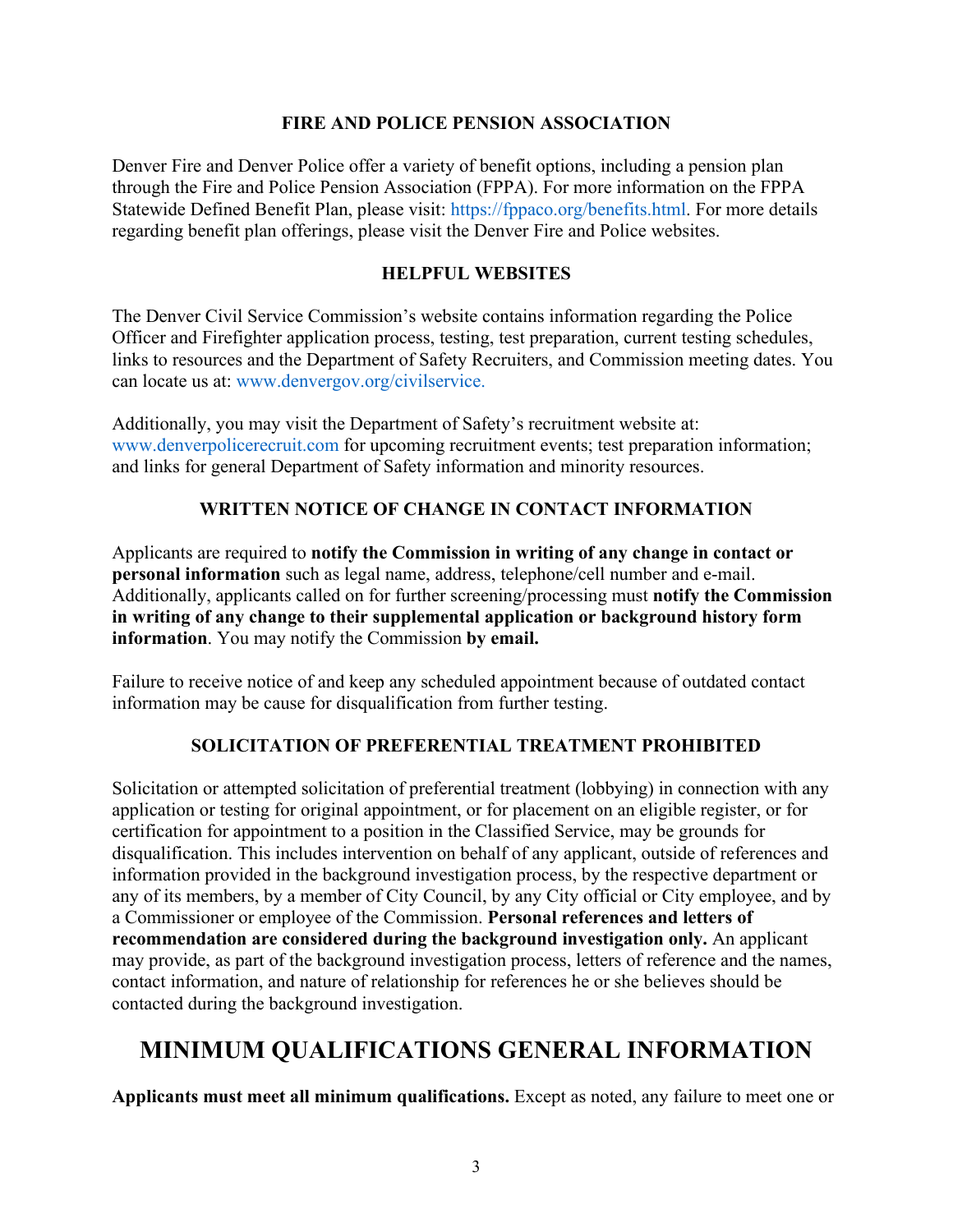more of the minimum qualifications will result in your automatic disqualification. Please note that some qualification standards, regarding certain criminal and illegal drug related behavior, have particular age limits and/or time lines associated with them.

For example: "at age 21 or older" or "while under the age of 21"; within the past "sixty" (60) months (5 years)", or within the past "one-hundred twenty (120) months (10 years)", or "during an individual's lifetime" ("have you ever…").

**If a particular time limit affects your situation**, and you are disqualified, you may later become eligible and may re-apply once the specified time limit has lapsed. Any time lines noted, run back from the date of application.

**Reviewing Definitions of Terms:** Your understanding of the General, Legal/Criminal, Illegal Drug, and Traffic related terms and offenses contained in this booklet **is critical** to your ability to determine if you meet the minimum qualifications. For a complete listing of Definitions of Terms, please refer to Commission Rule 1 located on our website at: [www.denvergov.org/civilservice.](https://www.denvergov.org/content/denvergov/en/civil-service-commission/CommissionRules/table-of-contents.html)

# **BASIC MINIMUM QUALIFICATIONS**

<span id="page-4-0"></span>**CITIZENSHIP:** Applicants must be citizens of the United States on or before the date of application. Acceptable proof of such must be presented if selected to proceed beyond the written test. Acceptable proof of United States citizenship shall include a birth certificate from within the United States, naturalization papers, a United States passport, or a Certificate of Live Birth Abroad of a United States Citizen.

**COLORADO RESIDENCY**: Applicants must be bona fide residents of the State of Colorado at the time of appointment (hire). There is no minimum time limit to establish residency.

**AGE:** Applicants must be at least twenty-one (21) years of age on or before the date of application. Acceptable proof of age will be required if selected to proceed beyond the written test. Acceptable substitutes for a birth certificate include naturalization papers and/or a valid passport.

**EDUCATION:** Applicants must have a high school diploma or a General Equivalency Diploma (GED) on or before the date of application. Acceptable proof of a high school diploma or GED certificate will be required if selected to proceed beyond the written test. Acceptable substitutes for a high school diploma or GED certificate include an original certified high school transcript bearing the official school seal and showing graduation date, or an original letter from the school on the school's letterhead which verifies the graduation.

<span id="page-4-1"></span>**DRIVER'S LICENSE:** Applicants must possess a valid automobile driver's license on or before the date of application and up to and including the date of appointment and must maintain any licensing requirements of the respective department.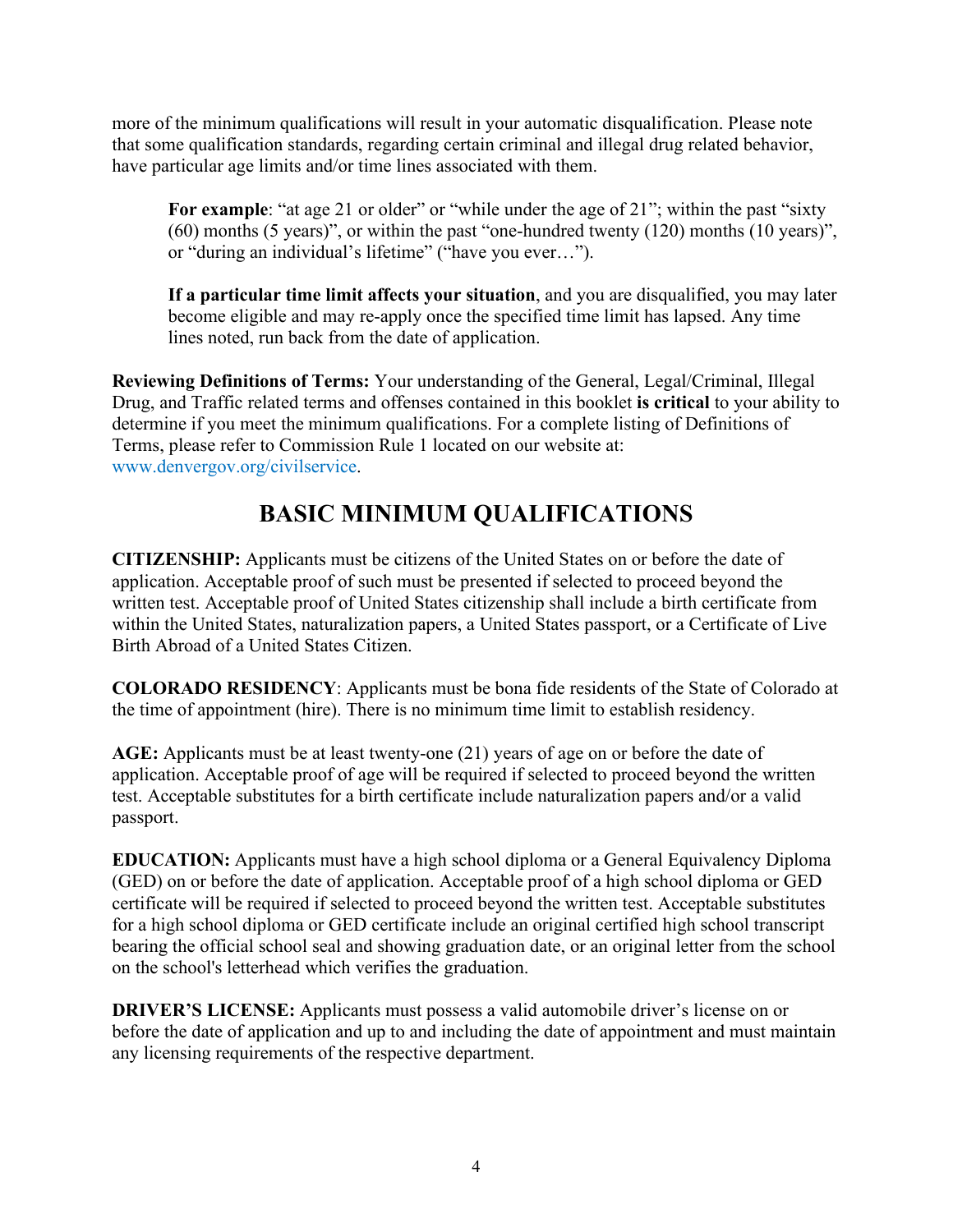# **LATERAL ENTRY POLICE OFFICER QUALIFICATIONS**

**STATE CERTIFIED LAW ENFORCEMENT OFFICER:** In order to qualify as a Lateral-Entry officer, you must meet the current hiring standards:

- Colorado Peace Officer Standards and Training (P.O.S.T) certification or state equivalent.
- **Currently employed** full time as a police officer by a state, county, or municipal police or sheriff's department.
- Applicants who are retired or separated as a result of layoff can be considered providing:
	- 1. Retired officers or officers separated as a result of layoff must apply within one year of separation;
	- 2. Must have been in good standing at the time of retirement or layoff, and;
	- 3. Must possess a current Colorado POST certification or state equivalent.

**2-YEARS PATROL DUTY**: Additionally, all applicants must possess a minimum of two (2) years **patrol duty** (calls to service/street duty) while employed **full time** by a state, county or municipal police or sheriff's department. Academy training does not count toward the two-year minimum experience requirement. Experience accumulated as a deputy or officer employed at a correctional facility, college, university, District Attorney's office, or as a Federal or Military Police Officer is not applicable experience. Applicants employed by "Full Service" university police departments, will be considered on a case-by-case basis. "Full Service" is defined as an agency in which the officers respond to calls for service, makes arrests and files criminal cases without having to do so through another law enforcement agency.

**DEPARTMENT EVALUATIONS AND TRAINING RECORDS**: Lateral applicants will be required to submit **three (3) years of current** department evaluations and all applicable training records.

**INTERNAL AFFAIRS INVESTIGATIONS:** Additionally, an applicant who is the subject of a **current** Internal Affairs (IA) investigation at the time of application may take the written and video test; however, your file cannot be processed until a final disposition regarding your IA investigation has been reached. If you become the subject of an IA investigation while you are being processed, you must notify the Commission immediately. Your file will be placed in a **deferral/on hold** status until a final disposition has been reached. Upon receiving a written notice of the final disposition, the Commission will determine your eligibility to continue in the testing process.

<span id="page-5-0"></span>**Please note**: It is your responsibility to inform the Commission in a timely manner of any issue or concern that may affect your eligibility. Your file may be rejected if it contains information not suited to the needs of the Denver Police Department. If you have applied and scheduled a testing appointment as a Lateral applicant, and then determine that you do not meet the special Lateral-entry qualifications, please immediately contact the Commission to discuss your situation and other options available to you.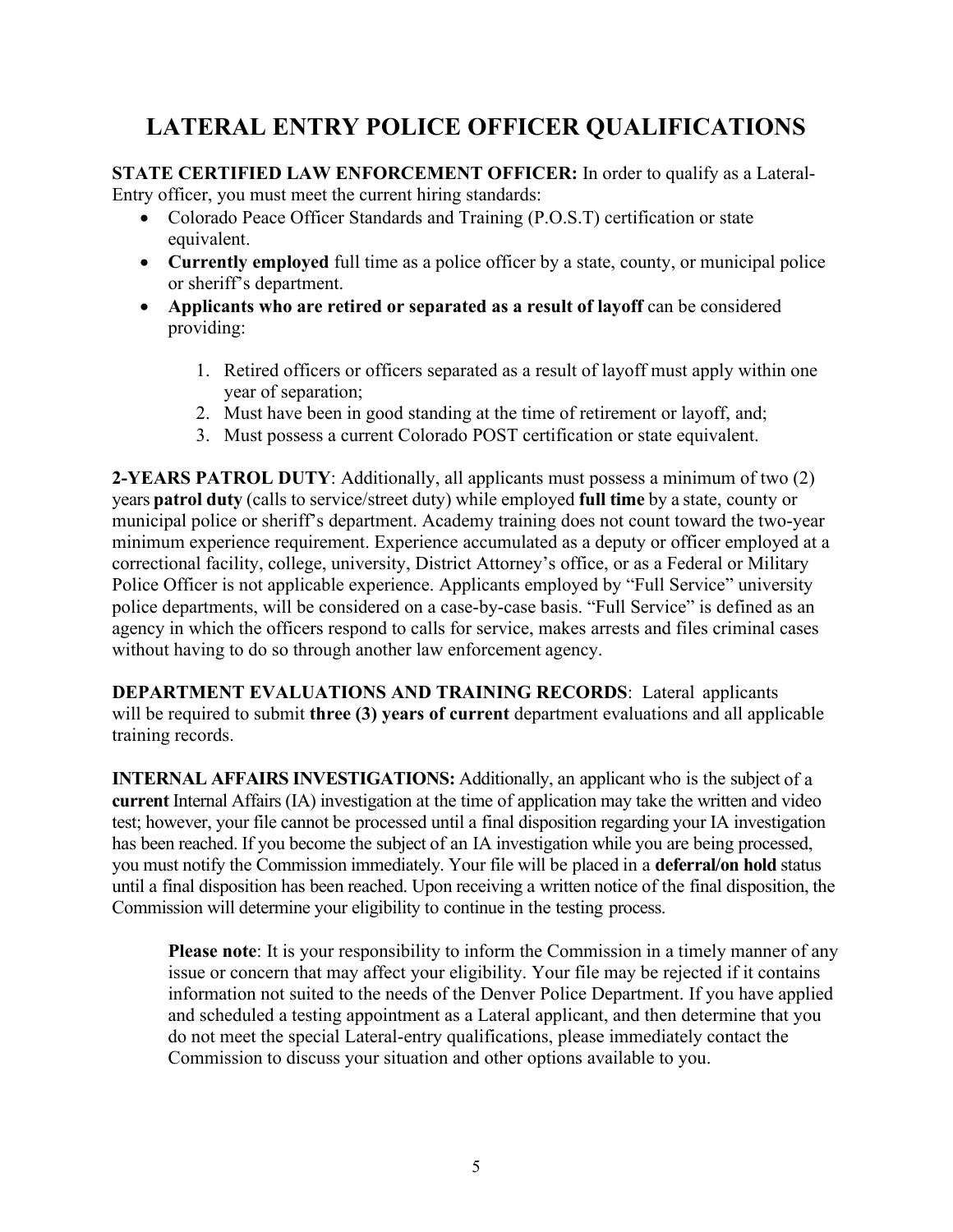# **MINIMUM QUALIFICATIONS CHARACTER AND BACKGROUND**

**CHARACTER AND BACKGROUND:** An applicant must be of **good moral character** as required by the Charter of the City & County of Denver. In reviewing an applicant's character and background, the Commission will consider the **standards of ethical conduct, integrity and honesty** that shall guide the behavior of a member of the Denver Police Department.

# **LEGAL MATTERS & CRIMINAL CONVICTIONS GENERALCONSIDERATIONS**

<span id="page-6-0"></span>**CONVICTION:** See page 6 for the definition of "Conviction." Throughout this booklet the term "Conviction" applies to the following categories of offenses:

- Any adult criminal offense;
- Any juvenile offense when the juvenile was charged as an adult;
- Any juvenile offense adjudicated in a juvenile court when the offense would be classified as a felony or misdemeanor (as applicable) if committed by an adult.

**JUVENILE RECORD OR ADULT CRIMINAL RECORD:** If you are unsure of the formal legal status of any items in your juvenile record or your adult criminal record,you are urged to obtain a copy of your criminal history. If after reviewing your juvenile or criminal history you still have questions, you should obtain legal advice prior to submitting your application. Civil Service Commission staff cannot provide you with legal advice in thesematters.

**SEALED OR EXPUNGED RECORDS:** Juvenile records and adult criminal records are not automatically "expunged" or "sealed". To be expunged or sealed, it requires an "order of the court". If a criminal record or juvenile record has been "sealed" or has been "expunged", by an "order of the court", or if a criminal conviction has been "pardoned", it may have an effect on how you answer certain questions in the application process.

# **KEY DEFINITIONS: LEGAL & CRIMINAL RELATED STANDARDS**

**CONVICTION - ADJUDICATION, definition of:** The result of a criminal trial regarding any federal, state, or local law that ends in entry of a final judgment/sentence, following a verdict of guilty (by the court or jury), or following a plea of guilty or no contest.

**"Conviction" shall include an "Adjudication"** which is an entry of final judgment/ sentence following a determination by a juvenile court that it has been proven beyond a reasonable doubt to the trier of fact that the juvenile has committed an offense that would have been a crime had it been committed by an adult (i.e. commission of a delinquent act), or following an entry of a plea of guilty or no contest to a charge of committing such an offense.

**"Conviction" does not include** an entry of a final judgment/sentence that has been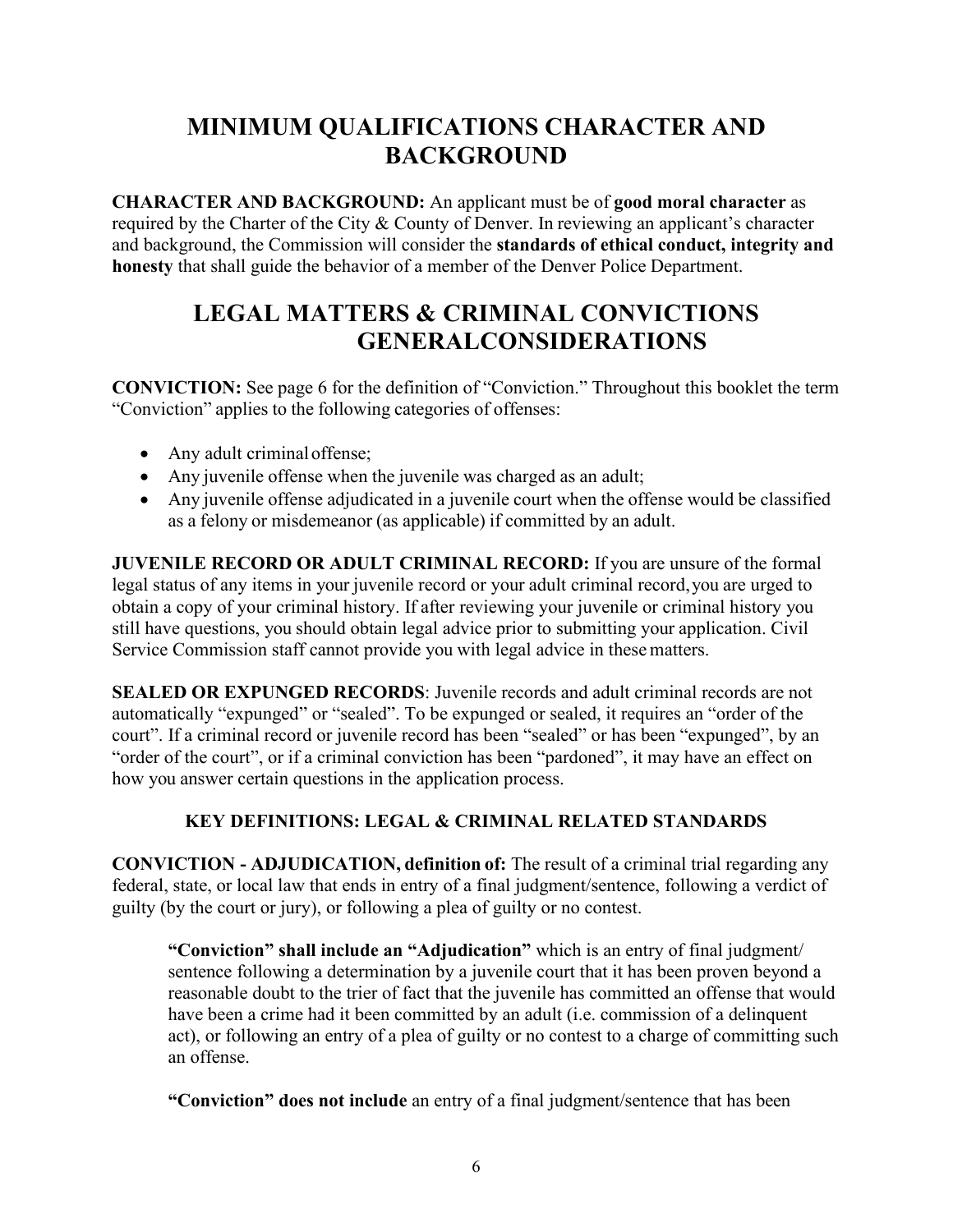pardoned, reversed, set aside, or otherwise rendered null and void; or for which the criminal record or the juvenile record thereof has been formally sealed, or has been formally expunged, by order of the court.

**"Conviction" does not include** a deferred prosecution, deferred judgment, or deferred sentence.

**FELONY, definitionof:** A criminal offense that is classified as a "felony" under the federal, state or local laws in the jurisdiction where the subject charge was filed; to also include any juvenile offense that would constitute a "felony" criminal offense in that jurisdiction, if committed by an adult. (Example: Criminal record may show "F4", meaning a "4<sup>th</sup> Degree" Felony".)

**MISDEMEANOR, definitionof:** A criminal offense that is classified as a "misdemeanor" under the federal, state or local law in the jurisdiction where the subject charge was filed; to also include any juvenile offense that would constitute a "misdemeanor" criminal offense, if committed by an adult. (Example: Criminal record may show "M1", meaning a "1<sup>st</sup> Degree" Misdemeanor".)

# **GENERAL DISQUALIFIERS: NO LEGAL IMPEDIMENTS**

**NO LEGAL IMPEDIMENTS:** To be eligible for both application and appointment to a position in the Denver Police Department, an individual shall not have any legal impediments to their ability to perform the essential job functions for the position of Police Officer. Please be advised that adjudication in juvenile court, for criminal activity as a minor/juvenile, does not necessarily clear from your record when you become an adult.

**Certain misdemeanor convictions**, whether as a minor or as an adult, may preclude you from being certified by the Colorado Peace Officer Standards & Training Board, and may impact your ability to legally carry a weapon. They will result in disqualification from the Police Officer application or screening process.

Any individual who, because of a criminal charge, or plea to a criminal charge, is **currently subject to an active deferred sentence, deferred judgment or deferred prosecution,** or is currently subject to any **court order(s) or stipulation(s) in connection therewith**, will be disqualified.

Any individual who is **currently incarcerated, on work release, on parole, or on probation** for any crime will be disqualified.

# **CRIMINAL CONVICTIONS: LIFETIME DISQUALIFICATION**

**ALL FELONY CONVICTIONS - LIFETIME DISQUALIFICATION:** Any adult (age 18 or above), or juvenile charged as an adult, who has been convicted of a felony crime; or juvenile who has been adjudicated in juvenile court for an offense that would be classified as a felony if committed by an adult; will be disqualified.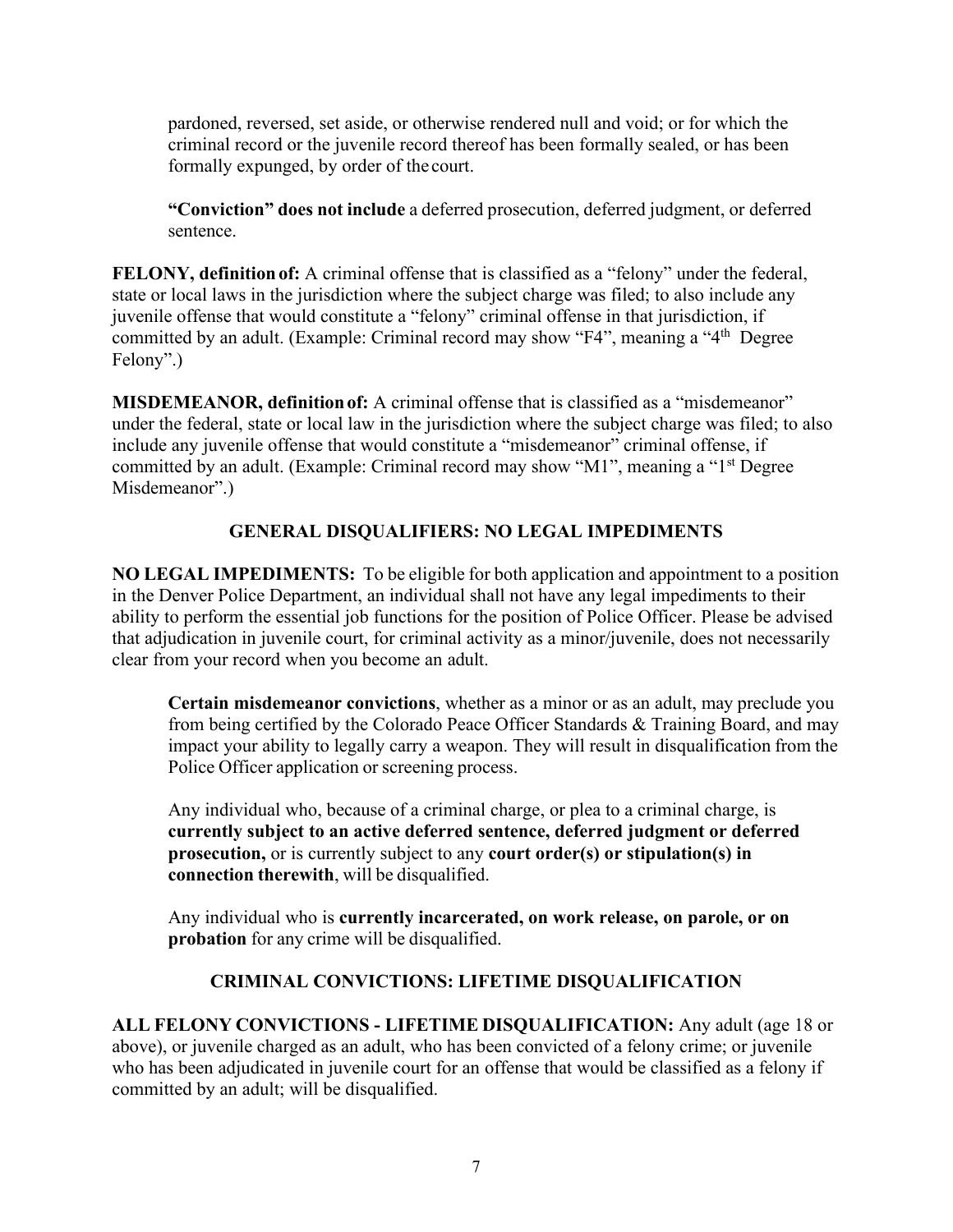### **CERTAIN MISDEMEANOR CONVICTIONS - LIFETIME DISQUALIFICATION:** An

individual who has ever been convicted (or been adjudicated), for any of the following **misdemeanor** offenses will be disqualified:

- An offense involving domestic violence.
- Assault, menacing, stalking or harassment.
- Sexual assault, unlawful sexual contact, or an offense that would require registration as a sex offender under Colorado law.
- Any offense based on unlawful sexual behavior.
- Failure to register as a sex offender.
- Prostitution.
- Soliciting forprostitution.
- Pandering.
- Indecent exposure.
- Any offense of child abuse or child neglect resulting in any injury to the child or to the child's health.
- Any bias-motivated crime (including harassment or intimidation of a person or group because of race, color, ancestry, national origin, religion, creed, age, gender, gender variance, sexual orientation, or physical or mental disability).
- Cruelty to animals.
- Resisting arrest.
- Impersonating a peace officer, firefighter, or public servant.
- Obstruction of government operations. Obstruction of a peace officer, firefighter, emergency medical service provider, rescue specialist, or likevolunteer.
- False reporting to fire, emergency, or law enforcement authorities.
- Periury.
- Failure to obey a jury summons.

### **MISDEMEANOR CONVICTIONS AFFECTING PEACE OFFICER CERTIFICATION -**

**LIFETIMEDISQUALIFICATION:** All applicants for Police Officer must be eligible for Colorado Peace Officer Standards and Training (POST) Board Certification. Certain specified misdemeanor convictions provide a basis for presumptive denial of POST Certification. Therefore, an applicant shall have no conviction for any of those specified misdemeanor offenses forwhich theColorado Peace Officer Standards and Training (POST) Board shall deny certification as provided under C.R.S. 24-31-305 $(1.5)$  as it may be amended from time to time. Thisshall include any substantially similar misdemeanor offenses under any federal, state or local law.

**With only one exception**, there shall be no consideration for an exemption from disqualification for any misdemeanor offenses for which POST shall deny certification as noted above, regardless of any exemption or variance having been granted by the POST Board or its Executive Director. That one exception is: A conviction for a "Misdemeanor Offense Involving or Relating to Any Controlled Substance" which occurred ["more than 10 years prior to the date](#page-12-0)  [of application.](#page-12-0)" (See page 12.) If you are disqualified for such an offense you may contact the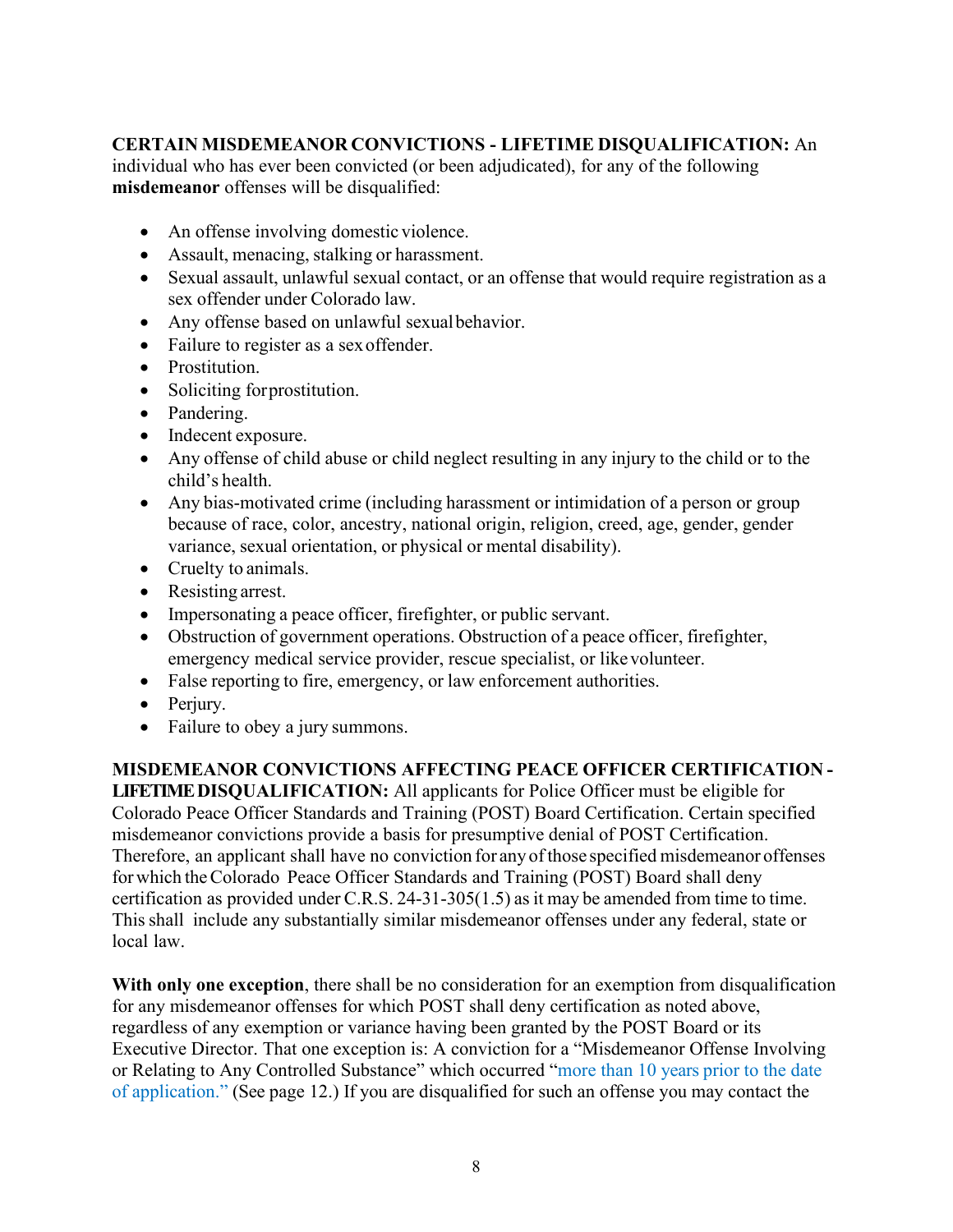Commission to request case by case review for possible exemption from disqualification. To view a listing of the POST prohibited misdemeanor convictions, see Attachment A to Commission Rule 3 on our website [www.denvergov.org/civilservice.](http://www.denvergov.org/civilservicecommission)

To view Commission Rules, click on the link titled ["Commission Rules.](https://www.denvergov.org/content/denvergov/en/civil-service-commission/CommissionRules/table-of-contents.html)" Applicants may also contact the Colorado POST Board at (303) 866-5692 or find a link to the POST Board at <https://www.colorado.gov/post>

### **CRIMINAL CONVICTIONS: 10 YEAR, 7 YEAR & 5 YEAR DISQUALIFICATIONS**

**MISDEMEANOR OFFENSES - 10 YEAR DISQUALIFICATION:** An individual who has been **convicted** (or been adjudicated) for any of the following **misdemeanor** offenses during the past 120 months (10 years) will be disqualified.

- An offense based on **child abuse or child neglect** that did not involve an injury to the child or to the child's health.
- The **illegal use or possession** of a firearm or edged weapon (e.g. a knife).

**MISDEMEANOR OFFENSES - 7 YEAR DISQUALIFICATION:** An individual who has been **convicted** (or been adjudicated) for any of the following **misdemeanor** offenses during the past 84 months (7 years) will be disqualified.

- An offense involving **theft**, (to include stealing, shoplifting, embezzlement, etc.)
- An offense involving **fraud**, (to include check fraud, identity theft, forgery, etc.)
- An offense involving **forgery**, (to include actions done with intent to defraud, etc.)

**Misdemeanor convictions for theft, fraud or forgery** more than 84 months' prior will be subject to a presumptive disqualification with an opportunity for review for exemption.

**NO MORE THAN ONE (1) MISDEMEANOR - DURING THE PAST 5 YEARS:** An individual who has been **convicted** of two (2) or more **misdemeanor** offenses within the past 60 months (5 years) will be disqualified.

<span id="page-9-0"></span>**NO MISDEMEANOR CONVICTIONS WHILE IN A PUBLIC SAFETY POSITION - DURING THE PAST 5 YEARS:** Within the past 60 months (5 years), an individual shall **not** have any **conviction** for a **misdemeanor** offense during any period of time while they were an employee in, or a volunteer in, any of the following public safety related positions: Law enforcement; peace officer; armed public safety; correctional officer; military police; firefighter or medical first responder.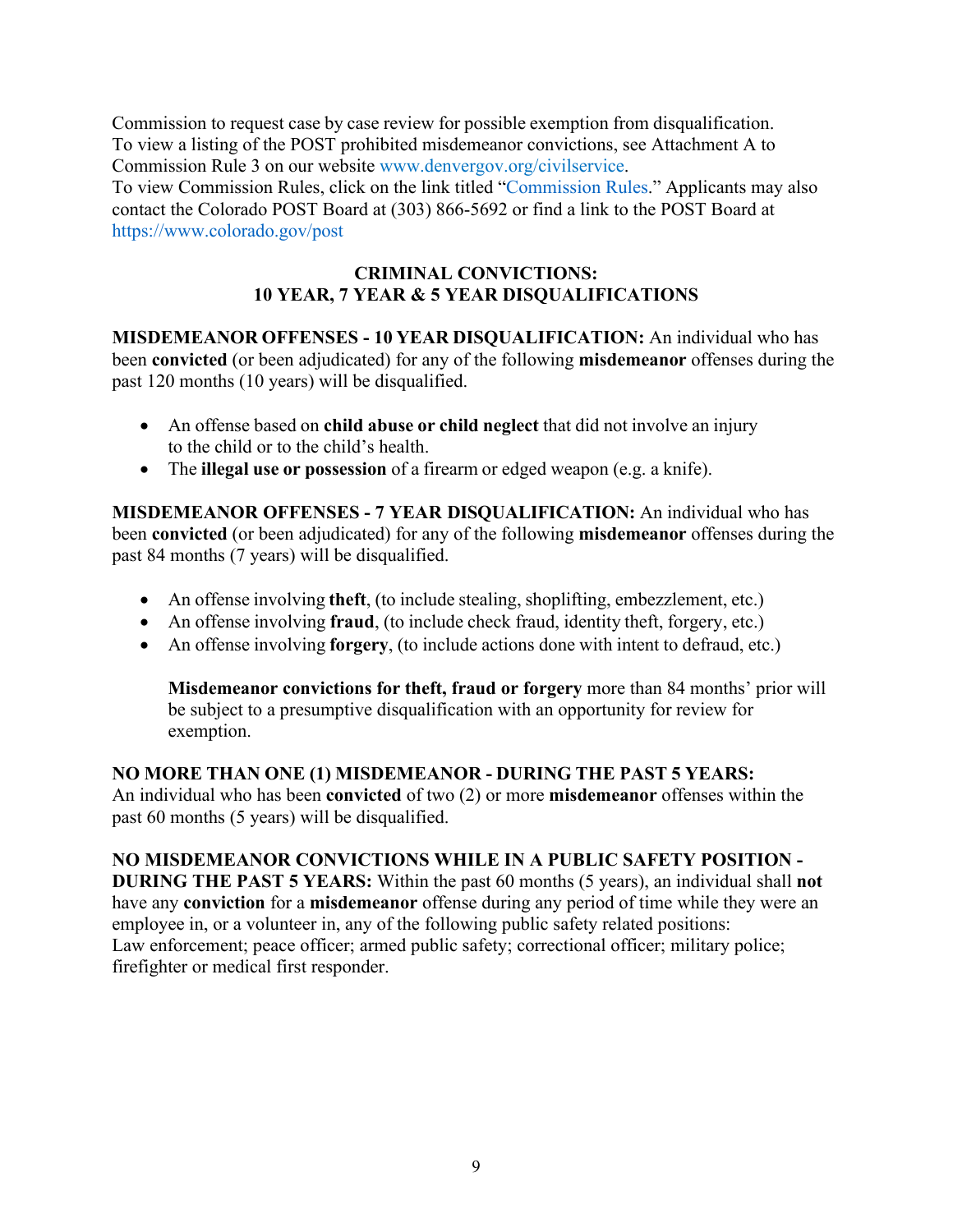# **DRUGS: ILLEGAL USE, PURCHASE, POSSESSION, DISTRIBUTION, SALE, OR MANUFACTURE**

### **IMPORTANT DRUG RELATED DEFINITIONS**

**DISTRIBUTION (of Hard and Soft Drugs), definition of:** "Distribution" or "To Distribute" means to deliver, transfer, or transport, or to attempt to deliver, transfer or transport, actually or constructively, from one person to another a controlled substance, either with or without remuneration, barter or exchange.

**However**, the delivery, transfer or transportation of one ounce or less of marijuana, from one person to another; without involving any remuneration, barter or exchange; shall be deemed "use or possession". It shall not be deemed distribution, unless the delivery or transfer is by a person eighteen years of age or older to a person under the age of fifteen.

The delivery or transfer of more than one ounce of marijuana from one person to another, either with or without remuneration, barter or exchange, shall be deemed distribution and/or sale thereof.

**HARD DRUG, definitionof:** Any schedule I, II, III or IV controlled substance is considered to be a Hard Drug except when a Schedule II, III or IV controlled substance is possessed or used pursuant to being dispensed by or under the direction of a person licensed or authorized by state or federal law to prescribe or administer the drug.

**Examples include**, but are not limited to the **illegal** use of: Adam, Adderall, Amytal, Anabolic Steroids, Angel Dust, Amphetamine, Black Tar, Blue Birds, Buttons, Cocaine, Codeine (high dose), Crack, Crystal, Darvon, Deca, Demerol, Dilaudid, Ecstacy, GHB, Hallucinogens, Hash & Hash Oil (Marijuana Concentrate), Heroin, Ice, Ketamine, Librium, LSD, Marijuana – 8 ounces or more, Mescaline, Methadone, Methamphetamine, MDA, MDMA, Microdot, Morphine, Mushrooms, Opium, Percocet, Percodan, Peyote, PCP, Phenobarbitol, PHP, Psilocybin, Quaalude, Red Birds, Ritalin, Rohypnol, Roofies, Seconal, Smack, Special K, Speed, Spice, Steroids, STP, Talwin, TCP, Thai Sticks (soaked in hash oil), THC, Valium, Xanax, XTC,Yellow Jackets

**Drugs not included as a Hard Drug:** The legal use of Schedule II, III and IV "prescription" drugs by the person for whom the drug was legally prescribed; or the possession of Marijuana, Medical Marijuana or Ganja in a quantity under eight (8) ounces. (Note, while Medical Marijuana in a quantity less than 8 ounces is not considered a Hard Drug, the use of Medical Marijuana is not considered to be the legal use of a "Prescription Drug".)

**MANUFACTURE (of Hard Drugs or Soft Drugs), definition of:** "Manufacture" or "Manufacturing" means: For any person to produce, prepare, propagate, compound, convert, or process a controlled substance, directly or indirectly, by extraction from substances of natural origin, chemical synthesis, or a combination of extraction and chemical synthesis, and includes any packaging or repackaging of the substance or labeling or relabeling of its container.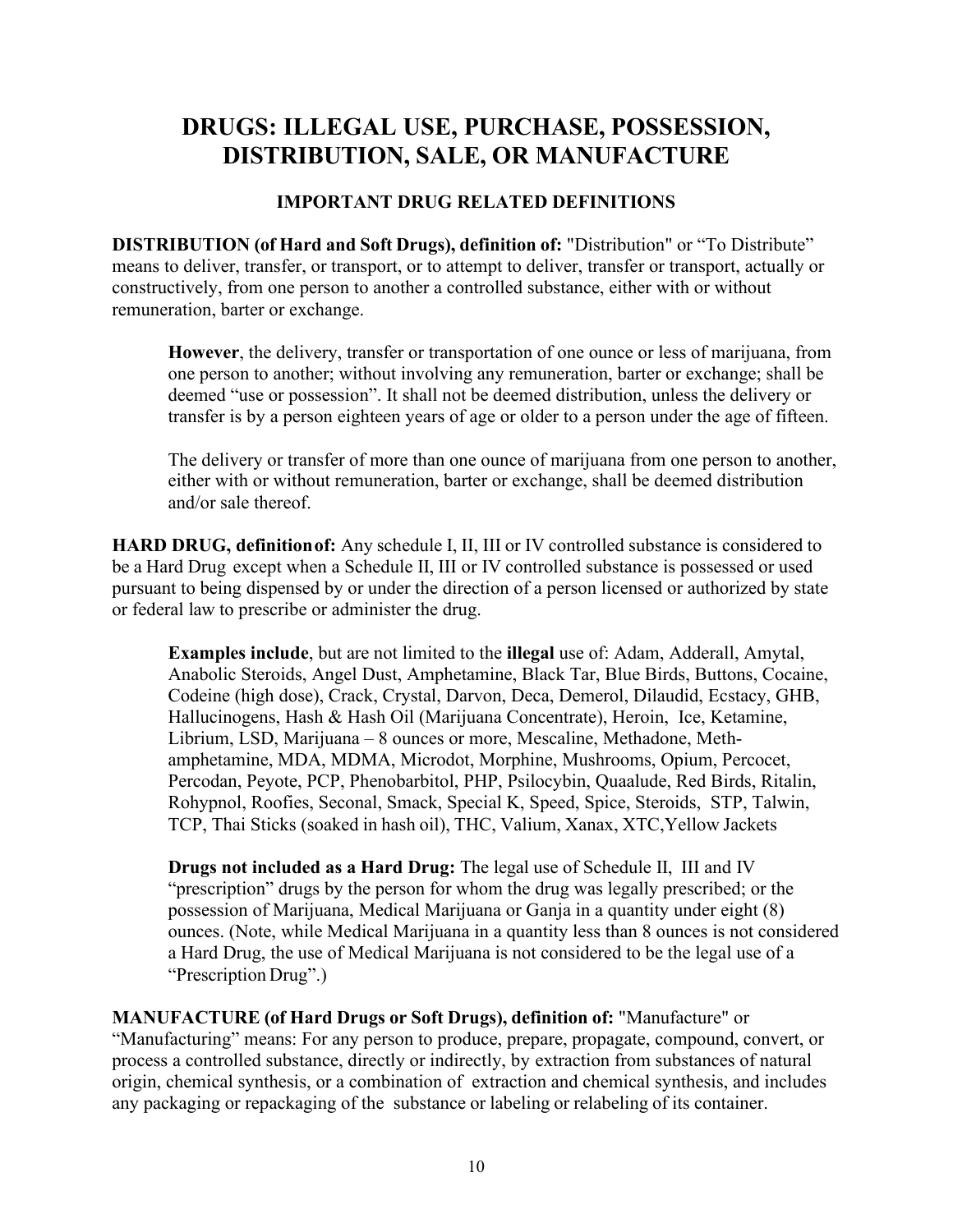**With respect to marijuana** and marijuana concentrate, "manufacture" means for any person to cultivate, grow, produce, prepare, process, or otherwise manufacture, or knowingly to allow such to be produced, processed, prepared or manufactured on land owned, occupied, or controlled byhim.

For information related to employment in a state regulated, licensed, marijuana business enterprise, see the definition of "Marijuana" below.

<span id="page-11-0"></span>**MARIJUANA, definition of:** (Including Medical Marijuana, Ganja, Marijuana Concentrate, and Edibles containing Marijuana, etc.): Because marijuana is a Schedule I controlled substance under Federal law, any use, purchase, possession, distribution, sale or manufacture (including delivery, transfer or transport from one person to another) of marijuana or its derivatives that would be regarded asillegal under the federal **Controlled Substances Act** (as determined at the sole discretion of the Commission) shall in general be regarded as "illegal" for purposes of application and screening for the position of PoliceOfficer.

- **Medical Marijuana:** Because marijuana has no recognized medical use under Federal Law, "medical marijuana" or products containing "medical marijuana" are considered as "illegal" for the purposes of application.
- **Synthetic Marijuana and Salvia Divinorum:** The Synthetic Drug Abuse Prevention Act of 2012 makes it unlawful as of July 9, 2012, to use or possess any amount of synthetic cannabinoid (e.g. Spice, K2) or Salvia Divinorum (e.g. Diviner's Sage or Seer's Sage).
- **Soft Drug Marijuana:** Marijuana (and its derivatives) in a quantity less than 8 ounces is considered to be an illegal Soft Drug for the purposes of Application and Minimum Qualifications.
- **Hard Drug – Marijuana:** Marijuana (and its derivatives) in a quantity of 8 ounces or more is considered to be an illegal Hard Drug for the purposes of Application and Minimum Qualifications.
- **Exception regarding Marijuana distribution:** Any distribution of one (1) ounce or less of marijuana (to deliver, transfer, or transport from one person to another), without any remuneration, barter or exchange, shall generally be deemed "use" or "possession" and not "distribution". Itshall be subject to a 36-month time-period for disqualification.
- **Exception Regarding Employment in a State Regulated Marijuana Business:** The purchase, possession, growing, manufacture, distribution or sale of Marijuana (or any of its derivatives) as prohibited byCommission Rule and these minimum qualifications will result in a presumptive disqualification. **However**, any individual engaging in such behavior, solely as part of their employment in a state regulated, licensed marijuana related business enterprise may request a case by case review for exemption from such disqualification.

**SALE (of Hard or Soft Drugs), definition of:** "Sale" means: An illegal barter, exchange, or transfer for payment or promise of payment, of a controlled substance, and each such transaction made by any person, whether for the benefit of the seller or on behalf of another.

**Any action on behalf of another** (as the middleman or go-between, acting for either the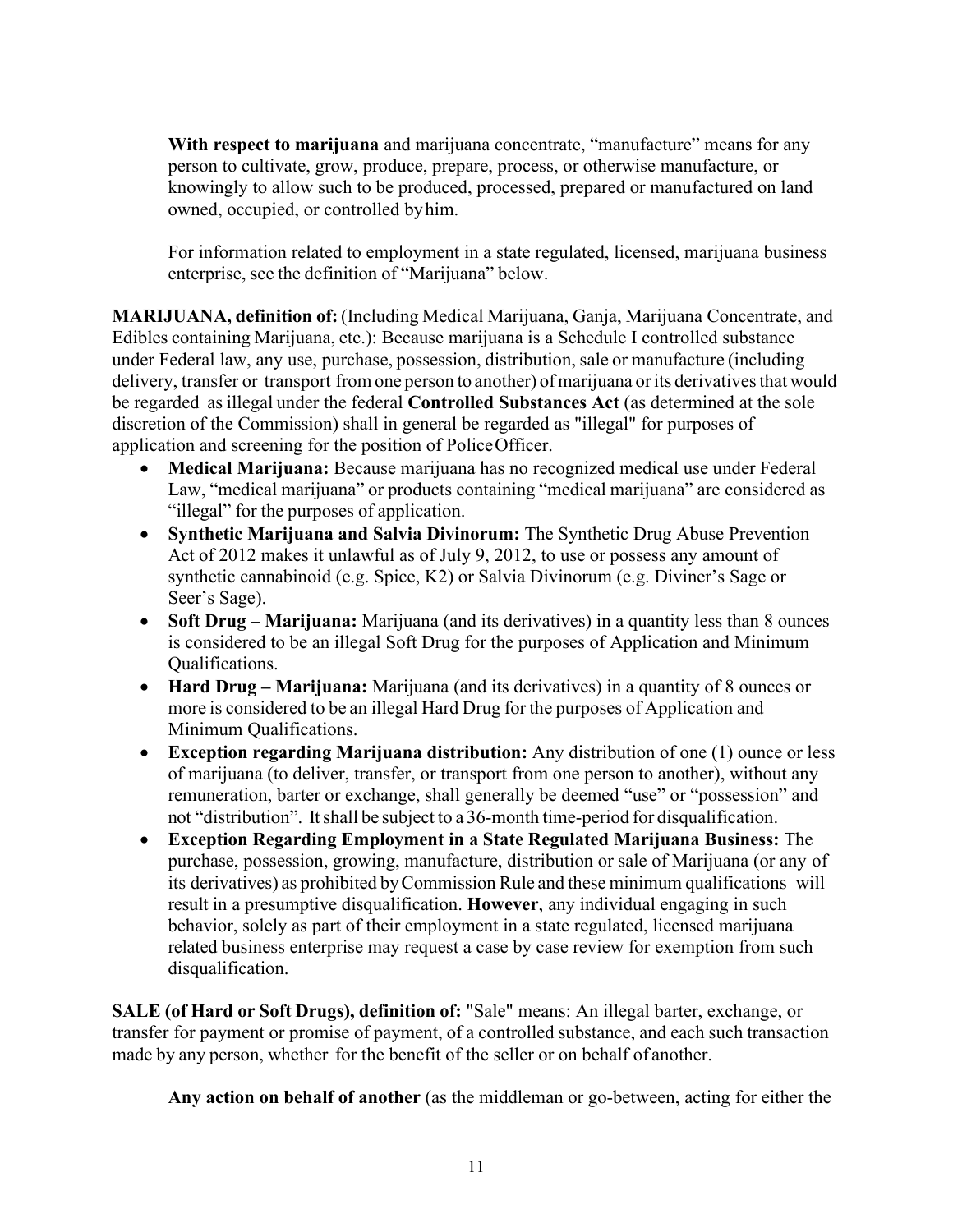seller or the purchaser) in an illegal sale or purchase of a controlled substance, which includes being an active participant in the actual transfer of the drugs or assets involved, shall be deemed "Sale" and not"Purchase."

For information related to employment in a state regulated, licensed, marijuana business enterprise, see definition of "Marijuana" on page 10.

**SOFT DRUG, definition of:** Marijuana or Medical Marijuana in a quantity under eight (8) ounces, and any Schedule V controlled substance, except when a Schedule V controlled substance is possessed or used pursuant to being dispensed by or under the direction of a person licensed or authorized by state or federal law to prescribe or administer the drug.

**Examples include**, but are not limited to the illegal use of: cough syrup with low dose codeine, Robitussin AC, Lyrica, and any use of Ganja, Marijuana or Medical Marijuana, or the possession of Marijuana or Medical Marijuana but only in a quantity less than eight (8) ounces.

**Drugs not included as Soft Drugs**: The legal use of Schedule V "prescription" drugs by the person for whom the drug was legally prescribed. (Note: Medical Marijuana is never considered a legal "prescription drug".)

### **CRIMINAL CONVICTIONS INVOLVING OR RELATED TO ANY CONTROLLED SUBSTANCE**

#### **NO FELONY CONVICTION, AT ANY AGE, INVOLVING HARD OR SOFT DRUGS – LIFETIMEDISQUALIFICATION:** Any individual who has ever been "convicted of" a felony offense involving or relating to any (controlled substance) hard drug or soft drug will be disqualified. This includes the "adjudication" of a juvenile for a like offense that would be classified as a felony if committed by an adult.

### **NO MISDEMEANOR CONVICTION, INVOLVING OR RELATED TO A CONTROLLED SUBSTANCE – WITHIN 120 MONTHS (10 Years) PRIOR TO**

**APPLICATION:** Any individual who has been convicted of a misdemeanor offense involving or relating to any controlled substance (Hard or Soft Drug), **Within** the period of 120 Months (10 Years) prior to the date of application, will be disqualified. This includes the "adjudication" for a like offense that would be classified as a misdemeanor if committed by an adult.

<span id="page-12-0"></span>**A MISDEMEANOR CONVICTION, INVOLVING OR RELATED TO A CONTROLLED SUBSTANCE MORE THAN 120 MONTHS (10 Years) PRIOR TO APPLICATION – PRESUMPTIVE DISQUALIFICATION:** Any individual who has been convicted of a misdemeanor offense involving or relating to any controlled substance (Hard or Soft Drug), **More than** 120 Months (10 Years) prior to the date of application, will be subject to a presumptive disqualification. (This includes the "adjudication" for a like offense that would be classified as a misdemeanor if committed by an adult.)

**However**, the individual disqualified may request a case by case review for exemption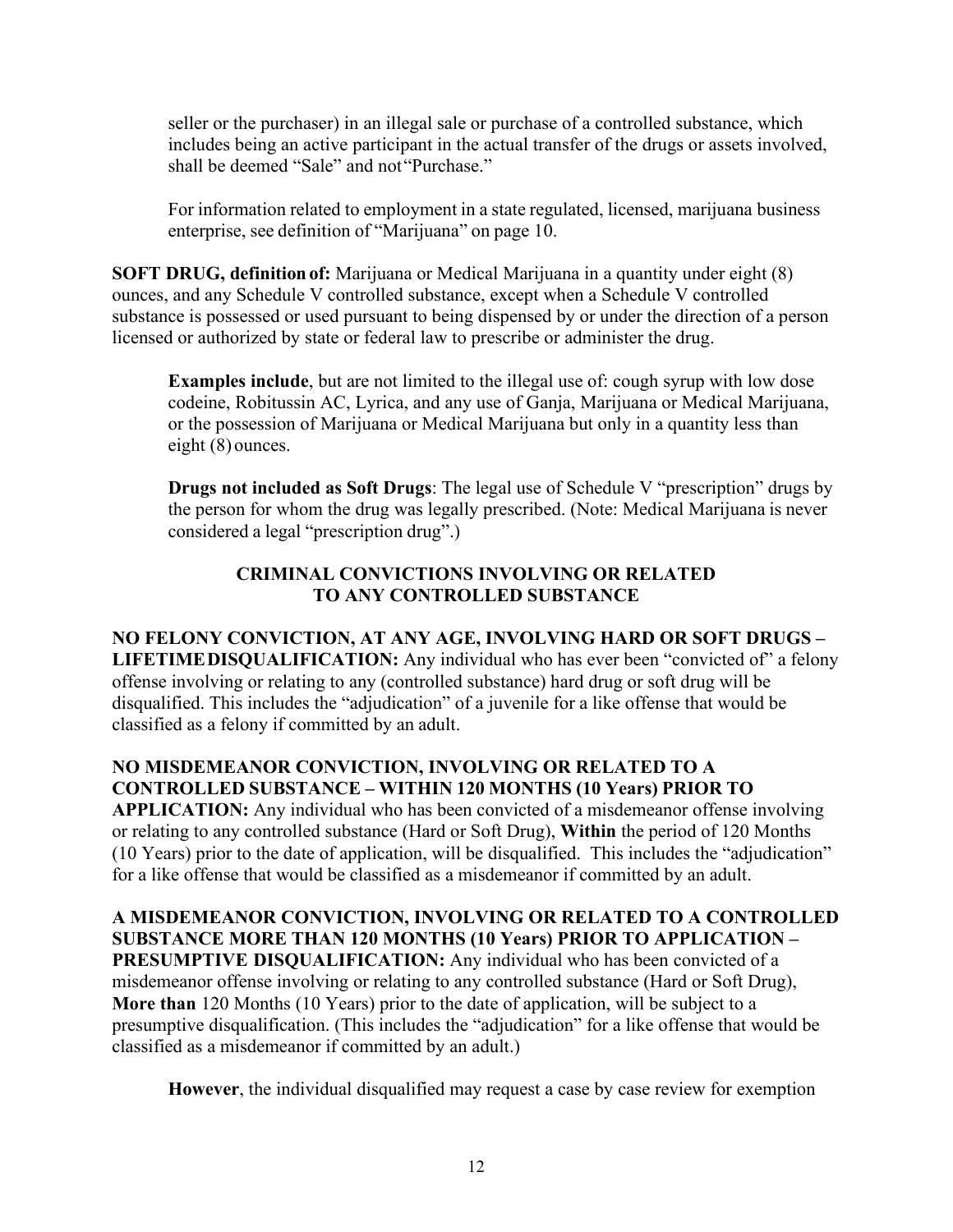from disqualification. Prior to the review, the individual must provide written documentation from the Colorado Peace Officer Standards and Training Board (POST) of the granting of a waiver concerning any POST disqualification related to the conviction in question.

#### **NO ILLEGAL DISTRIBUTION, SALE OR MANUFACTURE OF HARD OR SOFT DRUGS**

#### **NO ILLEGAL DISTRIBUTION OF HARD OR SOFT DRUGS: AT AGE 21 OR OLDER:** Lifetime Disqualification **WHILE UNDER AGE 21:**

Hard Drug Distribution: 120 Month (10-Year) Disqualification Soft Drug Distribution: 60 Month (5-Year) Disqualification

**Within the age limits and time periods specified:** Any individual who has provided, delivered, transferred, or transported any hard or soft drugs to or for another person, either with or without remuneration, barter, or exchange, will be disqualified.

"Soft Drug" includes any Marijuana, Medical Marijuana, products or edibles containing Marijuana. (See below for more information regarding a limited exception for 1 ounce or lessof marijuana, and for information regarding employment in a state regulated Marijuana business.)

Illegal distribution of drugs includes being the middleman, go between, or "doing a favor for a friend" in a drug transaction by actively transferring the drugs from one person to another even if the "middleman" receives no benefit from the drug transaction.

- An individual who engaged in the "distribution" of Hard or Soft Drugs at age 21 or above will be subject to a Lifetime Disqualification.
- An individual who engaged in the "distribution" of Hard Drugs while both under the age of 21 and during the 120 Months prior to application, will be disqualified.
- An individual who engaged in the "distribution" of Soft Drugs while both under the age of 21 and during the 60 Months prior to application, will be disqualified.
- Illegal distribution of any Hard or Soft Drug including Marijuana, in any quantity, to or for another person, that did involve any payment, barter or exchange is also considered a "Sale" of drugs and not "Distribution". (See below for information regarding "No Illegal Sale of Hard or SoftDrugs".)
- Limited Marijuana Exception: The "distribution" of one (1) ounce or less of Marijuana, that did not involve any payment, barter or exchange (e.g. "sharing a joint"), shall be deemed "Use" or "Possession" and not "Distribution", and is subject to a 3-year disqualification time-period.
- Employment in State Regulated Marijuana Business: For information regarding employment in a state regulated Marijuana business enterprise, please see the definition of ["Marijuana"](#page-11-0) on page 10.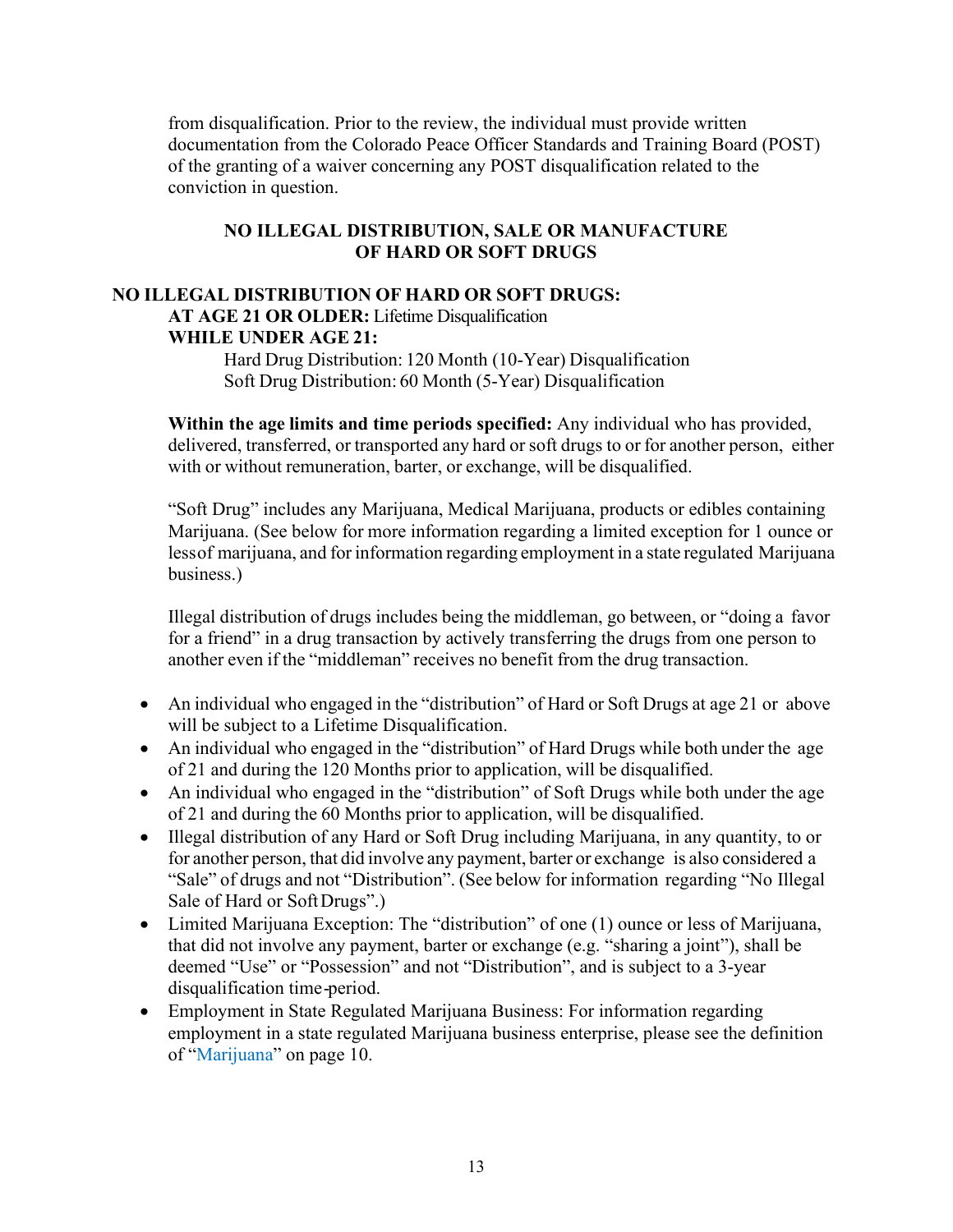#### **NO ILLEGAL SALE OF HARD OR SOFTDRUGS: AT AGE 21 OR OLDER:** Lifetime Disqualification **WHILE UNDER AGE 21:**

Hard Drug Sale: 120 Month (10-Year) Disqualification Soft Drug Sale: 60 Month (5-Year) Disqualification

**Within the age limits and time periods specified:** Any individual who has ever illegally provided, delivered, or transported hard or soft drugs, including any marijuana or medical marijuana that involved any barter, exchange, or transfer or promise of payment, will be disqualified.

- An individual who engaged in the "Sale" of Hard or Soft Drugs at age 21 or above will be subject to a Lifetime Disqualification.
- An individual who engaged in the "Sale" of Hard Drugs while both under the age of 21 and during the 120 Months prior to application, will be disqualified.
- An individual who engaged in the "Sale" of Soft Drugs while both under the age of 21 and during the 60 Months prior to application, will be disqualified.
- Illegal drug sale includes being the middleman, go between, or "doing a favor for a friend" in a drug sale or purchase by actively transferring the drugs, assets, or payment from one person to another even if the "middleman" receives no benefit from the sale or purchase.
- The acquisition or acceptance into a purchaser's possession of Hard Drugs or Soft Drugs through a sale, barter or exchange; and involving the use of the assets or money of only the purchaser, shall be deemed "Purchase" and not "Sale". Employment in State Regulated Marijuana Business: For information regarding employment in a state regulated Marijuana business enterprise, please see the definition of ["Marijuana"](#page-11-0) on page 10.

# **NO ILLEGAL MANUFACTURE OF HARD OR SOFT DRUGS:**

# **AT AGE 21 OR OLDER:** Lifetime Disqualification **WHILE UNDER AGE 21:**

Hard Drug Manufacture: 120 Month (10-Year) Disqualification Soft Drug Manufacture: 60 Month (5-Year) Disqualification

**Within the age limits and time periods specified:** Any individual who has ever illegally manufactured (e.g. produced, prepared, processed, grown, packaged or re-packaged) Hard or Soft Drugs, including any Marijuana or Medical Marijuana or products or edibles containing Marijuana will be disqualified.

- An individual who engaged in the "Manufacture" of Hard or Soft Drugs at age 21 or above will be subject to a Lifetime Disqualification
- An individual who engaged in the "Manufacture" of Hard Drugs while both under the age of 21 and during the 120 Months prior to application, will be disqualified.
- An individual who engaged in the "Manufacture" of Soft Drugs while both under the age of 21 and during the 60 Months prior to application, will be disqualified.
- Employment in State Regulated Marijuana Business: For information regarding employment in a state regulated Marijuana business enterprise, please see the definition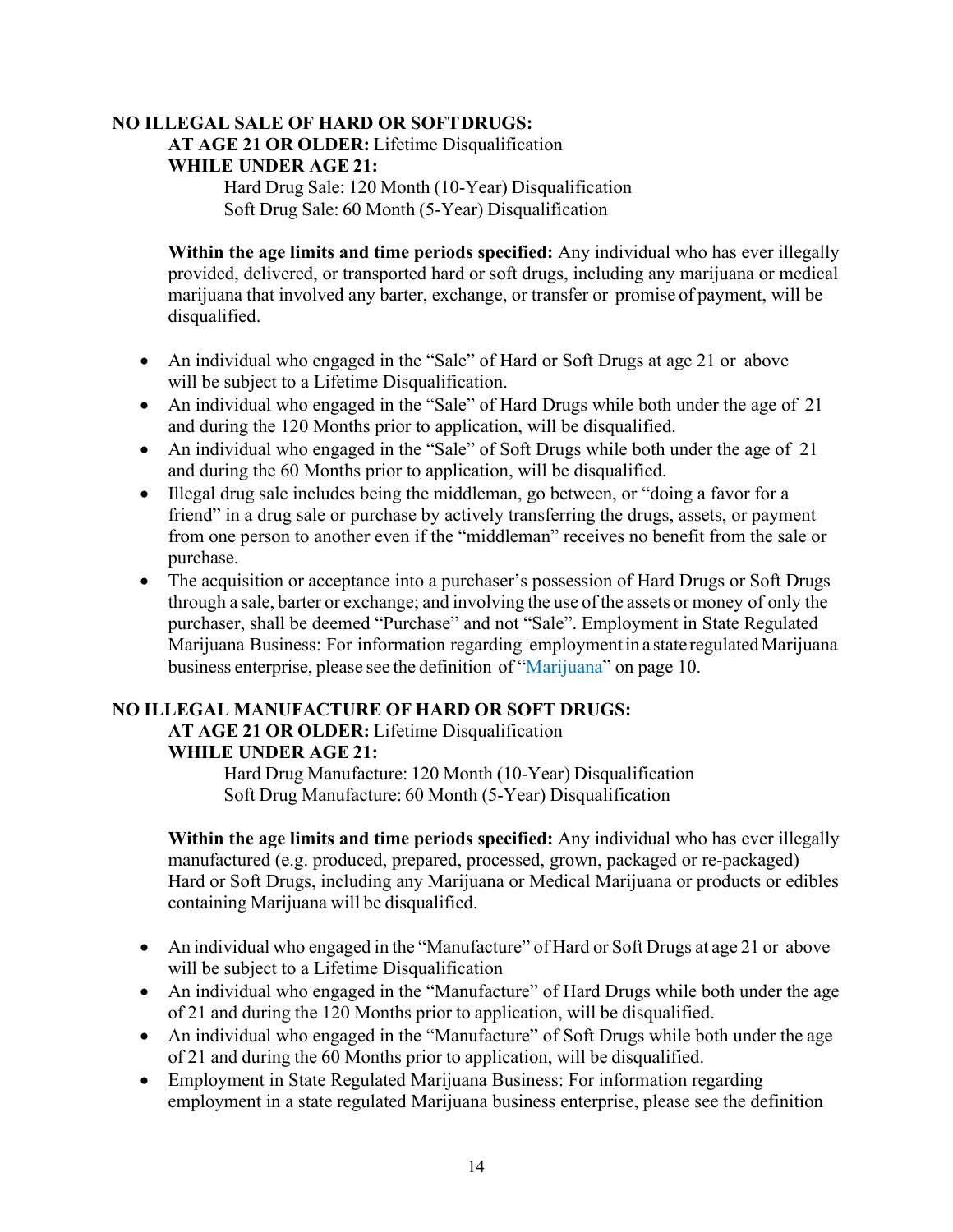of ["Marijuana"](#page-11-0) on page 10.

#### **NO ILLEGAL DISTRIBUTION, SALE OR MANUFACTURE OF SYNTHETIC MARIJUANA or SALVIA DIVINORUM SINCE JULY 9, 2012: AT AGE 21 OR OLDER:** Lifetime Disqualification

**WHILE UNDER AGE 21**: 120 Month (10 year) Disqualification

**Within the age limits and time periods specified:** Any individual who, since July 9, 2012, has ever provided, delivered, transferred, or transported, sold or manufactured, any quantity of synthetic marijuana (e.g. Spice, K2) or Salvia Divinorum (e.g. Diviner's Sage or Seer's Sage), to or for another person, will be disqualified. This includes being the "middleman" or "go between" in a drug transaction, by actively transferring the drug or payment from one person to another.

**An individual who engaged** in the Distribution, Sale or Manufacture of Synthetic Marijuana or Salvia Divinorum at age 21 or above will be subject to a Lifetime Disqualification.

**An individual who engaged** in the Distribution, Sale or Manufacture of Synthetic Marijuana or Salvia Divinorum while both under the age of 21 and during the 120 Months prior to application, will be disqualified.

### **NO ILLEGAL USE, PURCHASE, OR POSSESSION OF HARD DRUGS OR SOFT DRUGS**

# **NO ILLEGAL DRUG USE, PURCHASE OR POSSESSION WHILE IN A PUBLIC**

**SAFETY POSITION – 10 YEAR DISQUALIFICATION:** Any individual who has ever illegally used, purchased or possessed soft drugs or hard drugs (on or off the job), during any period of time while an employee or volunteer in any law enforcement; peace officer; armed public safety; correctional officer; military police; firefighter; or medical first responder position, AND within the 120 months (10 years) prior to the date of application, will be disqualified.

### **NO ILLEGAL USE, PURCHASE, POSSESSION OF HARD DRUGS – PAST 5 YEARS:**

Any individual who has illegally used, purchased, or possessed hard drugs within the past 60 months (5 years) prior to application, will be disqualified.

#### **NO ILLEGAL USE, PURCHASE, POSSESSION OF MARIJUANA – PAST 1 YEAR:**

Any individual who has illegally used, purchased, or possessed marijuana, including any products or edibles containing marijuana, medical marijuana or synthetic marijuana within the past 12 months (1 year), will be disqualified.

**Employment in State Regulated Marijuana Business**: For information regarding employment in a state regulated Marijuana business enterprise, please see the definition of ["Marijuana"](#page-11-0) on page 10.

**NO ILLEGAL USE OF SCHEDULE II – IV PRESCRIPTION DRUGS NOT PRESCRIBED FOR YOU:** Any individual who has used someone else's schedule II-IV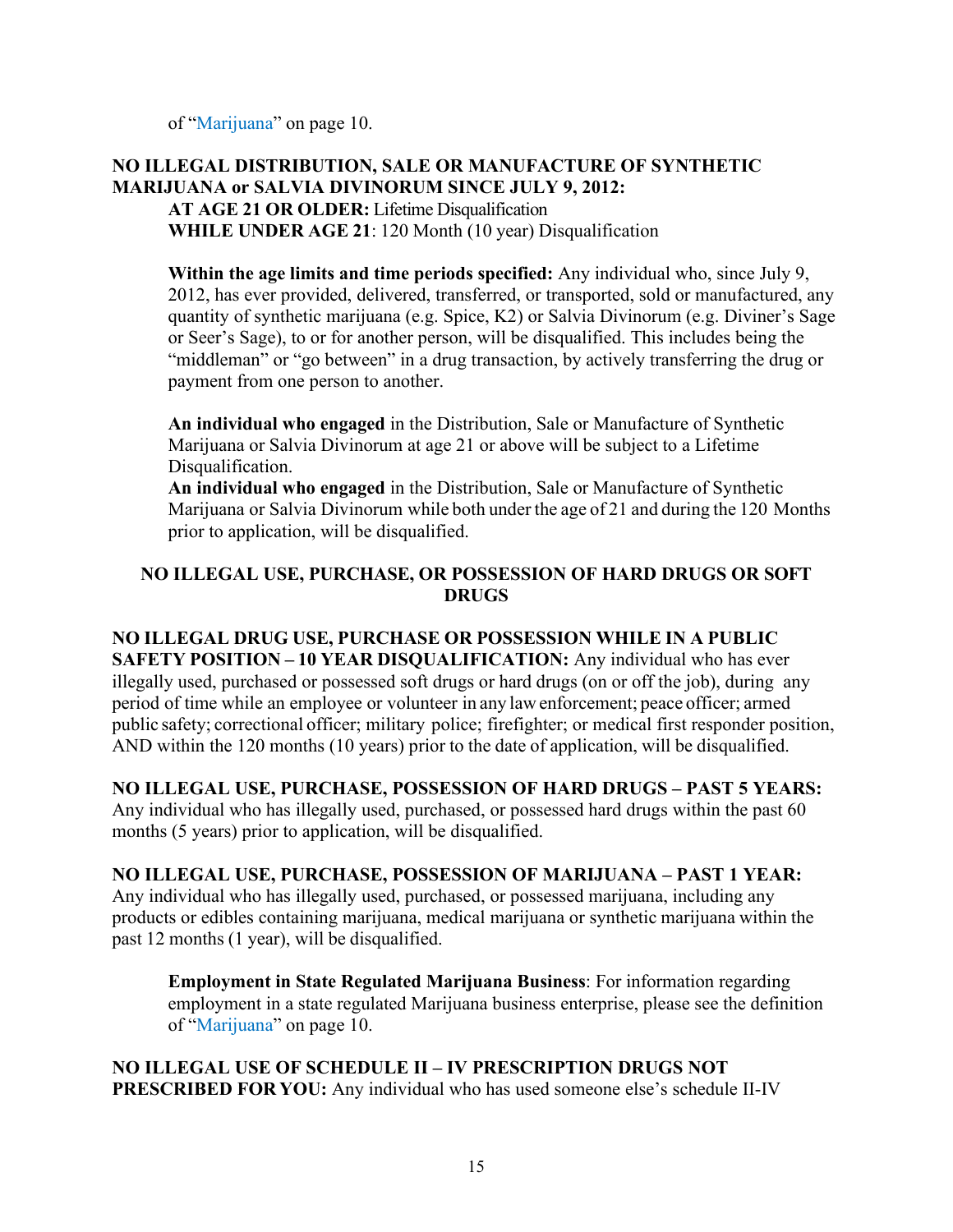prescription drug within the past 60 months(5 years), will be required to explain the details and circumstance of such use and, **may be** disqualified. Any use for recreational or non-medical purposes will result in disqualification.

# **NO ILLEGAL USE OF SCHEDULE V PRESCRIPTION DRUGS NOT PRESCRIBED**

**FOR YOU:** Any individual who has used someone else's schedule V prescription drug within the past 36 months (3 years), will be required to explain the details and circumstance of such use and, may be disqualified. Any use for recreational or non-medical purposes will result in disqualification.

# <span id="page-16-0"></span>**TRAFFIC AND DRIVING RELATED OFFENSES AUTOMATIC DISQUALIFIERS**

**NO CONVICTION FOR OPERATING A MOTOR VEHICLE WITHOUT INSURANCE WITHIN THE PAST 1YEAR:** Any individual who has been convicted of a traffic violation/infraction based on operating a motor vehicle without insurance within the 12 months (1 year) prior to date of application will bedisqualified.

**NO DRIVER'S LICENSE SUSPENSION WITHIN THE PAST 3 YEARS:** Any individual who has had their driver's license suspended, based on moving traffic violations/infractions, within the past 36 months (3 years) prior to date of application will be disqualified.

**NO DUI OR DWAI WITHIN THE PAST 5YEARS:** Any individual who has been convicted of DUI (Driving Under the Influence) or DWAI (Driving While Ability Impaired) within the past 60 months (5 years) prior to date of application, will be disqualified. This includes all like offenses applicable to anymeans of motorized transport, such as Boating Under the Influence.

**NO MORE THAN ONE DUI OR DWAI IN YOUR LIFETIME:** Any individual who has been convicted of either a DUI (Driving Under the Influence) and/or a DWAI (Driving While Ability Impaired) offense two (2) or more times will be disqualified. This includes all like offenses applicable to any means of motorized transport, such as Boating Under the Influence.

# **NO MAJOR TRAFFIC VIOLATIONS/INFRACTIONS WITHIN THE PAST 5 YEARS:**

Any individual who has been convicted of any of the following major traffic violations or infractions, within the past 60 months (5 years) prior to the date of application, will be disqualified.

- Leaving the scene of an accident.
- Eluding or attempting to elude a peace officer.
- Engaging in a speed contest.
- Reckless driving.
- A driving infraction or offense that states the violation resulted in serious bodily injury or death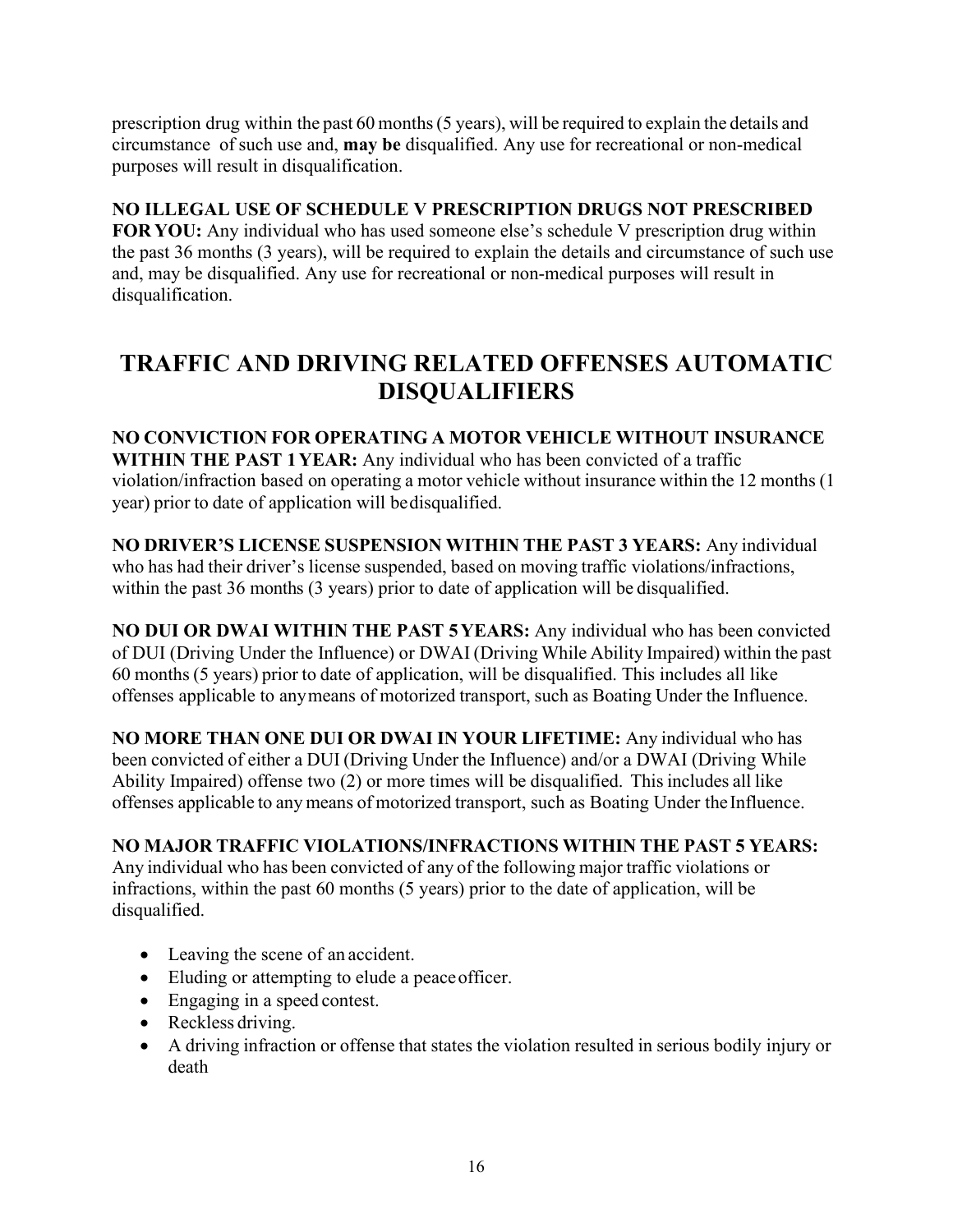# **APPLICATION AND TESTING PROCESS**

<span id="page-17-0"></span>Public notice is hereby given that the Civil Service Commission of the City and County of Denver shall hold an examination for the purpose of creating eligible registers for original appointment to the position of Police Officer for the Denver Police Department. The eligible registers shall be composed of the names of applicants who have successfully completed and/or passed all phases of this examination and who are approved for placement on the respective eligible registers by the Civil Service Commissioners.

**APPLICATION PERIOD:** Please check the City and County of Denver's website for the continuous application.

In addition to any application periods for the general public, the Commission may provide special application periods for Lateral Police Officer applicants, the Denver Department of Safety Recruitment office, eligible Denver Public Safety Cadets and eligible Denver Police Reserve Officers.

**HOW TO APPLY:** Once the application period is open, prospective applicants can log onto the City and County of Denver's Job Center at [https://denver.wd1.myworkdayjobs.com/CCD](https://denver.wd1.myworkdayjobs.com/CCD-denver-denvergov-CSC_Jobs-Civil_service_jobs-Police_Jobs-Fire_Jobs)[denver-denvergov-CSC\\_Jobs-Civil\\_service\\_jobs-Police\\_Jobs-Fire\\_Jobs](https://denver.wd1.myworkdayjobs.com/CCD-denver-denvergov-CSC_Jobs-Civil_service_jobs-Police_Jobs-Fire_Jobs) to complete an application on the City and County of Denver Careers page. Applications will be accepted online only. **An application form must be completed in advance, on-line, in order to test with NTN.**

**TESTING:** Once your application has been submitted **AND** if you do not receive a disqualifying notification immediately after completion, you may schedule to take the *Frontline National - Law Enforcement Test* with the National Testing Network (NTN) for a required. Please visit the link below for scheduling:

<https://nationaltestingnetwork.com/publicsafetyjobs/search.cfm?position=1&state=All+States>

The department requires the candidate to take the Public Safety Self Assessment (PSSA) Parts 1 & 2. You can access these through your candidate account. NTN suggests completing the PSSA as soon as possible so there is not a delay in your process.

**INTERNET ACCESS:** If you do not have Internet access at home to complete the on-line application, computers with internet access are available at Public Libraries.

**TEST LOCATION:** Virtually or at a designated testing location

**PICTURE IDENTIFICATION REQUIRED TO TEST:** A government issued identification is required to gain admittance into all National Testing Network tests and screening appointments.

**LENGTH OF TEST:** Applicants should plan on spending 2 – 3 hours to complete the test process.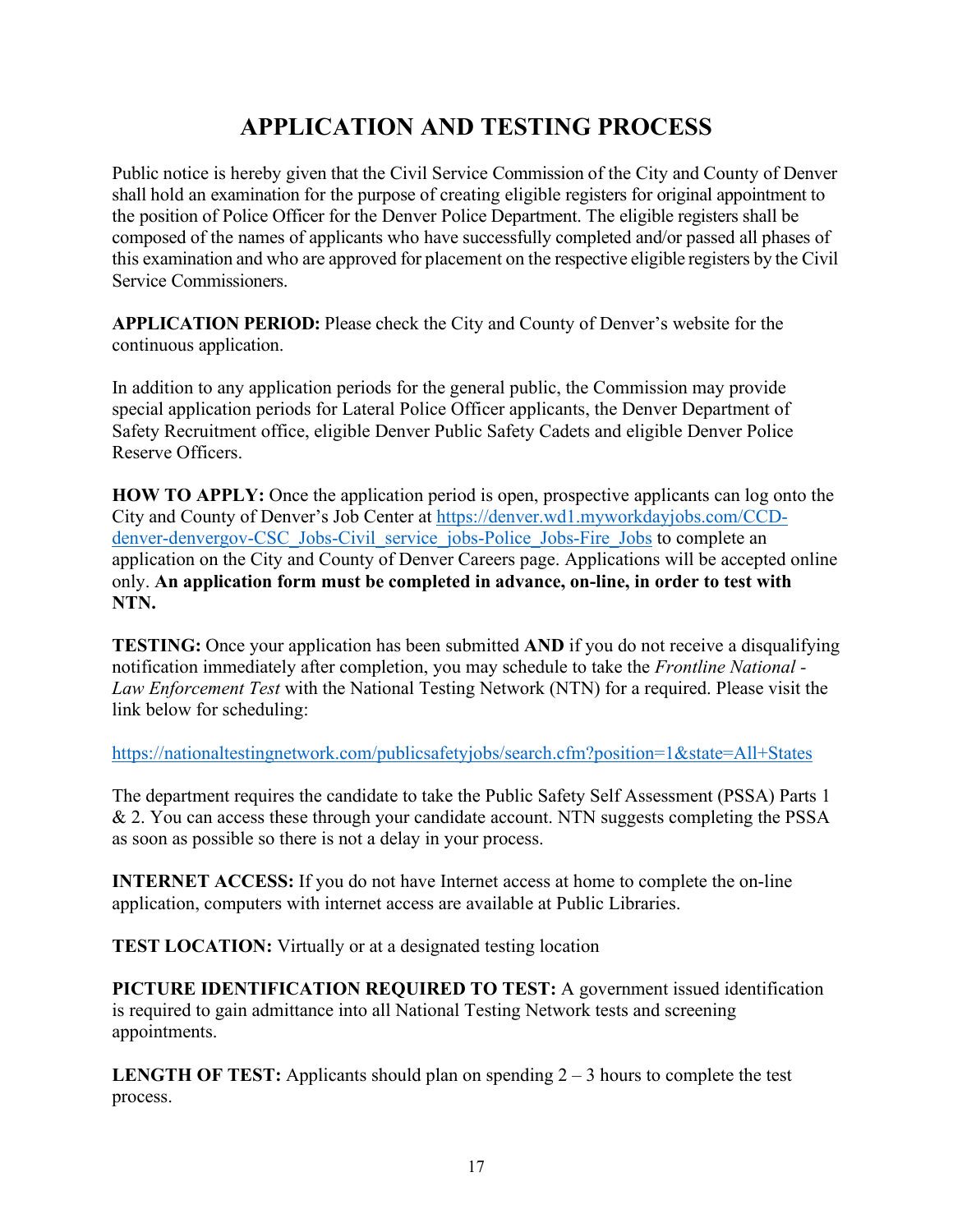#### **STUDY GUIDE**

<span id="page-18-0"></span>A Police Officer Written/Video Test Orientation and Study Guide and a computerized Sample Written Test and computerized Sample Video Test are available through our website at <https://nationaltestingnetwork.com/publicsafetyjobs/ntn-test-law-national.cfm>

### **VACATIONS OR EXTENDED ABSENCES**

<span id="page-18-1"></span>Upon successful completion of the written test, applicants must notify the Commission in writing of any vacation or extended absence to ensure proper notifications can be made.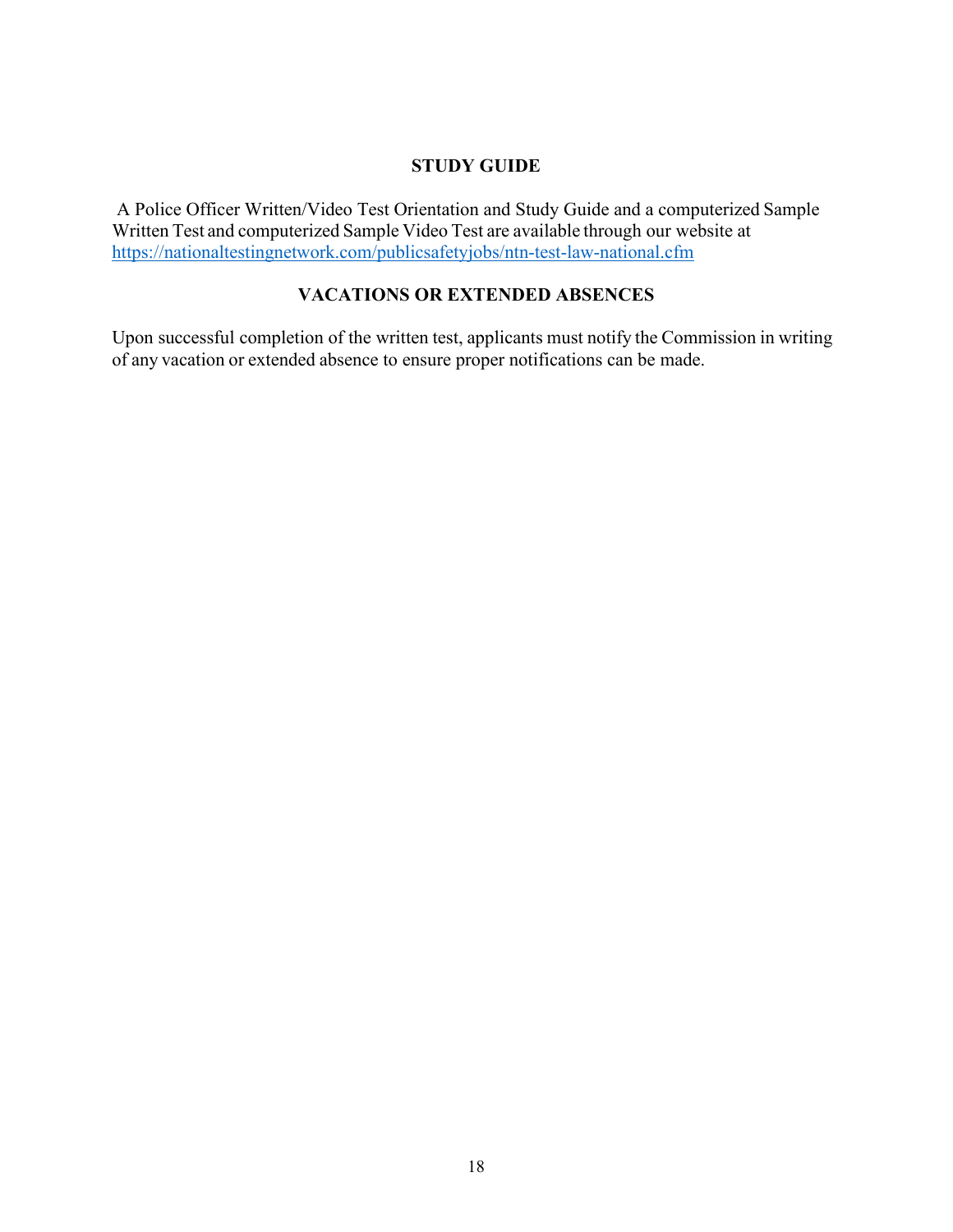### DENVER CIVIL SERVICE COMMISSION **ENTRY LEVEL & LATERAL POLICE OFFICER EXAMINATION PROCESS**\*

(REV. July 2020)



**\*The Order of Administration of testing and screening components may be modified.** Pol Entry Flow Chart Update July-2020.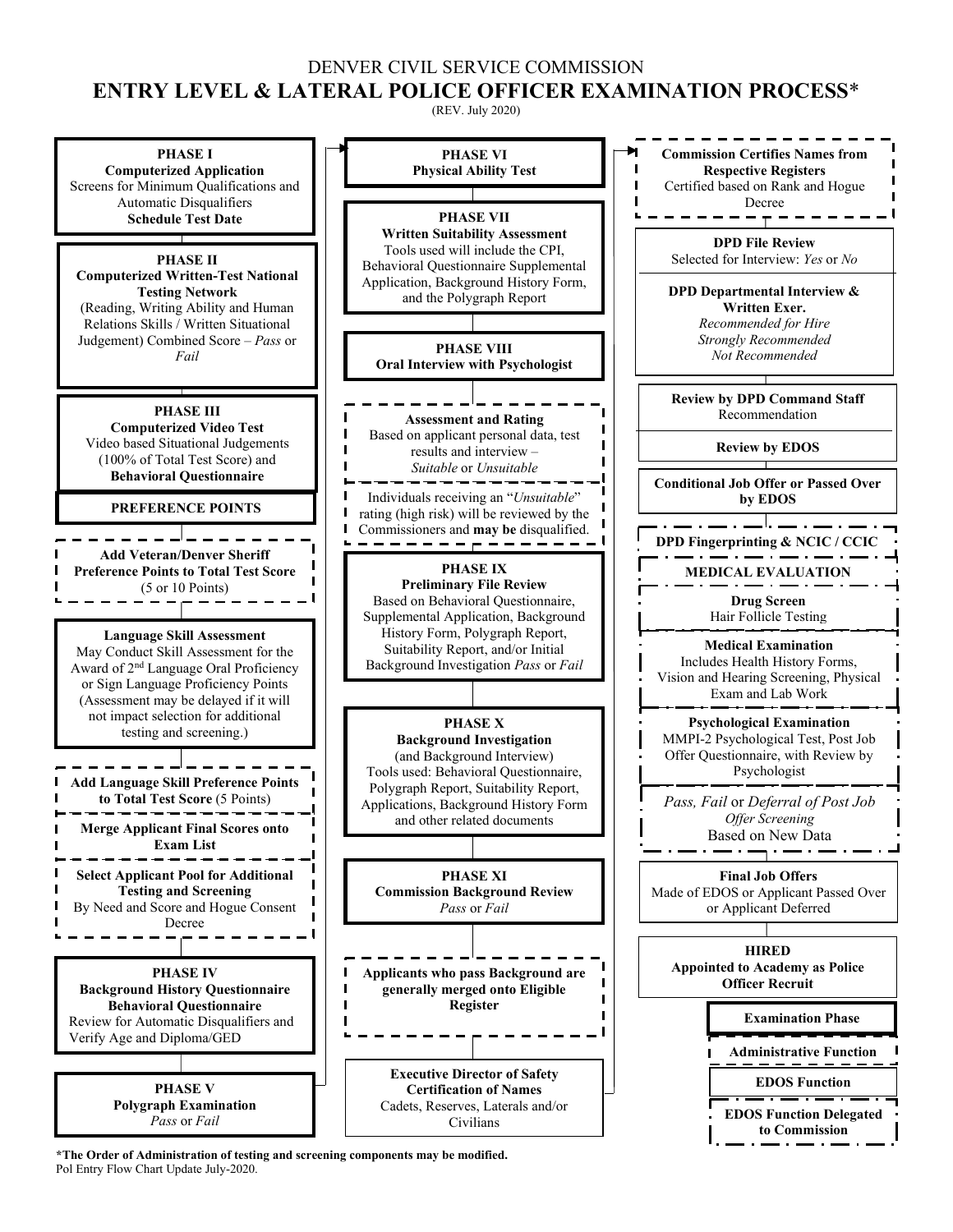# **EXAMINATION AND SCREENING PHASES**

### <span id="page-20-0"></span>**PHASE I – COMPUTERIZED APPLICATION:** *Qualified* or *NotQualified*

In order to sign up for a test appointment**,** an application must be completed online at [www.denvergov.org/civilservice.](http://www.denvergov.org/civilservice) In order to test, applicants must meet the minimum qualifications noted in thisbooklet.

### **PHASE II – COMPUTERIZED WRITTEN TEST:** *Pass* or *Fail*

The National Testing Network test will be administered to all applicants virtually or at a designated Testing Center.

A [Police Officer](http://www.denvergov.org/Portals/590/documents/Police%20Test%20Preparation%20Study%20Guide.pdf) [Written/Video Test Applicant Orientation](http://www.denvergov.org/Portals/590/documents/Police%20Test%20Preparation%20Study%20Guide.pdf) [and Study Guide](http://www.denvergov.org/Portals/590/documents/Police%20Test%20Preparation%20Study%20Guide.pdf) is also available through [https://nationaltestingnetwork.com/publicsafetyjobs/ntn-test-law](https://nationaltestingnetwork.com/publicsafetyjobs/ntn-test-law-national.cfm)[national.cfm.](https://nationaltestingnetwork.com/publicsafetyjobs/ntn-test-law-national.cfm)

### **LAW ENFORCEMENT TESTING SYSTEM (FRONTLINE NATIONAL):**

The overall passing scores for the Frontline National Test are:

- Video Score: 65.00%
- Written Test Score: 70.00%
- Reading Test Score: 70.00%
- PSSA Part 1: 52.00%
- PSSA Part 2: 52.00%

**FAILING THE WRITTEN TEST:** Applicants who fail the Written Test may retest on or after ninety (90) days from the date of their failed Frontline National Test, but only during an open application period.

**ELIGIBILITY TO REAPPLY/RETEST:** Provisions for reapplying and retesting are dependent on applications being accepted and test slots being available. If you have questions regarding when you are eligible to reapply and retest, call the Commission office at (720) 913- 3371.

# **PHASE III – TEST/FINAL EXAMINATION SCORE:** *Ranking* **Human Relations Test**

The Human Relations Test focuses on using good judgment in enforcement, public relations, and teamwork. It was specifically designed for entry-level law enforcement. Candidates watch a video segment and then choose the best course of action in a multiple-choice format. This test is presented on video and the items play without stopping. Candidates have 10 seconds to answer each question. Law enforcement experience is not needed to answer these questions. This test is not intended in any way to be a test of knowledge of policy or technical aspects of the job. Any information that may be needed to answer a question is provided in the test. Candidates should base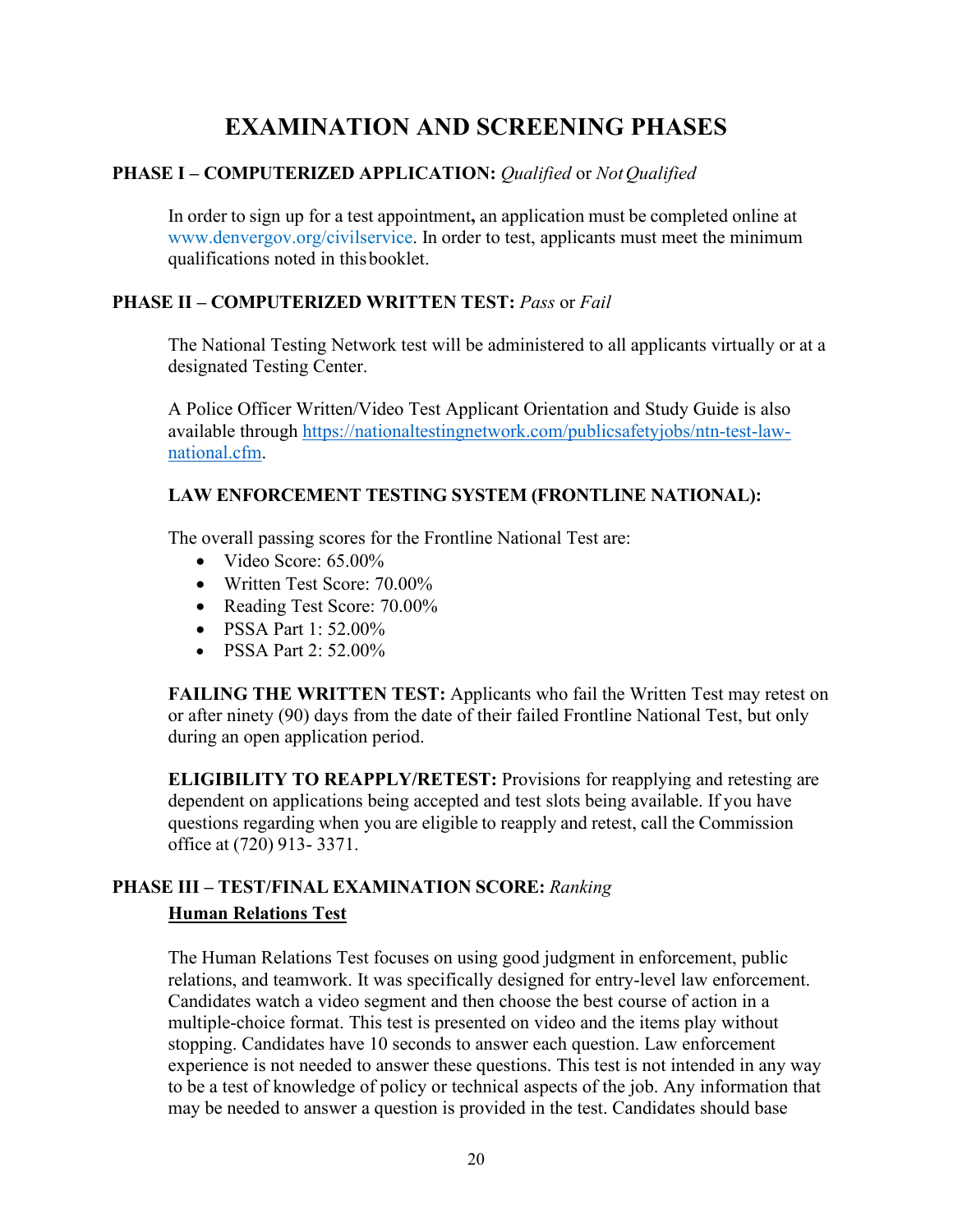answers only on information given in the test and common sense.

#### **Report Writing Test**

The Report Writing Test is given in two parts. The first part involves writing a report and the second part is a multiple-choice test. For the first part, candidates will be shown a brief scenario on video and will be asked to write a factual report describing the scenario. Candidates will watch the scenario twice with time between viewings to take notes. Prior to viewing the test scenario, a sample situation will be shown and an example report will show candidates what is considered a good response. Candidates will be able to take notes and can use these notes to write the report. After watching the test scenario twice, candidates have 10 minutes for writing. For the second part, candidates will use the report they wrote during the first part of the Report Writing Test to answer multiple-choice questions.

#### **Multiple-Choice Reading Test**

The multiple-choice reading test is designed specifically for law enforcement officers, a job requiring ongoing study of difficult and technical materials. This test is based on actual job materials. Candidates will be required to choose a word that best fits in the blank.

Your Final Weighted Exam Score is your Frontline National Test score plus any Veteran preference points and/or any language proficiency Special Skill preference points, as applicable. The Final Exam Score is used to rank applicants on an examination list. Ties shall be broken randomly.

When selecting individuals for additional testing and screening, the Commission will consider an applicant's ranking, the anticipated personnel needs of the Department of Safety and any Court orders in effect.

<span id="page-21-0"></span>**COURT ORDER:** The hiring of Police Officers by the Denver Police Department is governed by a court order issued by the U.S. District Court (Hogue Modified Consent Decree), which states that the Civil Service Commission shall establish Police Department hiring goals based on particular representation in the "workforce". These percentage goals also apply to establishment of an Eligible Register and a Certification list.

**OTHER HIRING PRIORITIES:** Please be aware that, in addition to the provisions of a court order, applicants who meet all requirements of the Entry Police Officer, Denver Police Reserve program may be given priority for hiring consideration.

#### **PREFERENCE POINTS:**

o **MILITARY VETERAN PREFERENCE POINTS:** Military veteran preference points shall be awarded in accordance with Article 12, Section 15 of theConstitution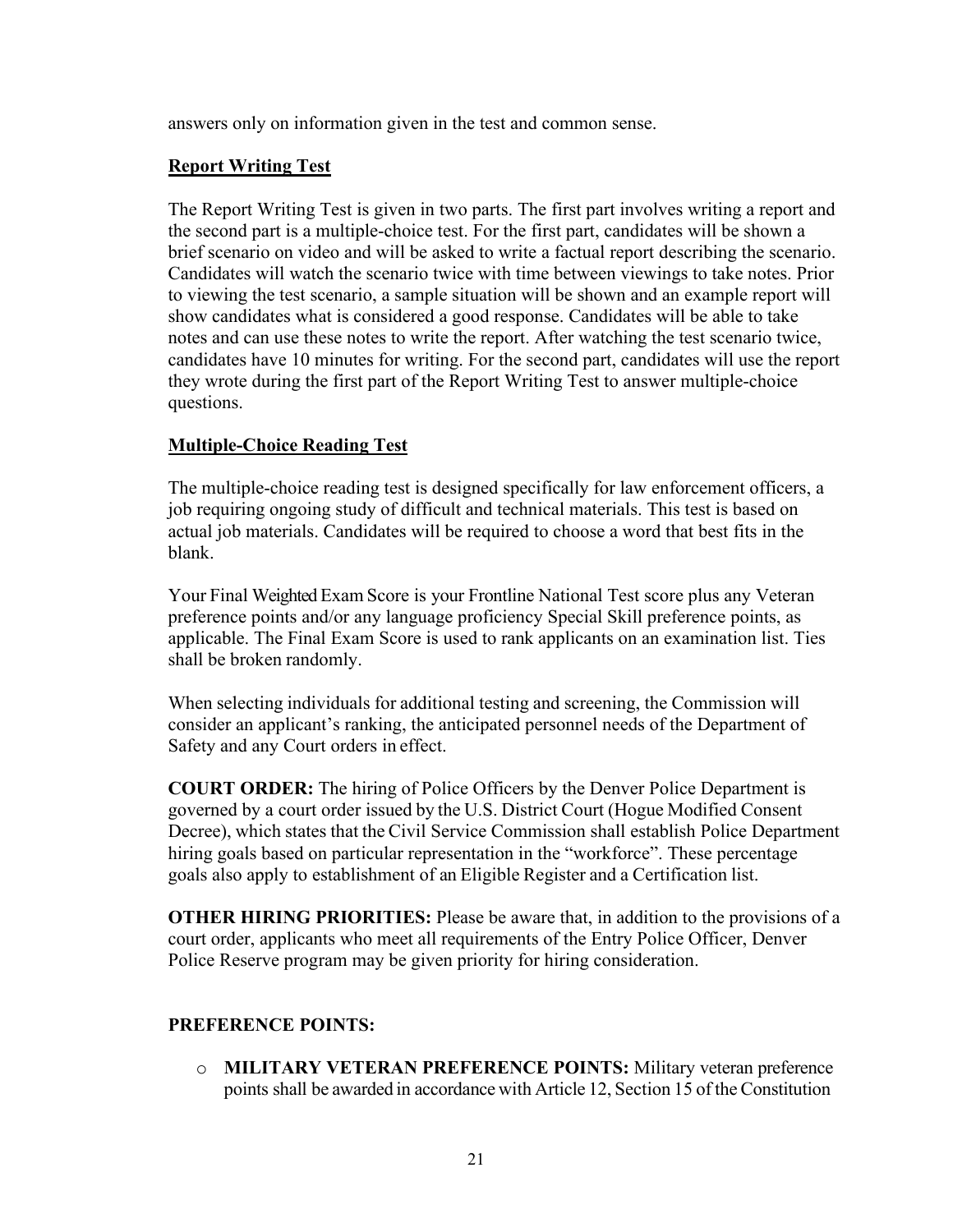of the State of Colorado. A total of either five (5) or ten (10) Veteran preference points (no more than a total of ten points) shall be added to the Video Test Score of any applicant who qualifies. Further details regarding the awarding of [Veteran](#page-27-0) [Preference](#page-27-0) Points are provided on pages 27-29.

o **DENVER SHERIFF PREFERENCE POINTS:** A Deputy Sheriff who has worked for the Denver Sheriff Department for at least three years (in a uniformed role) may be awarded a maximum of five (5) special skill points for those who pass the entry-level Police exam. The Deputy Sheriff must not have any active internal affairs cases, nor any discipline rising to the level of suspension within the last two years. The Deputy Sheriff must have also received a performance rating of at least successful or greater for the past two years. The Executive Director of Safety must approve the Deputy Sheriff's request in order to receive the preference points and inform the Commission of this approval.

#### o **SPECIAL SKILL PREFERENCE POINTS FOR LANGUAGE**

**PROFICIENCY:** An applicant who has successfully passed the Entry-Level Police Officer written test and who (at the time of application) identifies that they possess "Intermediate" or "Advanced" oral communication skills in a targeted foreign language, or communication skills in sign language, may be provided an opportunity to take a supplemental test to determine their proficiency. If the supplemental testing results in the applicant being rated as "proficient", they will receive five (5) special skill preference points to be added to their Video Test Score. A maximum of five (5) points may be awarded, even if language proficiency is demonstrated in more than one target language. Once awarded, preference points for language proficiency remain in effect for five (5) years. Further details regarding the awarding of [Special Skill](#page-29-0) [Preference Points a](#page-29-0)re provided on pages 29-31.

#### **PHASE III (Cont.) – COMPLETION OF A BEHAVIORAL QUESTIONNAIRE:** *For Commission Review*

Applicants will be required to complete a detailed questionnaire regarding their past behavior to include but not limited to: illegal drug use, driving record, criminal behavior, arrests, job performance, and employment separations. This information will be used to guide the background investigation process and to assist the individuals conducting the suitability interview and the polygraph examination. The information must be complete and honest. Omissions or falsification of information will not be tolerated and may be grounds for disqualification.

# **THE FOLLOWING PHASES ARE REQUIRED ONLY IF APPLICANTS ARE SELECTED FOR FURTHER TESTING AND SCREENING**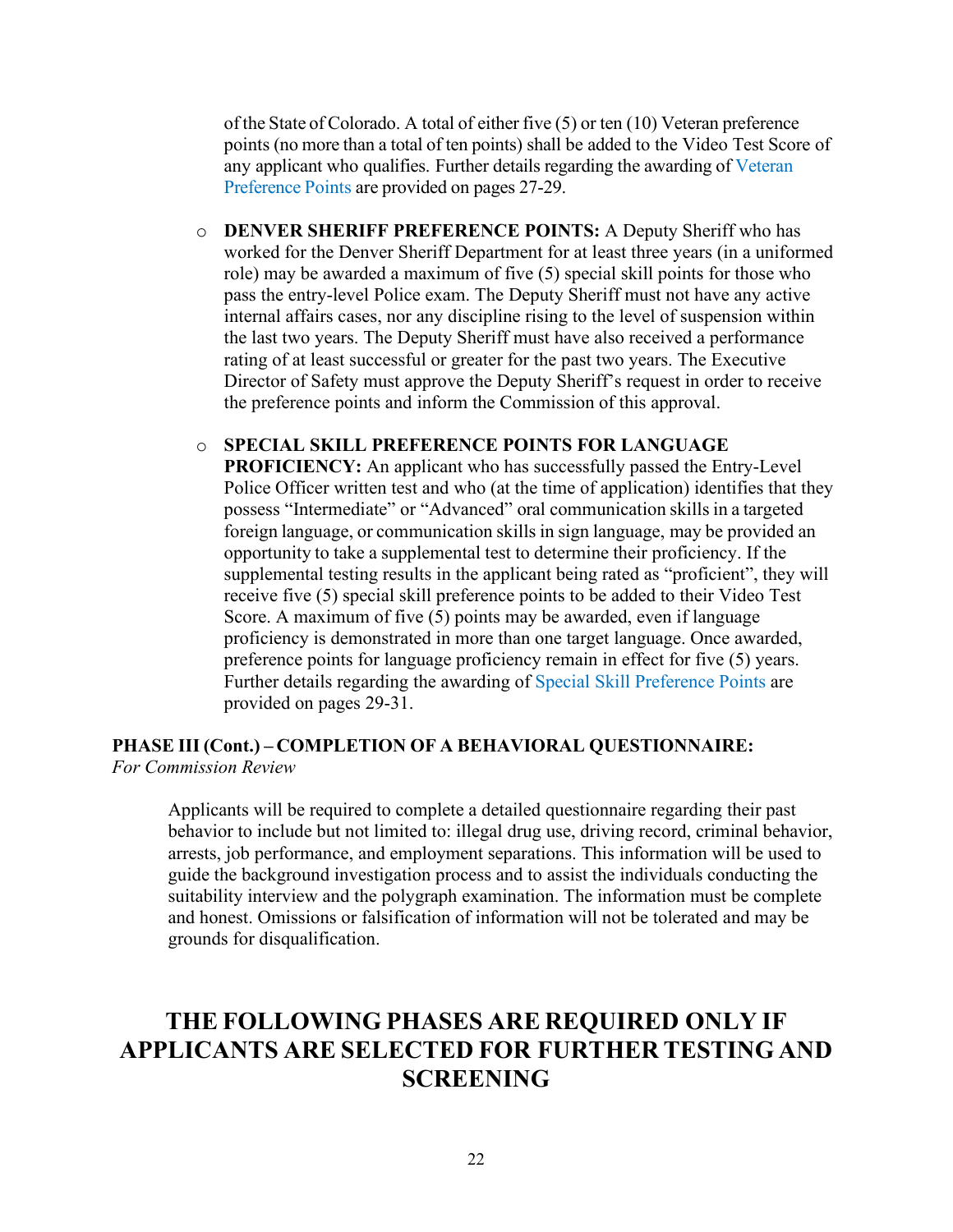#### **PHASE IV – COMPLETION OF SUPPLEMENTAL APPLICATION & BACKGROUND HISTORY QUESTIONNAIRE:** *For Commission Review*

**SUPPLEMENTAL APPLICATION:** Applicants selected for further screening/processing are required to complete a supplemental application detailing, but not limited to, general personal information; education and training; military service; and employment, experience and volunteer history. The information provided must be complete and honest. Omissions or falsification of information may be grounds for disqualification.

**BACKGROUND HISTORY QUESTIONNAIRE:** Applicants selected for further screening/processing are required to complete a background history form detailing, but not limited to, motor vehicle record; drug use; alcohol use; legal information; references and financial information. The information provided must be complete and honest. Omissions or falsification of information may be grounds fordisqualification.

#### **PHASE V – POLYGRAPH:** *For Commission Review*

All applicants shall take a polygraph examination. The polygraph is used in review of an applicant's qualifications and suitability.

**NOTE:** An applicant deemed "unqualified" or "unsuitable" at this phase, will be removed from processing and can **reapply after two years** from the date of notification.

**Policy for Polygraph Appointment:** Applicants unable to attend their scheduled appointment are required to cancel their appointment by contacting the polygraph examiner at least 24 hours in advance. Applicants who arrive late to a scheduled appointment will be required to reschedule and pay the administration fee, up to **\$200.00** assessed by the polygraph examiner.

Applicants who are a "no-call/no-show" for their appointment will be removed from the testing process and disqualified. Furthermore, a "no-call/no-show" applicant will also be prohibited from re-applying until this assessed fee ispaid.

#### **PHASE VI – WRITTEN SUITABILITY ASSESSMENT:** *For Commission Review*

This phase consists of a battery of non-medical written tests specifically designed to assess behavior and character traits to determine if an individual is suitable for employment as a Police Officer or Firefighter. The written suitability tests are not pass/fail however, a Commission designated psychologist utilizes the assessment as one tool in their review to determine if an applicant is rated as "suitable" or "unsuitable" to continue in the screening process.

#### **PHASE VII – SUITABILITY ASSESSMENT/INTERVIEW:** *Suitable* or *Unsuitable*

Applicants will be interviewed by a licensed psychologist retained by the Commission.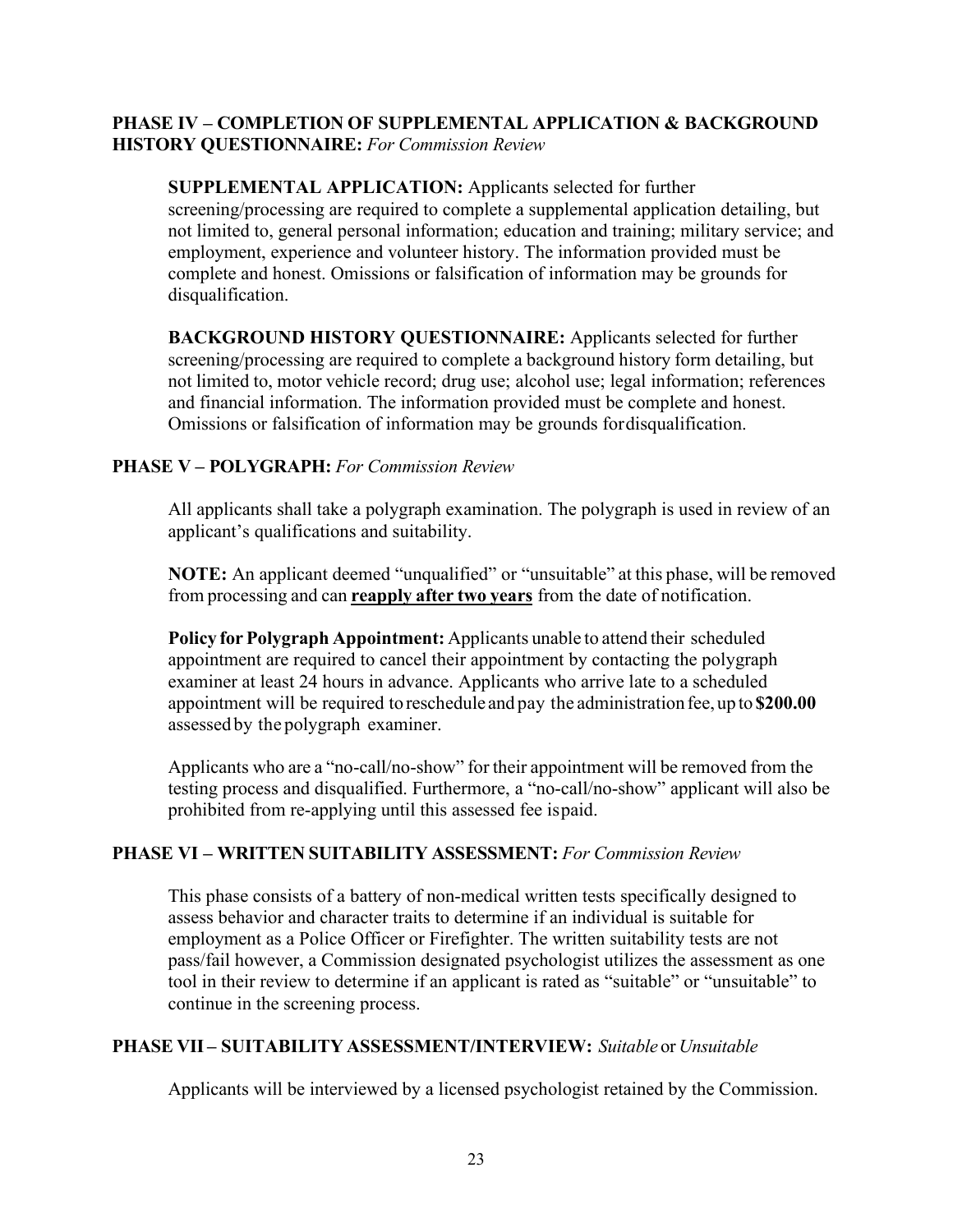The application documents and Background History Form, along with the results of the Written Suitability Assessment, the Polygraph, and the Suitability interview, are all used by the psychologist to assign a rating to each applicant. Applicants must have an acceptable rating to continue in the examination process. The psychologist's review of the written suitability tests, and his/her interview of the applicant, are both non-medical in nature and are used in an assessment of an applicant's behavior and character traits to determine if an individual is at significant risk for employment problems as a Police Officer.

**NOTE:** At this phase any applicant deemed "unsuitable" by the psychologist, will be submitted to the Civil Service Commissioners for additional review. Upon the Commissioners' review of the report, it will be determined whether an applicant moves forward in processing. An applicant who is not moved forward by the Commissioners will be removed from further processing and prohibited from reapplying to either the Denver Fire Department or the Denver Police Department and can **reapply after one year** from the date of notification.

**Policy for Suitability Interview:** Applicants unable to attend their scheduled appointment are required to cancel their appointment by contacting the psychologist at least 24 hours in advance. Applicants who arrive late to a scheduled appointment will be required to reschedule and pay the administration fee, up to **\$200.00** assessed by the psychologist.

#### **PHASE VIII – PHYSICALABILITY TEST:** *Pass* or *Fail*

Applicants will be required to view a video of the Physical Ability Test at the time of the Written Test to aid in their preparation for the Physical Ability Test. The Physical Ability Test will be administered to those applicants selected for further testing and screening.

Applicants must currently pass the Physical Ability Test within 63 seconds. Please refer to the [Study Guide for the Physical Ability Test](#page-32-2) on Pages 32-35. A link to a [video of the](http://www.denvergov.org/Portals/590/documents/Police-P.mpg)  [Physical Ability Test](http://www.denvergov.org/Portals/590/documents/Police-P.mpg) is also available on our website, [www.denvergov.org/civilservice,](http://www.denvergov.org/civilservice) by clicking on the link to [Becoming a Police Officer.](http://www.denvergov.org/civilservice/tabid/426398/Default.aspx)

An applicant who does not pass the Physical Ability Test may be provided a second opportunity to test, if a test is available before twelve months has passed from the date the applicant took the Written Test, and his/her Video Test score is equal to or above the specified score for that group of invitees. Additionally, the second opportunity to pass the Physical Ability Test must be part of the regularly scheduled activities of the Commission. Applicants who are a "no-call/no-show" fortheir appointment will be removed from the testing process and disqualified

#### **PHASE IX – PRELIMINARY FILE REVIEW:** *Pass* or *Fail*

At various times during the examination and screening process an applicant's file will be reviewed by the Executive Director and/or designated Commission staffto determine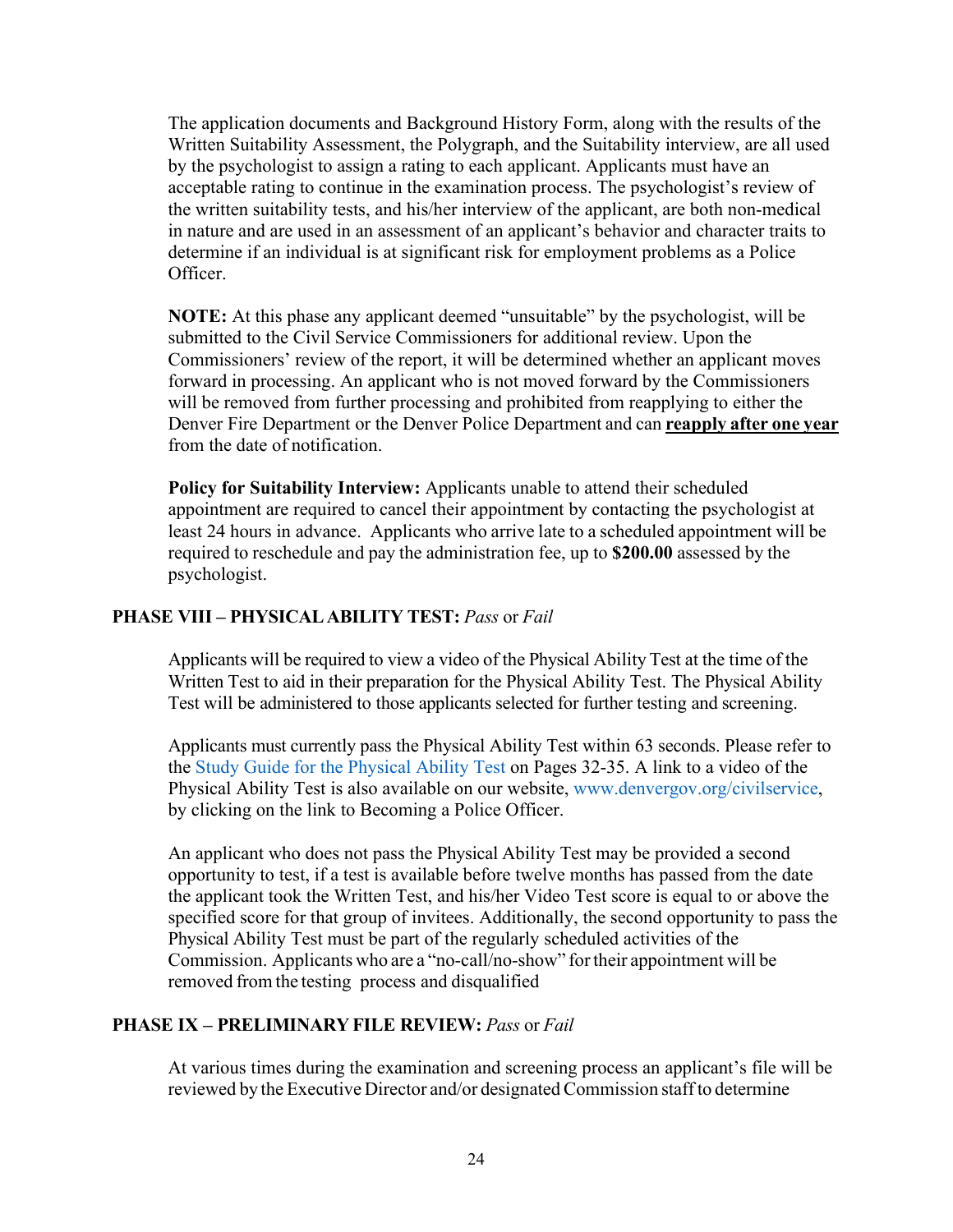qualifications and suitability for hire. An applicant will be subject to immediate disqualification at any time for failure to meet the minimum qualifications and standards established by the Commission. In addition, any falsification, omission of information, or material misrepresentation of fact by an applicant may also be grounds for disqualification. Applicant files may also be reviewed by the Commissioners for suitability.

**NOTE:** An applicant deemed "unsuitable" at this phase, will be removed from processing and can **reapply after two years** from the date of notification.

### **PHASE X – BACKGROUND INVESTIGATION:***For Commission Review*

Applicants shall be investigated as to character, conduct, driving record, employment, criminal history, and references. The background investigator will also use the results of the polygraph exam and the suitability assessment when conducting the background investigation. The results of the background investigation will be reviewed by the Civil Service Commission and are considered confidential.

### **PHASE XI – COMMISSION BACKGROUND REVIEW:** *Pass* or *Fail*

The results of the background investigation, polygraph and suitability assessment, along with information contained in the applicant's file related to qualifications and suitability will be reviewed, by the Commissioners. An applicant must meet the minimum standards related to qualification and suitability to the satisfaction of a majority of the Commission, to be approved for placement on the eligible register.

**NOTE:** An applicant deemed "unsuitable" at this phase, will be removed from processing and can **reapply after two years** from the date of notification.

**\*THE ORDER OF TEST PHASES:** The Commission reserves the right to change the order of test phases as required. Applicants who fail to show for further testing when notified in writing may be disqualified. Failing any portion of the examination shall disqualify the applicant from any further participation in the examination process until the next registration period for testing unless otherwise allowed by Commission rule.

#### **APPLICANT RESPONSIBILITY FOR ADDITIONAL TEST PHASES**

If an applicant anticipates the need to **miss** any scheduled test or appointment, an alternate schedule must be requested in writing from the Civil Service Commission. All requests will be evaluated on a case-by-case basis. Rescheduling will occur only if an available time slot exists. If no alternate time exists, and the applicant cannot attend the originally scheduled time, the applicant will be disqualified from furthertesting.

Applicants who **fail** to show for further phases when notified in writing may be assessed a fee, stricken from the examination list and disqualified from further phases. **Failure** to appear on time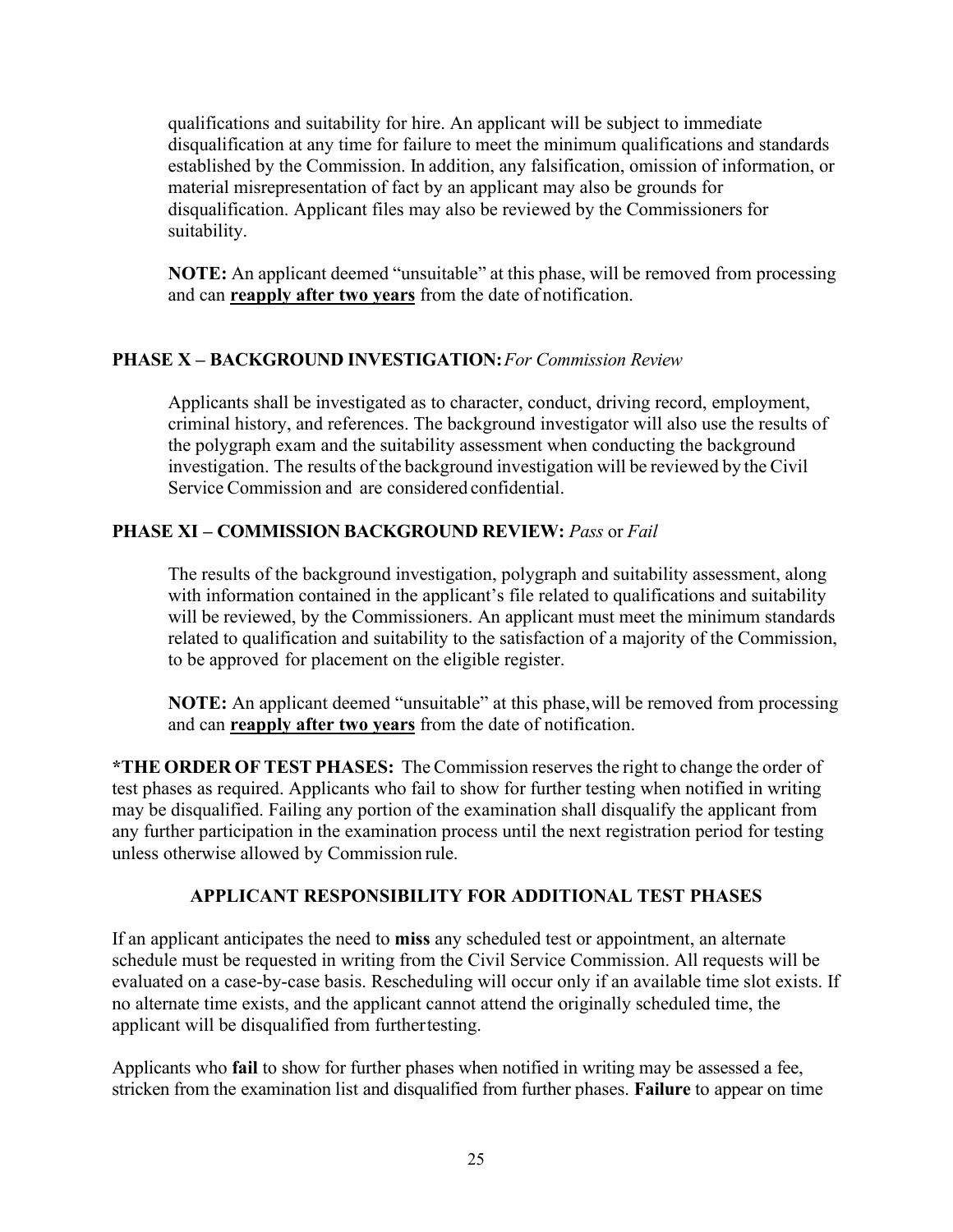for any part of the examination as set forth herein or for any other scheduled appointment may also result in a fee being assessed and potential disqualification from further testing.

### **ELIGIBLE REGISTER**

Eligible registers for original appointment shall be established and maintained to accommodate anticipated personnel needs of the Department of Safety. An eligible register shall contain a rank order listing of the names of approved applicants from the corresponding examination list. Applicants who pass all above mentioned Commission test phases may be placed on an eligible register for original appointment for possible certification to the Executive Director of Safety, if their final examination score so warrants, and in consideration of any [Court Orders](#page-21-0) (see page 21) in effect. The Commission may maintain separate eligible registers as provided in Rule 7§2(B).

# **REMOVED FROM ELIGIBLE REGISTER**

An applicant removed from the Eligible Register by the Executive Director of Safety, cannot **reapply after two years** from the time of notification.

# **CERTIFICATION**

When a requisition to hire for an academy class has been received from the Executive Director of Safety, the Commission shall certify to the Executive Director of Safety a list of names equal to the number to be appointed plus as many additional names from the respective registers as the Commission deems necessary. When selecting names to be certified, the Commission does so based on the relative rank on the eligible registers and the requirements of any [Court Orders](#page-21-0) (see page 21) in effect. From the certification list received, the Executive Director of Safety shall select those applicants, in consideration of an appointment, who are to receive a conditional offer of employment.

**POLICE DEPARTMENT PANEL INTERVIEW/WRITTEN EXERCISE:** Applicants may be subject to an interview by a panel of members from the Denver Police Department or may be required to complete a written exercise.

# **CONDITIONAL OFFER OF EMPLOYMENT**

The Executive Director of Safety retains the authority to extend a conditional offer of employment or to rescind a conditional offer based on the provisions of the City and County of Denver Charter, the Denver Civil Service Commission Rules, and other relevant legal authority (including the Americans with DisabilitiesAct).

**A conditional offer of employment may be revoked** if an applicant is unable to perform the essential functions of the job (with or without reasonable accommodation); poses a direct threat to the health and safety of themselves or others; is unable to comply with the post-conditional offer appointment schedule; or is unable to begin work with the Denver Police Department when scheduled. The conditional offer may also be revoked should an applicant have his/her name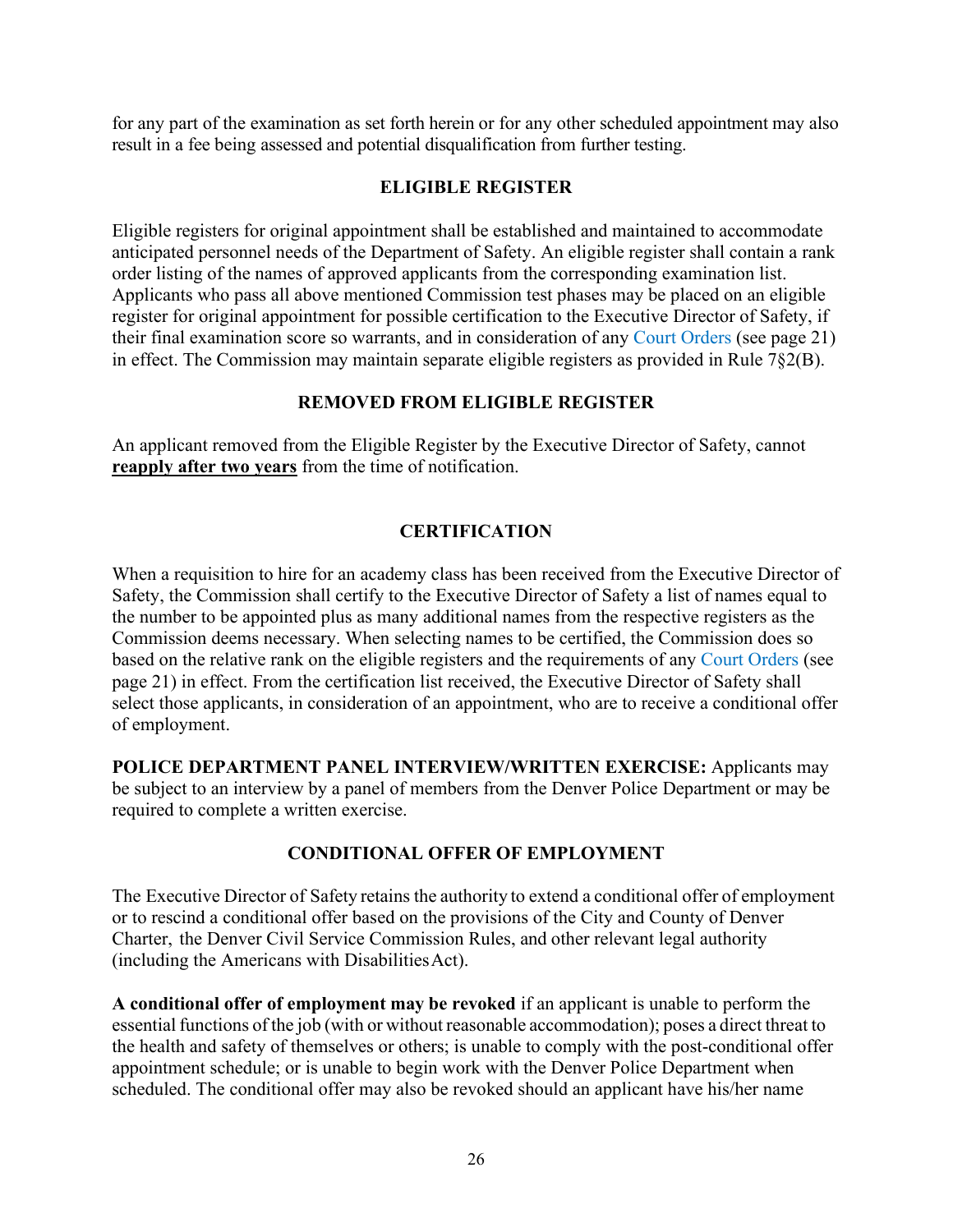removed from the Eligible Register or be determined that he/she does not meet the qualifications for original appointment.

### **Applicants receiving a conditional offer of employment from the Executive Director of Safety are subject to the following:**

**MEDICAL EVALUATION:** Applicants shall be required to successfully undergo a medical evaluation at the City's expense. The medical evaluation includes, but is not limited to, a medical examination, a vision and hearing test, a psychological test, a post-job offer questionnaire, a psychological evaluation, and a drug screen. In order to be hired, each applicant must be able to perform the essential functions of the job (with or without reasonable accommodation, as appropriate). Further, the applicant shall not pose a direct threat to the health and safety of themselves or others, as determined by a medical evaluation conducted by the approved medical examiner and psychologist, consistent with the Americans with Disabilities Act. Applicants shall be provided individual consideration in the assessment of any disability-related physical or mental limitations and the ability to provide reasonable accommodation for those limitations.

**DRUG SCREEN:** As part of the drug screen, drug use will be evaluated first against the Minimum Qualifications, and as appropriate on a case-by-case basis and may be grounds for disqualification. If the drug screen (hair follicle analysis) shows the use of a controlled substance, that fact may be cause for disqualification. Where use of a prescription drug is detected, applicants may be required to offer proof that the drug has been prescribed by a physician for the applicant. If the applicant is unable to provide such proof, employment may be denied. Employment may also be denied where future or continued use of a prescribed drug poses a threat to safety or would impair job performance. The question of future or continued use of a prescribed drug shall be referred to the medical examiner for an evaluation and recommendation under the Civil Service rules and other applicable legal authority.

**FINGERPRINTING:** Applicants who receive a conditional job offer must be fingerprinted**.**

### **FINAL JOB OFFER**

Contingent on the number of available positions, final job offers will be made to certified applicants who have successfully completed all conditional offer testing/screening and who are able to perform the essential functions of the job (with or without reasonable accommodation) and who do not otherwise pose a direct threat to the health and safety of themselves or others.

# <span id="page-27-0"></span>**MILITARY SERVICE AND VETERAN PREFERENCE POINTS**

Every applicant for original appointment who is a Veteran, regardless of eligibility for Veteran preference points, is required to submit a copy of his/her DD214 (Member-4 or Service-2 copy), as part of the background investigation, for verification of the nature and character of military service.

To be considered for an award of Veteran preference points, please provide the copy of your DD-214 (Member-4 or Service-2 copy) to the Commission at the time of the Written Test. If you are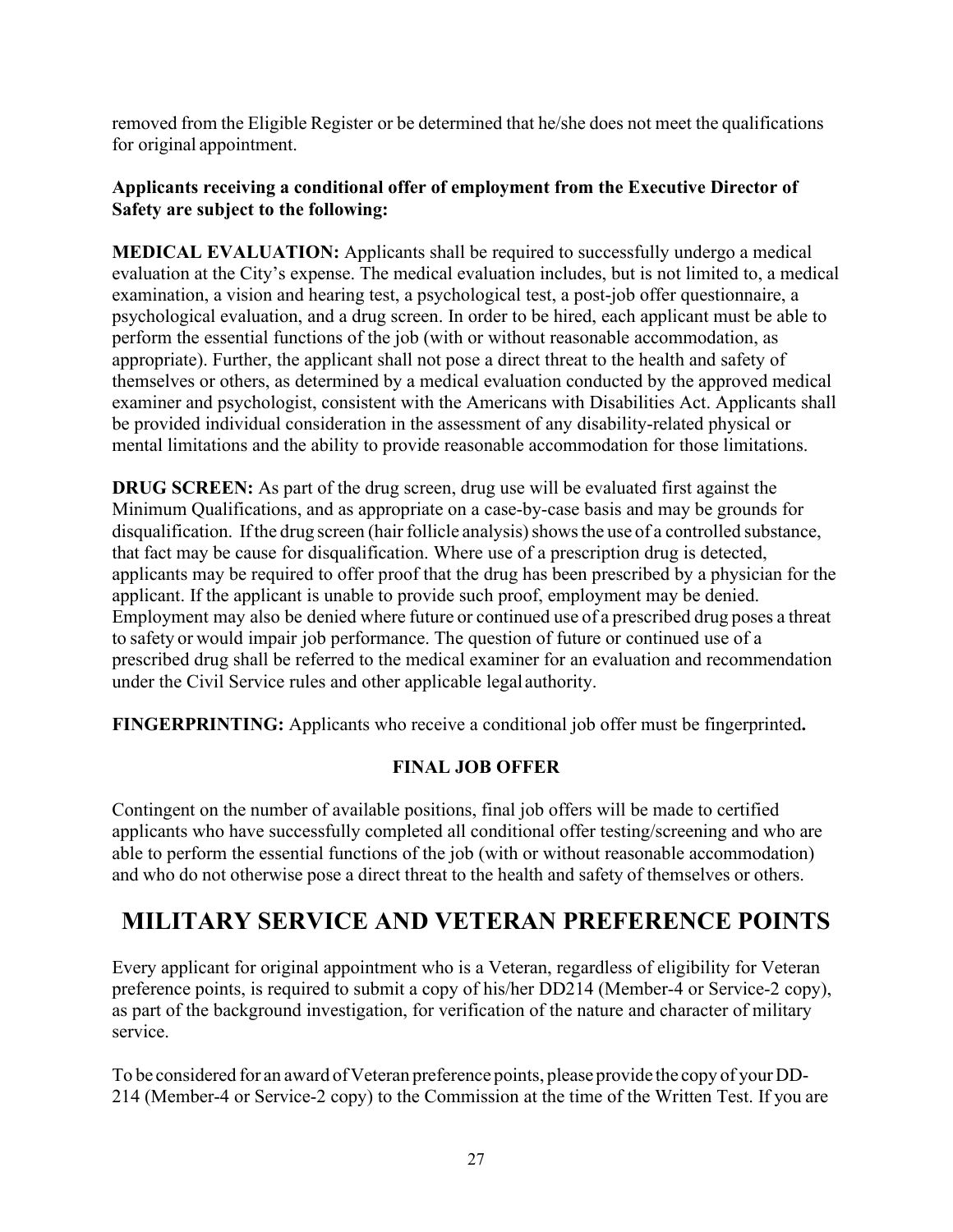unable to provide proof at that time, the Commission will add Veteran preference pointsto an eligible applicant's Video Test Score upon receipt of proof of eligibility. Preference points shall be awarded only when proof is provided. An applicant currently serving on active duty is not a Veteran, unless he/she has previously separated from the Armed Forces of the United States.

As provided by the Constitution of the State of Colorado, Article 12, Section 15, Veteran preference points shall be awarded to each applicant who has served, other than for training purposes, in any branch of the Armed Forces of the United States, who is separated under honorable conditions, and who has met the requirements of service or disability. Veteran preference points shall also be awarded to a surviving spouse of any such Veteran. (See below for more specific information on preference points.)

A total of either five (5) or ten (10) Veteran preference points (no more than a total of ten points) shall be added to the Video Test Score of any applicant who qualifies. A pertinent summary of those who may be eligible for Veteran preference points is provided below:

Five (5) preference points may be awarded to:

- Any Veteran with an honorable or general discharge who served on active duty (other than for training purposes) in the Army, Navy, Air Force, Marine Corps, or Coast Guard during the following **periods of undeclared war or armed hostilities:**
	- o For more than 180 consecutive days, any part of which occurred after January 31, 1955, and before October 15, 1976;
	- o During the Gulf War period beginning August 2, 1990, and ending January 2, 1992; or
	- o For more than 180 consecutive days, any part of which occurred during the period beginning September 11, 2001 and ending on the date prescribed by Presidential proclamation or by law as the last day of Operation Iraqi Freedom.
- Any Veteran with an honorable or general discharge who served on active duty (other than for training purposes) in the Army, Navy, Air Force, Marine Corps, or Coast Guard in any campaign or expedition for which a **campaign or expeditionary medal hasbeen authorized**, such as El Salvador, Lebanon, Granada, Panama, Southwest Asia, Somalia, Haiti, Afghanistan and Iraq. (See the following for examples of medals that do and do not qualify.)
	- o Examples of Campaign and Expeditionary Medals that **Qualify** for Veteran Preference:

Armed Forces Expeditionary Medal Navy Expeditionary Medal Marine Corps Medal for various operations Southwest Asia Service Medal Vietnam Service Medal Kuwait Liberation Medal Global War on Terrorism Expeditionary Medal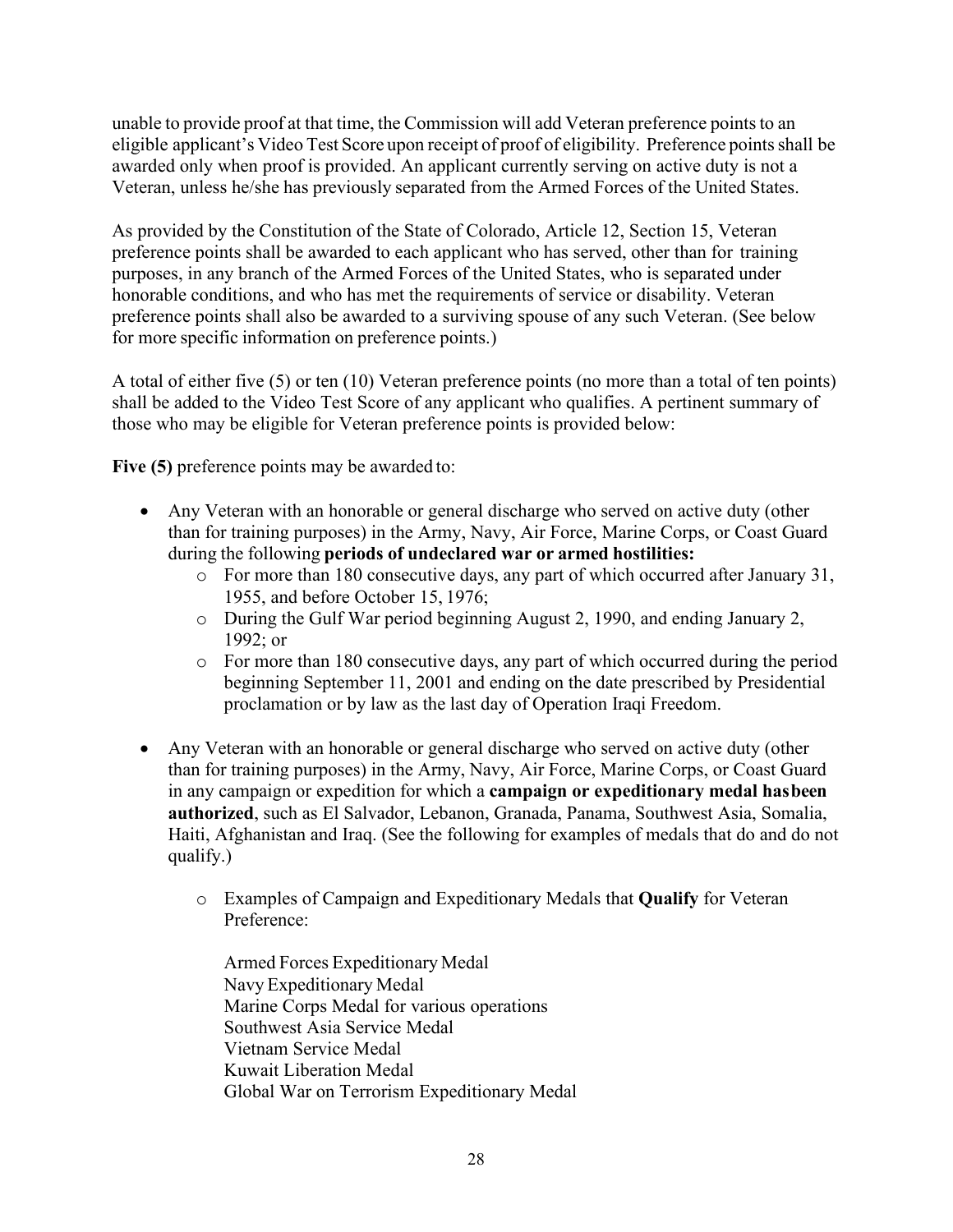Kosovo Campaign Medal

o Examples of Non-Combat Medals that **Do Not Qualify** for Veteran Preference:

The Medal of Merit The Medal of Freedom The Antarctica Service Medal The National Defense Service Medal The Armed Forces Service Medal The Global War on Terrorism Service Medal The Armed Forces Reserve Medal

• The **surviving spouse** of any Veteran who was or would have been entitled to Veteran preference points under paragraph 1(A) or 1(B) above or, of any person who died during such service or as a result of service connected cause while on active duty in any such branch, other than for trainingpurposes.

For a surviving spouse to receive Veteran preference points, the surviving spouse must submit to the Commission a letter from the Veterans Administration verifying the marital relationship and documentary proof to establish that

- 1) the deceased Veteran would have qualified under paragraph  $1(A)$  or  $1(B)$  above, or
- 2) the deceased Veteran died either during such service or as a result of service connected cause while on active duty in any such branch, other than for training purposes.

**Ten (10)** preference points may be awarded to (certain disabled Veterans):

- Any Veteran with an honorable or general discharge who served on active duty (other than for training purposes) in the Army, Navy, Air Force, Marine Corps, or Coast Guard, as provided in paragraph 1(A) or 1(B) above,**AND**
- Who, because of disability incurred in the line of duty (service connected disability), is receiving monetary disability compensation or disability retirement benefits by reason of public laws administered by the Department of Defense or the Veterans Administration.

A letter from the Veterans Administration, dated within the prior six (6) months, stating that the applicant is receiving monetary compensation or disability retirement benefits because of a 10% or greater disability incurred in the line of duty shall constitute proof of a service-connected disability.

# <span id="page-29-0"></span>**SPECIAL SKILL PREFERENCE POINTS - LANGUAGE PROFICIENCY**

Special Skill Preference Points for Language Proficiency may be added to an applicant's Video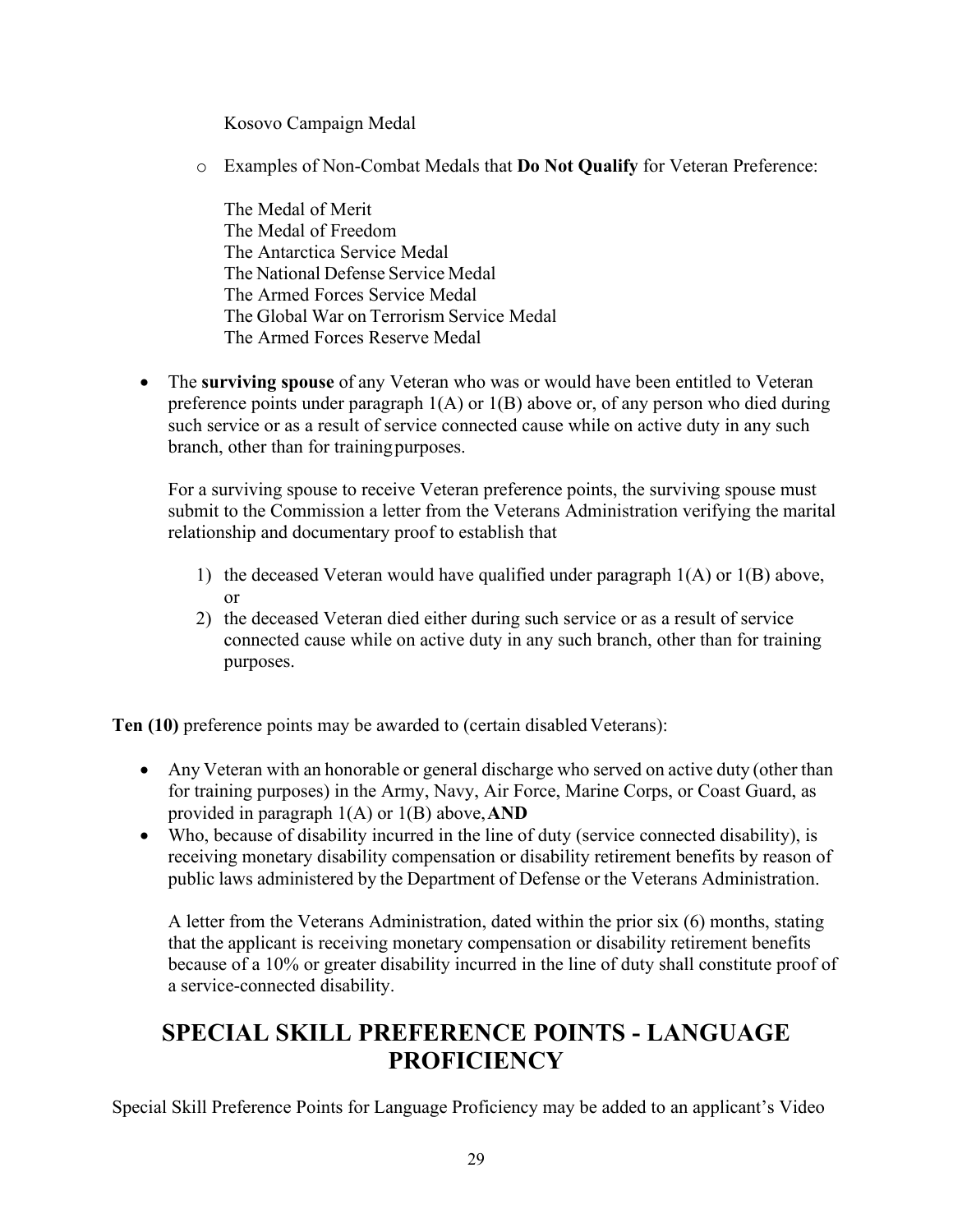Test Score based on particular **foreign language oral proficiency or sign language proficiency.** In order to receive such special skill preference points, an applicant must successfully pass the Entry-Level Police Officer test and then successfully pass a supplemental test (to be administered at a later date/time) that measures an applicant's level of foreign language oral proficiency or sign language proficiency. The Commission will determine which foreign languages will be eligible for preference points dependent on the needs of the Police and Fire Departments and contingent on the reasonable availability of foreign language assessmenttests.

Any Civil Service Commission test for oral foreign language or sign language proficiency is for the purpose of awarding Special Skill Preference Points only. The awarding of Special Skill Preference Points is separate from any department skill tests or pay considerations offered by/through the Department of Public Safety or any collective bargaining agreement(s). The Commission currently conducts oral tests in the following languages for Special Skill Preference Points:

- American Sign Language
- Amharic
- Arabic
- Japanese
- Korean
- Russian
- Somali
- Spanish
- Vietnamese

An applicant who passes the Entry-Level Police Officer test and who is rated "**proficient**" in the supplemental testing will receive five (5) Special Skill Preference Points to be added to the Video Test Score. A maximum of five (5) points would be awarded, even if language proficiency is demonstrated in more than one target language. Once awarded, preference points for language proficiency remain in effect for five (5) years.

The assessment of an applicant's level of foreign language expertise is based on his/her ability to communicate orally (speech and comprehension) in a particular target language. Individuals should be able to handle, with ease and confidence, a large number of spoken communication tasks. Individuals should be able to follow complex directions and offer or ask for the same in the target language. Individuals should be able to offer complex directions in emergency situations and request medical information for first responders. An applicant who wants to be awarded Special Skill Preference Points based on language proficiency (to be determined by supplemental testing) should identify oral foreign language or sign language skill level based on the following skill level descriptions:

# • **Beginner:**

o **Would not qualify** for points. An applicant would not be considered proficient. The skills in speaking and understanding the target language demonstrate; or the sign language skills demonstrate: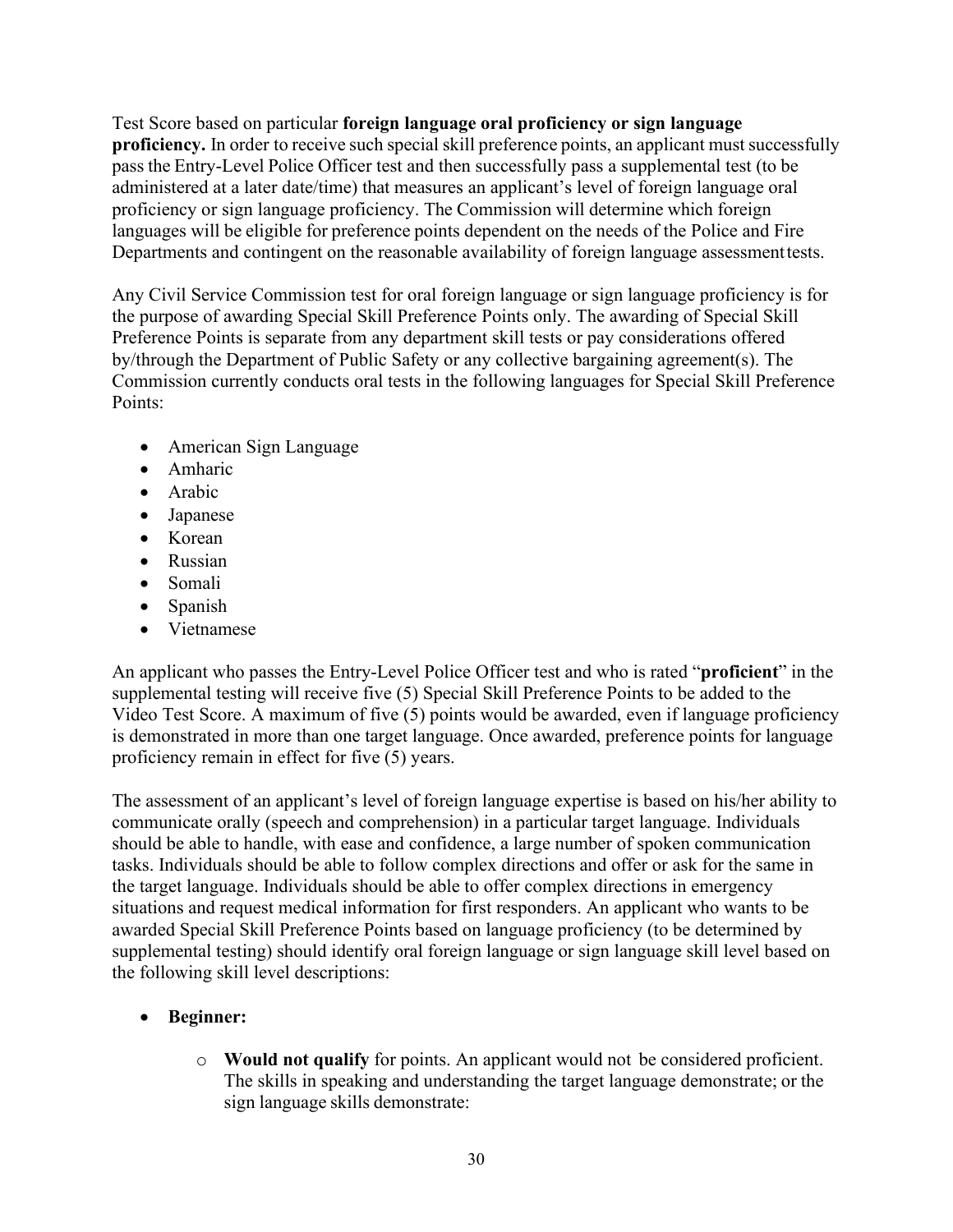- Somewhat halting; irregular flow
- Strained and tentative; grammatical roughness
- Participation mostly informal; limited amount of formal conversation
- Tendency to grope for language
- Rely on minimal discourse

#### • **Intermediate:**

- o **May qualify for five (5) additional points** if the assessment determines an applicant is proficient based upon acceptable foreign language proficiency guidelines. An applicant's skill in speaking and understanding the target language demonstrate; or, the sign language skills demonstrate:
	- Communicative tasks are handled with ease and confidence
	- Adapt flexibly to the demands of the conversation
	- Substantial flow in the conversation
	- Vocabulary is fairly extensive
	- Accuracy, clarity and precision conveyed with intended message
- **Advanced:**
	- o **Would qualify for five (5) additional points** if the assessment determines an applicant is proficient based upon acceptable foreign language proficiency guidelines. An applicant's skill in speaking and understanding the target language demonstrate; or, the sign language skills demonstrate:
		- Consistently able to explain in detail
		- Narrate fully and accurately
		- Use of precise vocabulary and intonation to express meaning
		- Great fluency and ease of speech

If you are called on for further processing, as appropriate, you may be notified by the Commission when subsequent Special Skill Preference tests will be administered in the identified target language(s).

# **SPECIAL SKILL PREFERENCE POINTS - DENVER SHERIFF**

A Deputy Sheriff who has worked for the Denver Sheriff Department for at least three years (in a uniformed role) may be awarded a maximum of five (5) special skill points for those who pass the entry-level Police exam. The Deputy Sheriff must not have any active internal affairs cases, nor any discipline rising to the level of suspension within the last two years. The Deputy Sheriff must have also received a performance rating of at least successful or greater for the past two years. The Executive Director of Safety must approve the Deputy Sheriff's request in order to receive the preference points and inform the Commission of this approval.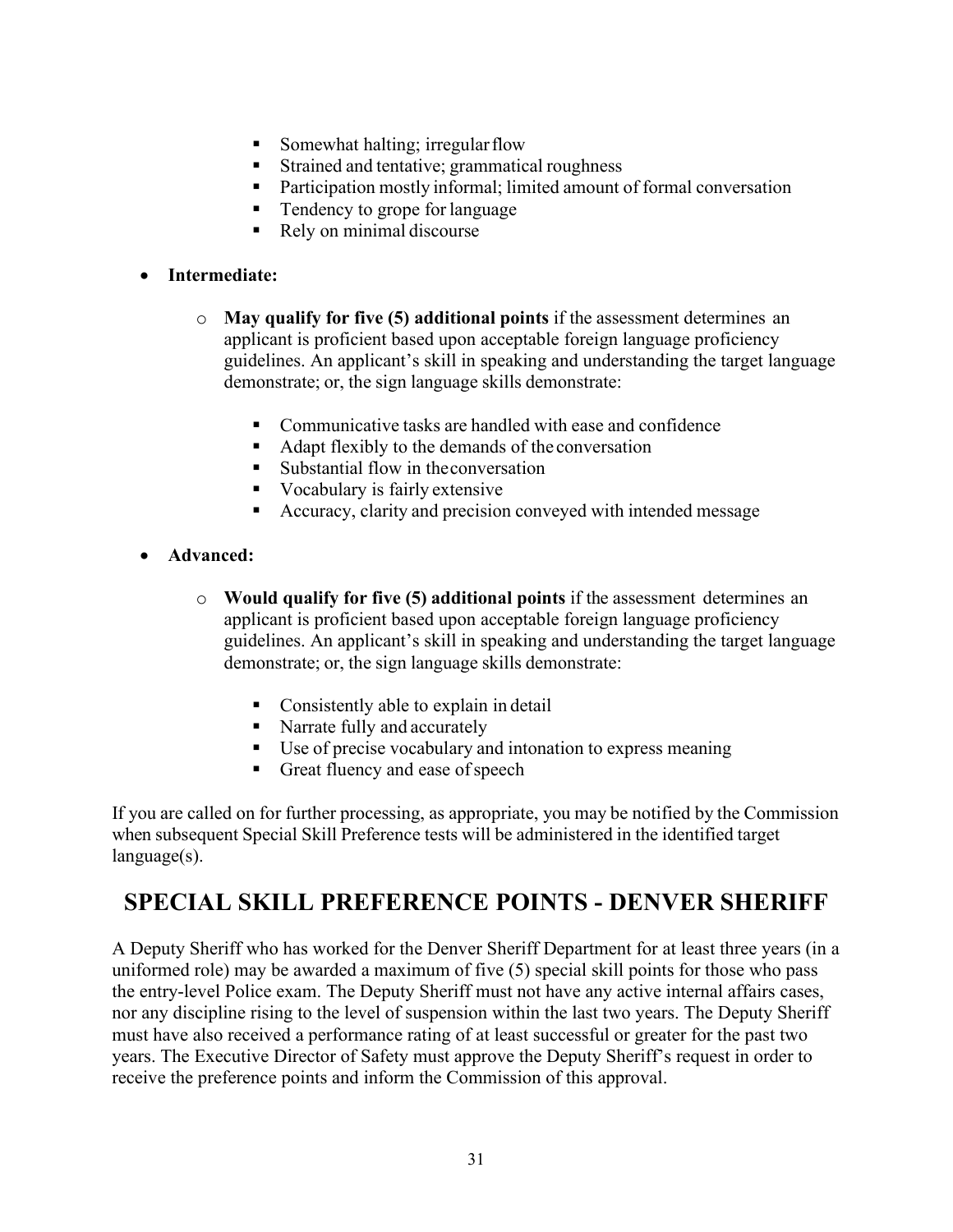# **MEDICAL INQUIRIES**

<span id="page-32-0"></span>Applicants shall be provided individual consideration in the assessment of any disability-related physical or mental limitations and the ability to provide reasonable accommodation for those limitations. In order to be hired, each applicant must be able to perform the essential functions of the job (with or without reasonable accommodation, as appropriate). Further, the applicant shall not pose a direct threat to the health and safety of themselves or others, as determined by a medical evaluation conducted by the approved medical examiner and psychologist, consistent with the Americans with Disabilities Act. The Medical Evaluation is only conducted following an applicant's receipt of a Conditional Offer of Employment. (See page 26)

### **VISION STANDARDS**

<span id="page-32-1"></span>**Visual Acuity, Far Vision:** OS/OD/OU with and without correction

**Visual Acuity, Near Vision:** OS/OD/OU with and without correction

**Color vision:** Acceptable tests include Ishihara (first 11 plates), Farnsworth D15, and HRR (Hardy, Rand, and Rittle, 4th ed.). The examiner must follow the directions of each test for appropriate lighting during the exam (see also Eyes and Vision Chapter).

**Field of vision:** Horizontal.

# **HEARING STANDARDS**

Audiograms should be performed in a sound-treated booth compliant with the most recent version of ANSI S3.1 (Criteria for permissible ambient noise during audiometric testing) with equipment calibrated to the most recent version of ANSI standard S3.6 (Specification for Audiometers).

If a booth is unavailable, the test room sound pressure levels should not exceed those specified in the Occupational Safety and Health Administration (OSHA) "Audiometric test rooms" standard (29 CFR 1910.95.

Testing of applicants wearing hearing aids should be done using sound field testing (see Hearing chapter).

Each ear should be tested separately at 500, 1000, 2000, 3000, 4000, 6000, and 8000 Hz. Hearing aids should be used during testing if the applicant will use them while working.

# <span id="page-32-2"></span>**DENVER CIVIL SERVICE COMMISSION STUDY GUIDE FOR THE POLICE OFFICER PHYSICAL ABILITY TEST**

(Revised 1/19/2008)

# **INTRODUCTION**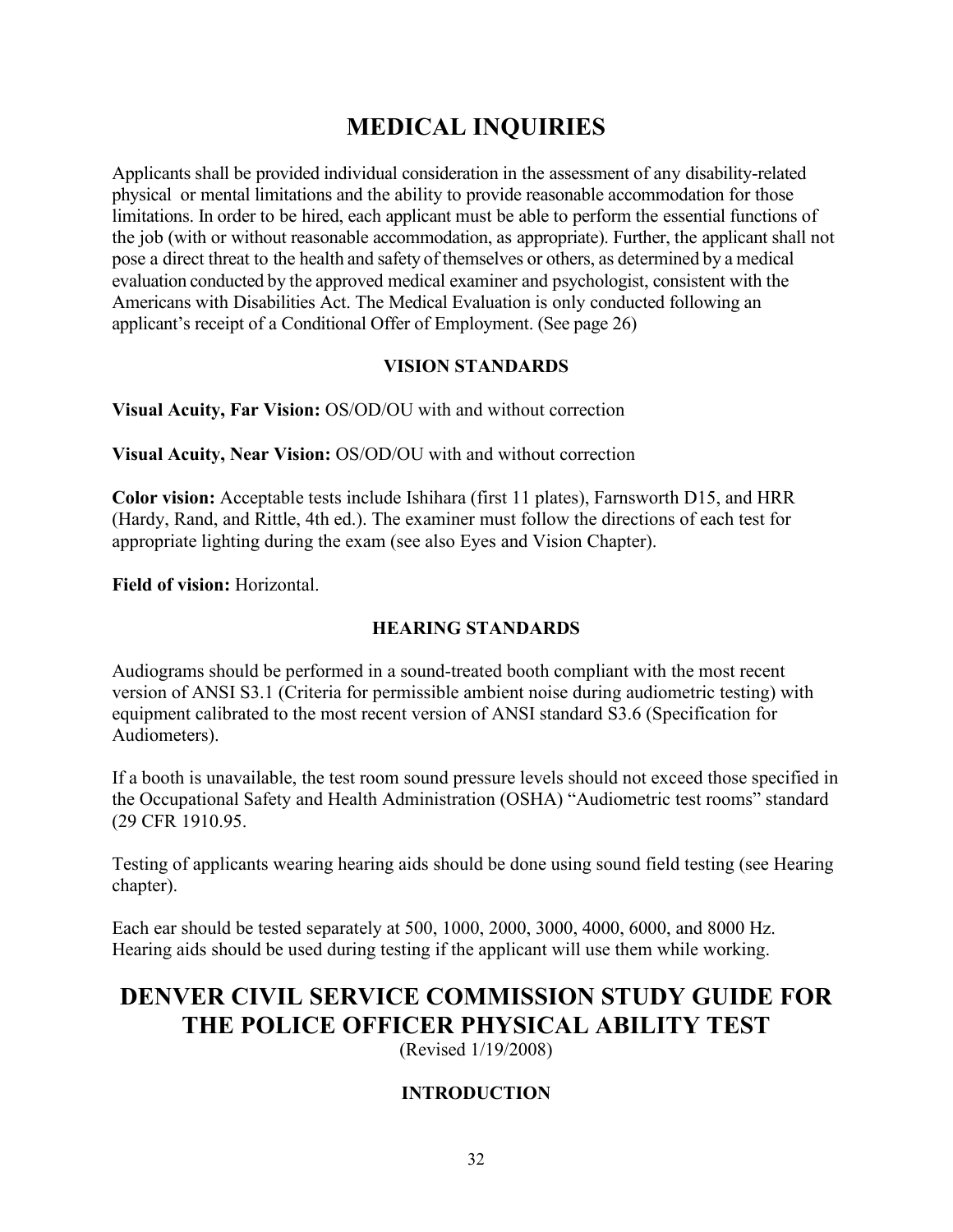Thisstudyguide is designed to describe the physical tasks youwill be required to perform forthe Denver Police Officer Physical Ability Test. You will increase your chances of a passing score if you spend a fair amount of time preparing for the test. This includes thoroughly reviewing this study guide, following the specific directions given regarding attire, paying proper attention to your physical well-being before the test and taking care to avoid becoming overly anxious about the test.

#### **OVERVIEW OF THE TESTING PROCESS**

A job analysis of Police Officers in the Denver Police Department revealed that they perform certain essential or important physical functions, which are vital to their job duties. Many essential functions identified from this job analysis were included in the physical ability examination. Subject-matter-experts comprised of law enforcement personnel from the Denver Police Department also confirmed that the functions included in the physical ability test were job-related and essential for successful performance as a Denver Police Officer.

In Denver, Police Officers must be able to run (speed and distance), climb through windows, crawl in confined spaces, climb over obstacles (i.e. fences), lift, carry, walk, sit or stand for long periods of time and arrest resisting individuals. The Denver Police Officer Physical Ability Test measures job related physical skills such as these which are necessary for successful performance as a Police Officer. Only those skills, which do not require training to become proficient, are assessed.

The test is equally valid for assessing the physical skills of applicants with police experience and those without. For example, one portion of the test requires the applicant to climb a chain link fence. It is not necessary to have prior experience as a Police Officer to possess the physical ability to climb a fence.

### **TEST PREPARATION**

The following suggestions should help you prepare yourself physically for the test:

- 1. Avoid junk food and concentrate on a well-balanced diet for several days before the test.
- 2. Avoid tranquilizers and stimulants such as caffeinated beverages, especially on the day of the test.
- 3. Get a good night's sleep before the test.
- 4. Do not drink a lot of liquids or eat a big meal before thetest.

Avoid alcohol several days prior to and especially on the day of the test. On the day of testing, all applicants should wear long pants or jeans. Sport shoes are highly recommended.

#### **DESCRIPTION OF THE TEST**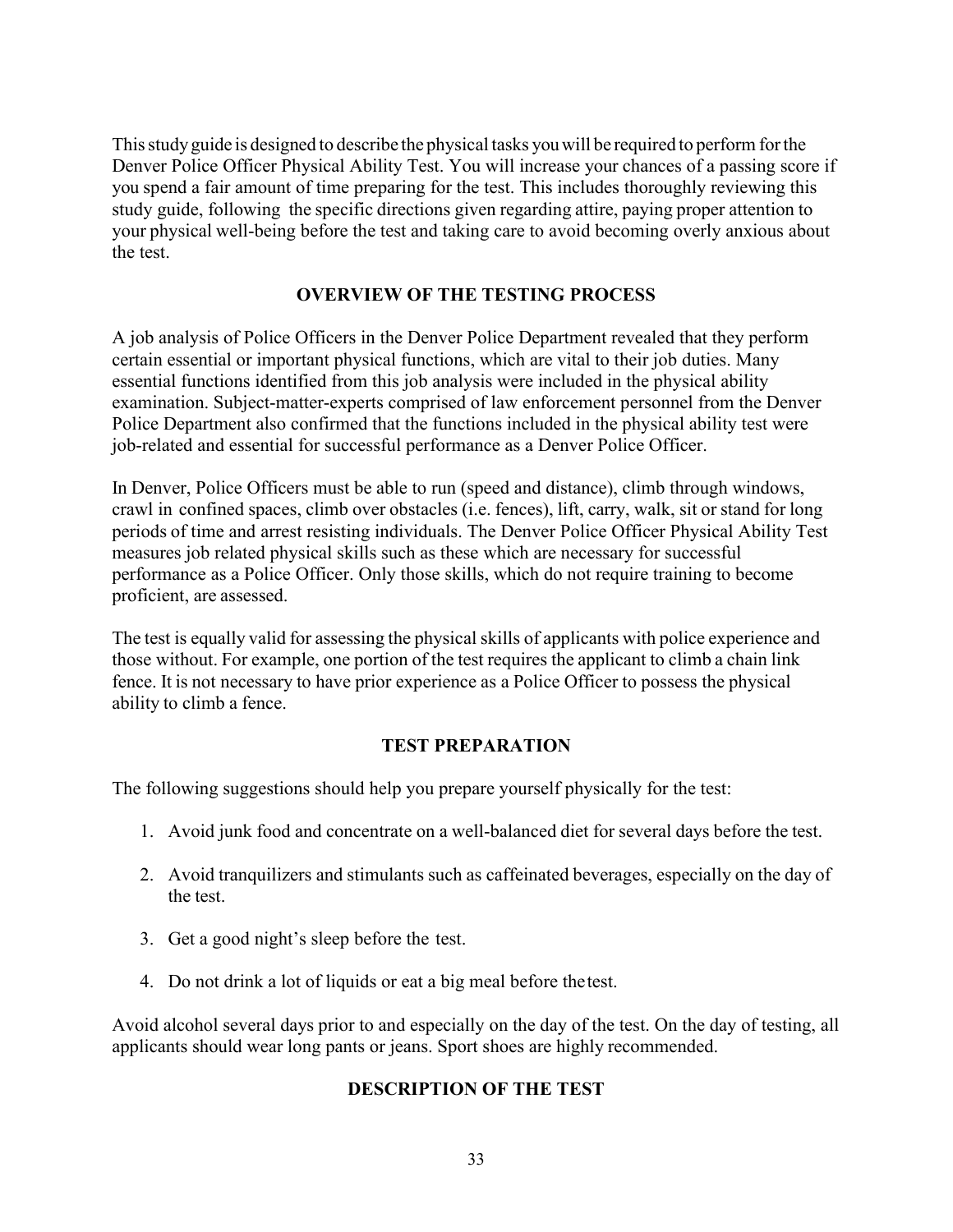The test will require an applicant to complete several specified physical tasks in a given sequence within an allotted time frame. An orientation is conducted prior to testing.

### **TEST COMPONENTS**

All applicants will be given an orientation and walk through. No one will be allowed to take the test unless they fully understand what is expected of them.

- To begin the test, the applicant will sit in a chair next to a test monitor and await further instructions.
- A test monitor will give the applicant verbal instructions to pursue a fleeing felony suspect (fictitious) by providing a brief description of what the suspect is wearing (for example, a baseball hat and a red T-shirt). Finally, the test monitor will tell the applicant to "Begin." The applicant must then complete the following physical tasks:
	- 1. The applicant must get out of the car and run a distance of about one hundred thirty (130) yards. Timing begins when the applicant opens the car door.
	- 2. Approximately mid-way through the course, the applicant will encounter and climb over an approximately 6-foot chain link fence.
	- 3. On the other side of the fence, the applicant will crawl under two standard-size office tables
	- 4. After crawling under the tables, the applicant must run to, and climb through, an approximately thirty (30)-inch by thirty (30)-inch opening with the bottom of the opening located approximately fifty (50)-inches from the ground.
	- 5. After climbing through the opening, the applicant must identify the correct "suspect" from among four (4) mannequins, each numbered and dressed differently. The applicant must shout out the number attached to the correctmannequin.
	- 6. The applicant will then drag a dummy weighing approximately one hundred fifty (150) pounds to a designated line five (5) feet away. Timing of the events stops when the entire dummy passes over the line.

An applicant who is able to complete the entire series of events successfully, in proper sequence, **within sixty-three (63) seconds**, passes the test. Below is a sample map illustrating the entire testsequence.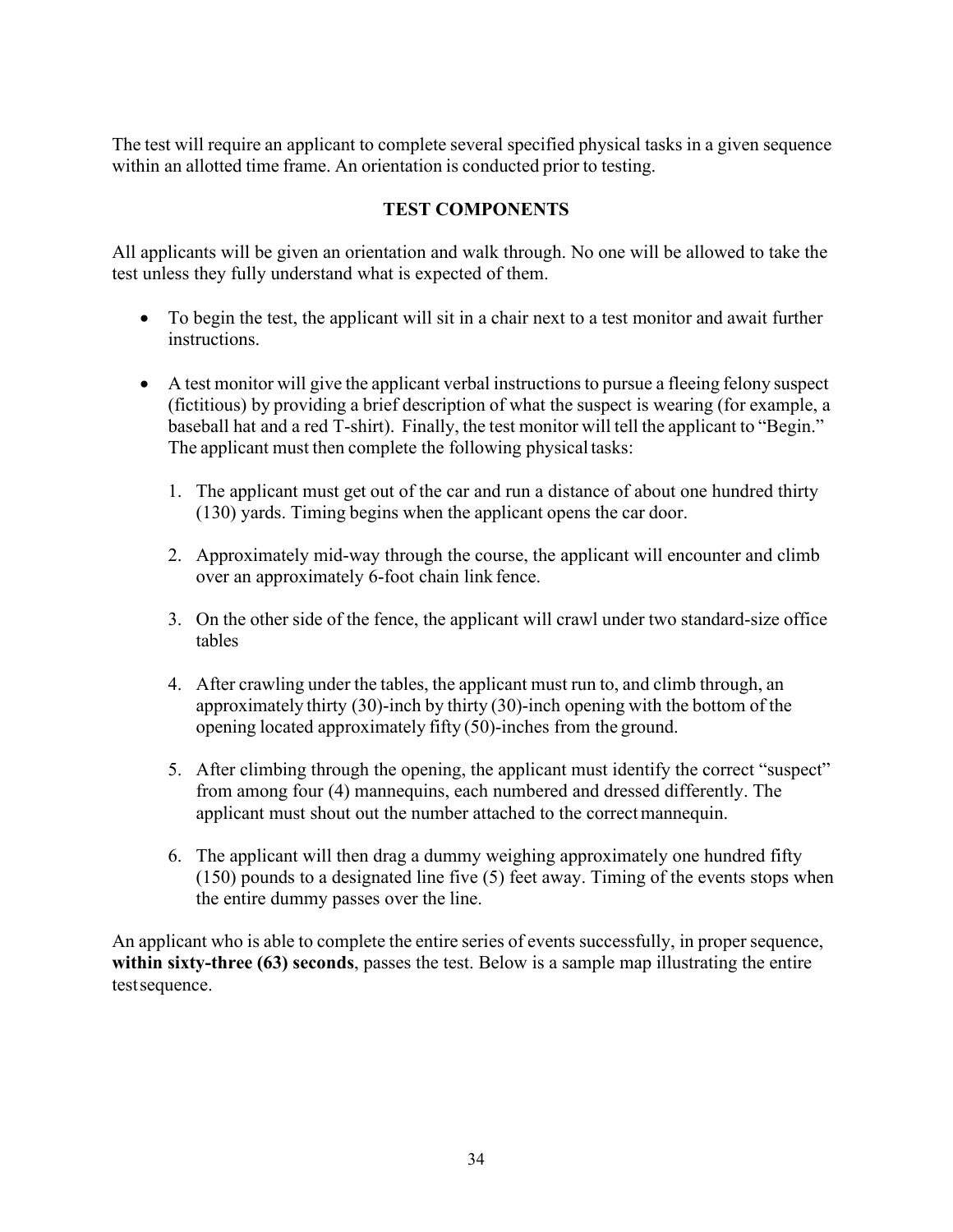

# <span id="page-35-0"></span>**DENVER POLICEACADEMY RECRUIT POLICE OFFICER TRAINING PROGRAM**

The Entry-Level Recruit training program consists of 25-28 weeks of instruction at the Denver Police Academy. A Lateral-Entry only academy may consist of 15-28 weeks based on the academy and hiring needs for the department. Academy training is a stress-based program and Recruit Officers adhere to Academy rules and discipline at all times. The Recruit training curriculum includes a wide range of law enforcement related topics, including but not limitedto:

- Patrol Procedures and Tactics
- Colorado State Statues and Denver Municipal Code
- Computer Based Report Writing and DPD Forms
- Crime Scene Investigations and Interviewing
- Accident Investigations
- Use of Force Considerations
- Dealing with the Public and Community Diversity
- Vehicle Stops
- Firearms
- Force on Force with Simunition
- Physical Fitness
- Physical Abilities Testing
- Arrest Control and Self Defense **Techniques**
- Defensive Emergency Vehicle Operation
- Scenario Based Exercises
- **Ethics**
- First Aid and CPR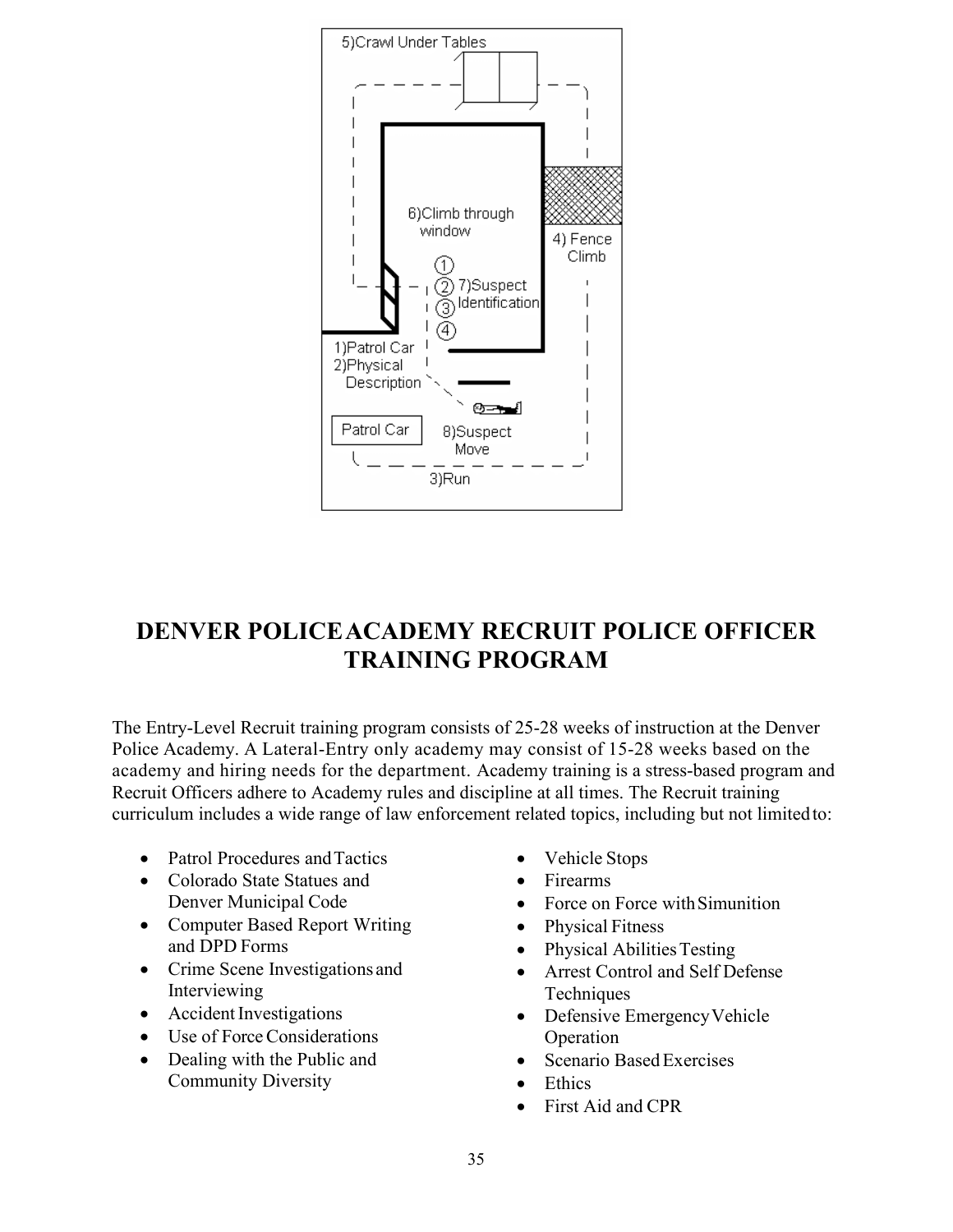Recruit Officers generally work an 8-hour day, with ½ hour for lunch, five days a week. However, there are a number of night training sessions, as well as many sessions that may run longer than the normal training day. Recruits are subject to emergency call-outs (as are all D.P.D. personnel) to assist with special situations at the direction of the Chief of Police. Recruits are not permitted to hold any other employment (part-time or full-time) while in the Academy.

Throughout the Academy program written exams covering course material are administered. There are numerous written tests that Recruits must complete and a number of physical tests related to various skills taught at the academy. There is a required passing score for all written examinations and failure to maintain the minimum standard can result in termination. Uniform and equipment inspections are conducted on a regular basis, some of which are unannounced.

Physical fitness is an important part of Recruit training and a career in law enforcement. Rigorous fitness training consists of running, aerobics, weight lifting and nutrition. Recruits are expected to vigorously participate in all aspects of their training, and must successfully pass a physical abilities test in order to graduate. The Academy's fitness program is based on the 'CrossFit' Program. (See **[www.crossfit.com/cf-info/exercise.html](http://www.crossfit.com/cf-info/exercise.html)**.) The Academy uses the APFT (Army Physical Fitness Test) to test each Recruit's overall fitness. (See **[http://usarmybasic.com/army-physical](http://usarmybasic.com/army-physical-fitness/apft-standards)[fitness/apft-](http://usarmybasic.com/army-physical-fitness/apft-standards) [standards](http://usarmybasic.com/army-physical-fitness/apft-standards)**.)

Lastly, Recruit Officers are responsible for purchasing a variety of equipment items including a firearm, holster, ammunition holder, flashlight, exercise gear, etc. The cost of required equipment can exceed \$1000.00. Within approximately one month of employment Recruits receive a \$750.00 voucher toward the purchase of soft body armor, and a uniform and equipment allowance in the amount of \$700.00. (Rev. November,2016)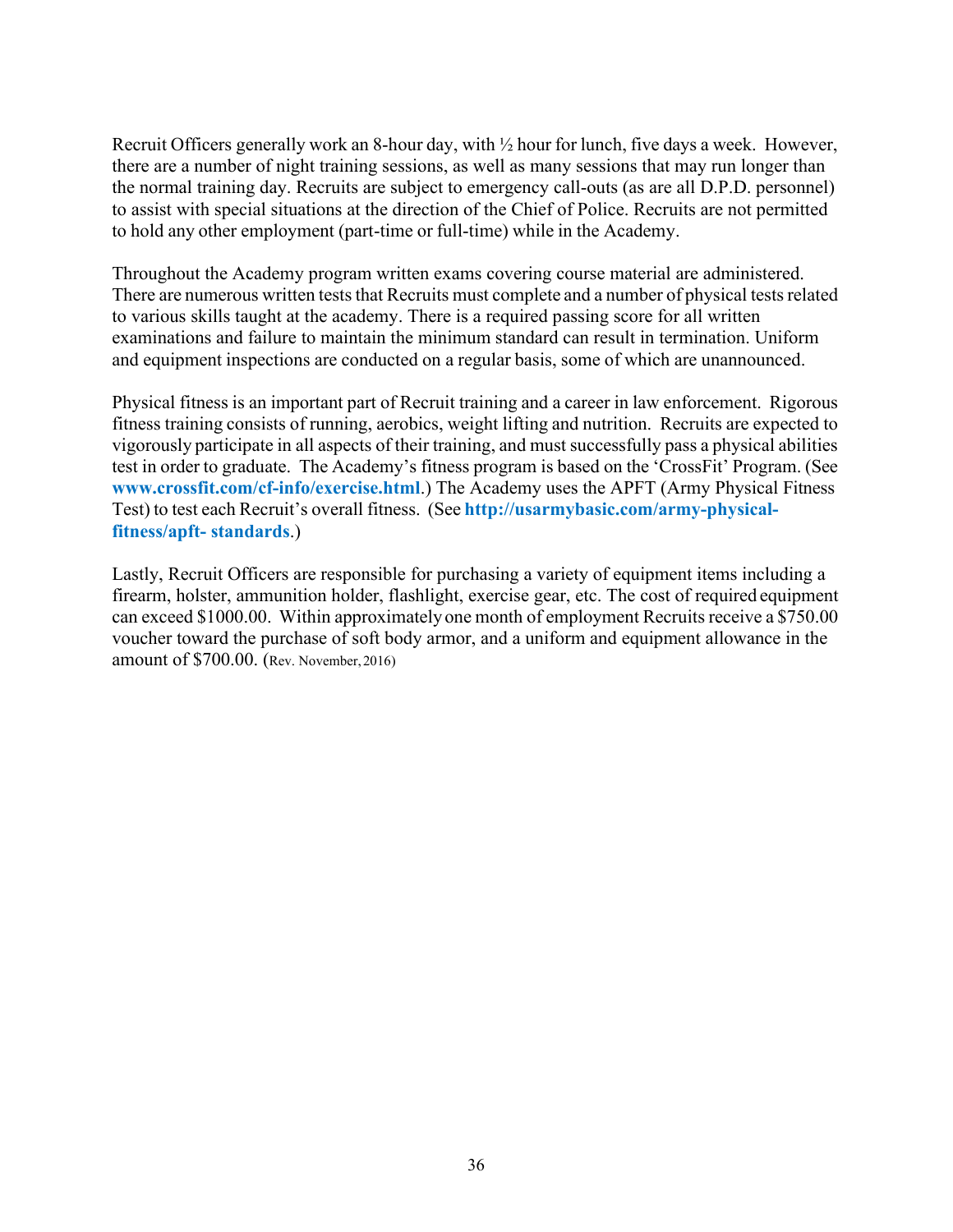<span id="page-37-0"></span>

|                             | <b><i>JUD DUSCHPHUM LURC OTHER</i></b>                                    |
|-----------------------------|---------------------------------------------------------------------------|
|                             | (February 2009—Prepared by Fire & Police Selection, Inc. – Rev. 11-24-09) |
| Department:                 | Civil Service Commission – City and County of Denver, CO                  |
| <b>Position Title:</b>      | <b>Entry-Level Police Officer</b>                                         |
| <b>Subclasses Included:</b> | Recruit, Police Officer 4 (PO4), Police Officer 3 (PO3),                  |
|                             | Police Officer 2 (PO2), and Police Officer 1 (PO1)                        |
| <b>Reports to:</b>          | Sergeant                                                                  |

# **Job Description – Police Officer**

#### **I. Nature of theWork**

General responsibilities include working to protect lives and property by enforcing laws and ordinances and the provision of miscellaneous police services to the community. A detailed listing of essential functions, knowledge, skills, abilities, and other characteristics is provided on pages 41-53.

### **II. Examples of EssentialDuties**

Analyzes the location of a reported alarm or in-progress criminal activity to determine the most expeditious tactical approach, cut-off locations, surveillance locations, and escape routes. Speaks with crime scene personnel and involved parties (suspects, victims, and witnesses) to identify all known facts (includes formal interviews, interrogations, and documentation). Analyzes crime scene to determine assignments of available personnel (e.g., secure the scene, obtain statements, gather evidence), ensuring efficient and effective use and/or coordination of such personnel. Observes in-progress criminal activity to note party and vehicle descriptions, sequence of events, and the elements constituting the crime to determine assistance needed and takes appropriate action. Verbally provides accurate, timely, and complete information to police and communications personnel to describe in- progress criminal activity, pertinent descriptions, direction and means of flight, weapons involved, and property or contraband in possession, and takes appropriate action. Secures crime scene to preserve the area from contamination and to limit entry to authorized persons only. Conducts crime scene search to determine type of crime, presence of suspects, evidence, or other pertinent data.

Speaks to communications personnel via police radio, or utilizes MDT (mobile data terminal), to describe subject detained and to request records or warrant data available on subject. Interviews suspect(s) and advises of rights (when applicable) related to search, seizure, and arrest. Uses hands or tools to gather physical evidence at crime/traffic scene. Marks and packages evidence to enable identification in court and to ensure the properchain of evidence.

Completes police report to describe in a clear, accurate, and concise manner all primary and relevant case activity and developments. Reviews original and subsequent police reports to determine what additional information is required from participants or witnesses to a police incident. Gathers any additional case information needed. Writes notes to record suspect locations, field conditions, and witness observations. Investigates crimes against persons and property, complaints of drug law violations and suspicious persons or vehicles.

Inspects recovered property and identifies ownership, status of property (e.g., lost or stolen), or a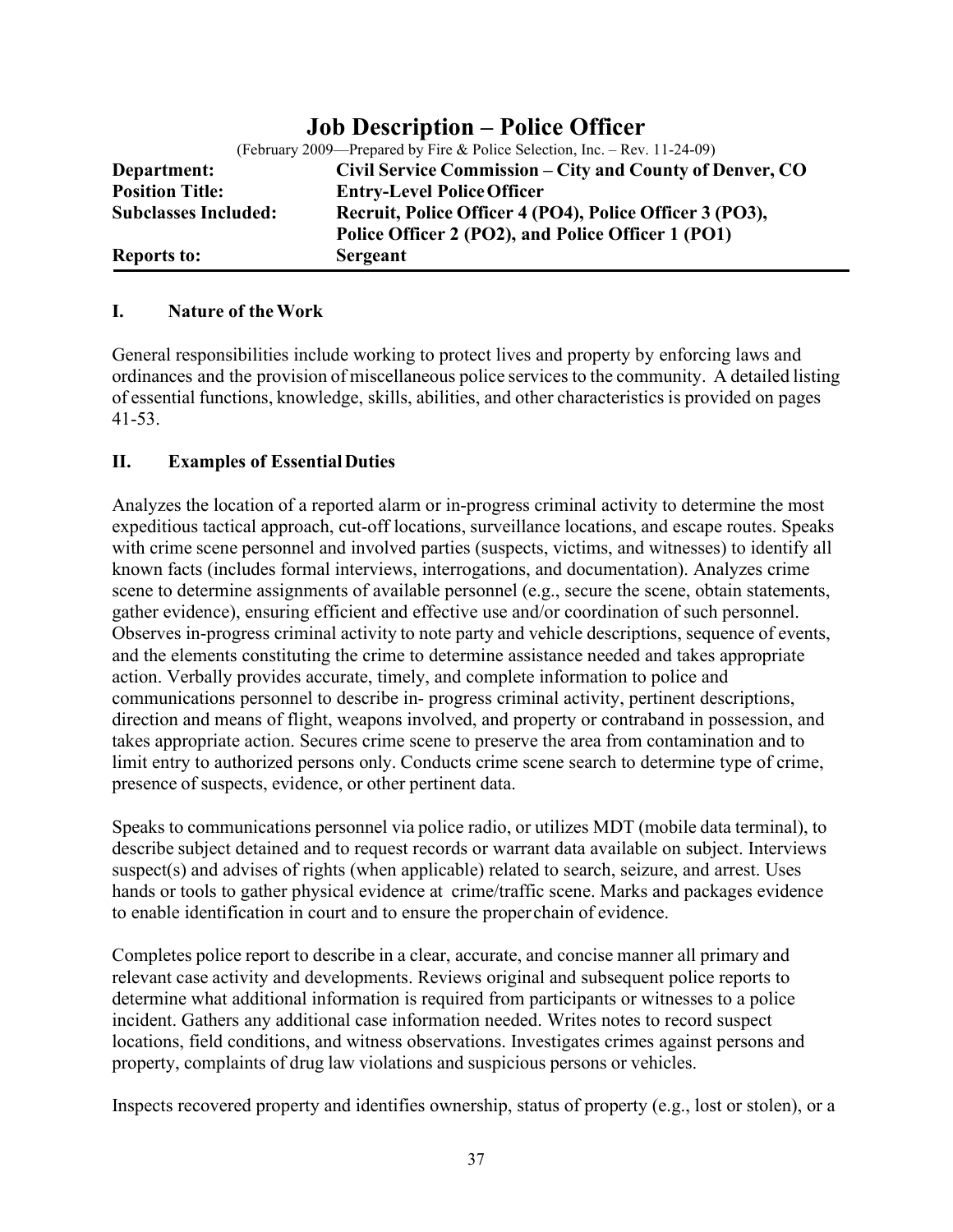means for positive identification. Tags and writes description of recovered property for positive identification prior to delivery of items to property control. Speaks with public requesting police intervention in a civil matter to identify the role and limitations of police in civil matters and to advise of possible police action and refer to proper authority. Uses special police equipment such as batons, shotguns, helmets, fatigues, and gas to project animage that will deter criminal or disturbing activity at public gatherings. Speaks with irrational person to encourage him/her to refrain from unlawful behavior and submit to commitment. Speaks to individuals to discuss and interpret laws and ordinances, role as police officer, and public's rights and responsibilities.

Works within the framework of the Department's Community Policing philosophy while demonstrating an appreciation and respect for the diversity of all people (e.g., race, gender, socio-economic status, religion,sexual orientation, etc.).

Analyzes surveillance assignment and discusses with supervisors and coworkers to determine what method, equipment, and vantage points will be used. Analyzes data obtained from informants to determine validity and applicability to current or possible investigation. Analyzes circumstances of criminal activity and discusses with unit or other agency personnel to determine the most effective approach in performing a valid search andseizure or arrest. Walks, crawls, runs, or climbs to reach vantage point, target, or observation post. Uses physical force or hand tools when necessary to effect entry into structure to search persons and premises for material listed on warrant. Analyzes resistance of suspect to determine the degree and type of force required to safely subdue and apprehend and does so within established laws and department's guidelines. Uses firearms to capture or halt a suspect, or in defense of own or other's life, or to prevent escape. Uses means other than firearms, such as night stick, riot baton, chemical mace, hand-to-hand-fighting, or electronic device to subdue suspect. Operates police vehicle and its equipment to affect a felony traffic stop to halt or block a fleeing suspect, using prescribed techniques of vehicle positioning to provide maximum cover, lighting equipment, and radio notice. Guards, handcuffs, and escorts prisoners or suspects to police vehicles, (patrol car, unmarked vehicles, or police wagon) to prevent escape or any further criminal activity. Identifies and apprehends offenders. Assists in warrants. Pursues suspect(s) in vehicle and on foot. Uses deadly force when necessary.

Takes notes on events occurring in the field and incorporates them into reports. Summarizes, in writing, statements from complainants, witnesses, etc. Records, in writing, formal confessions. Writes brief reports to document an event. Writes descriptive reports consisting of short sentences and/or phrases (e.g., incident reports). Completes paperwork for arrest warrants. Ensures that all required paperwork is completed in a timely manner. Communicates calmly and in a reassuring manner to co-workers, subordinates, superiors, and the public when relaying information during stressful situations. Actively participates in roll-call training,lectures, exercises, and meetings with other officers. Exchanges information with other law enforcement officers. Advises victims, witnesses and offenders on legal procedures. Conducts interviews. Explains complaints to offenders, victims, and witnesses. Talks with people to establish rapport. Comforts emotionally upset persons. Communicates basic information to media. Completes reports to be clear and concise.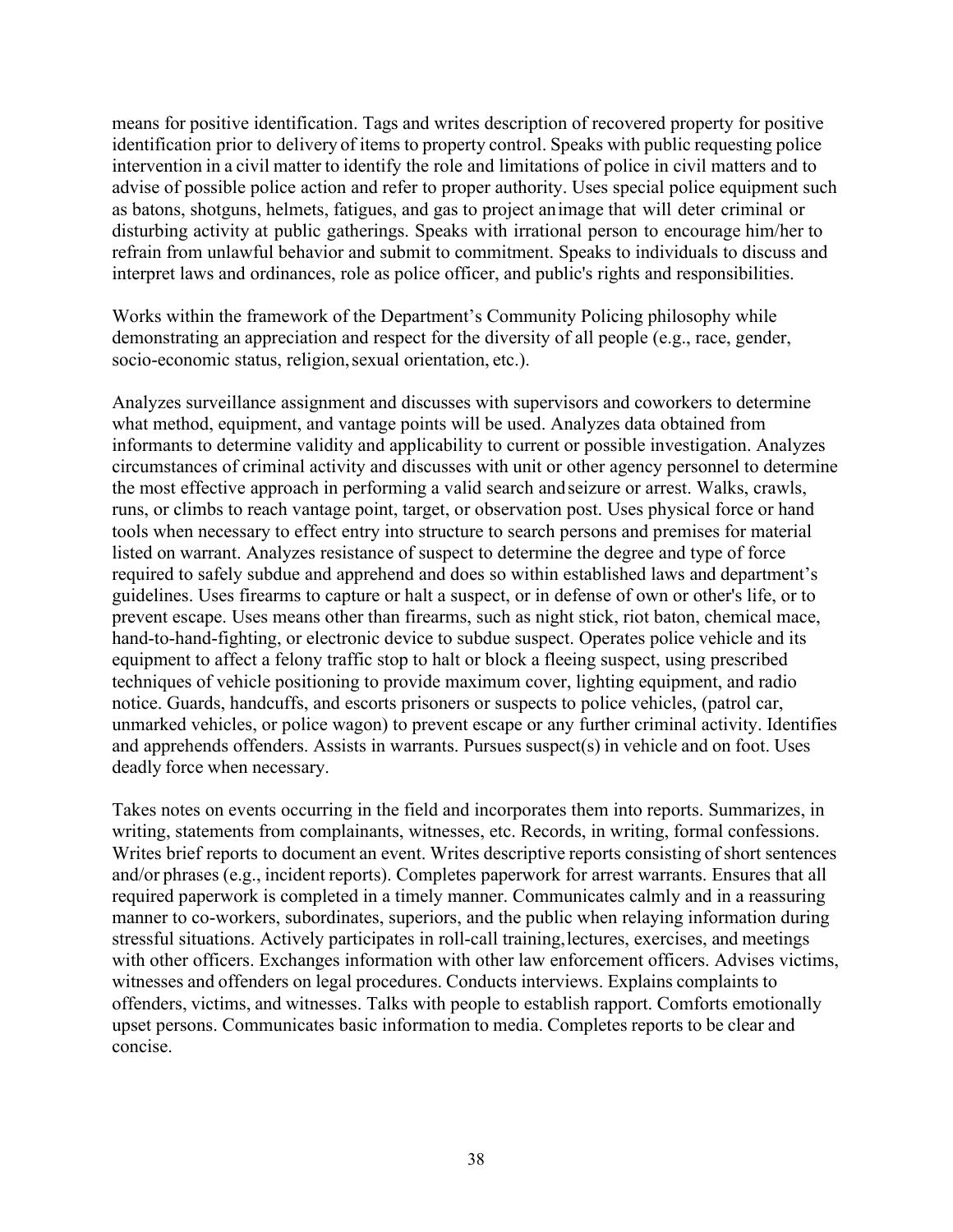### **III.** Physical Requirements

Stamina to run for one-quarter of a mile on the average or up to a maximum of approximately one mile in order to apprehend a suspect. Ability to physically react quickly in situations such as drawing weapon, defensive driving, physical confrontations (e.g., fending a blow or preventing flight), or dodging traffic. Arm-hand steadiness while moving arm or holding it in one position in order to accurately aim and fire a firearm, spray chemical deterrent, and operate camera equipment or hand-held radar. Manual and finger dexterity to quickly make skilled, coordinated movements of the fingers and/or hands to operate radio and intoxilizer, to load/unload firearms, to handle minute or delicate evidence, and to write. Physical ability to subdue and arrest a resisting/attacking individual.

During the course of duty, may perform strenuous physical activity for several minutes continuously. Maintains physical fitness necessary to perform demanding physical requirements described above.

# **IV. Required Knowledge, Skills, Abilities, and Other Characteristics**

### **Knowledge**

Has knowledge of human behavior theories, practices, and techniques dealing with such things as: psychopathology of criminal behavior; behavior manifestations of mental illness, trauma, and physical illness; crowd and group behavior control; crisis intervention; typical suspect responses; interpersonal relations; and public relations. Has knowledge of motor vehicle operation under normal and emergency conditions such as: sirens/lights; rules of the road; scanners; pursuit procedures; prisoner transport; defensive tactics; and safety checks.

### **Skills**

Various skills are required of police officers including, but not limited to, interpersonal skills, teamwork skills, spatial skills, verbal communication skills, reading comprehension, decisionmaking skills, general problem-solving skills, writing skills, and time management skills.

# **Abilities and Other Characteristics**

The ability to adhere to ethics of law enforcement as stated in the "Law Enforcement Code of Ethics." Is also able to evaluate and analyze in order to apply knowledge and to decide on the most appropriate course of action to take. The ability to assimilate, interpret, remember, recall, relate, and act upon facts and details heard and observed, and follow oral instructions. Demeanor and interpersonal behaviors to deal effectively with a wide variety of people, both adversaries and advocates. Other required abilities include the ability to maintain: efficient working relationships with coworkers, supervisors, and other department members; integrity; honesty; respectfulness; self-control; flexibility; and confidentiality.

# **V. Working Environment andConditions**

The work schedule depends upon which of the six district stations an officer is assigned. Some stations have eight-hour shifts and others have ten-hour shifts. Police Officers are assigned to each of the three daily shifts depending on varying personnel needs. Shift work is generally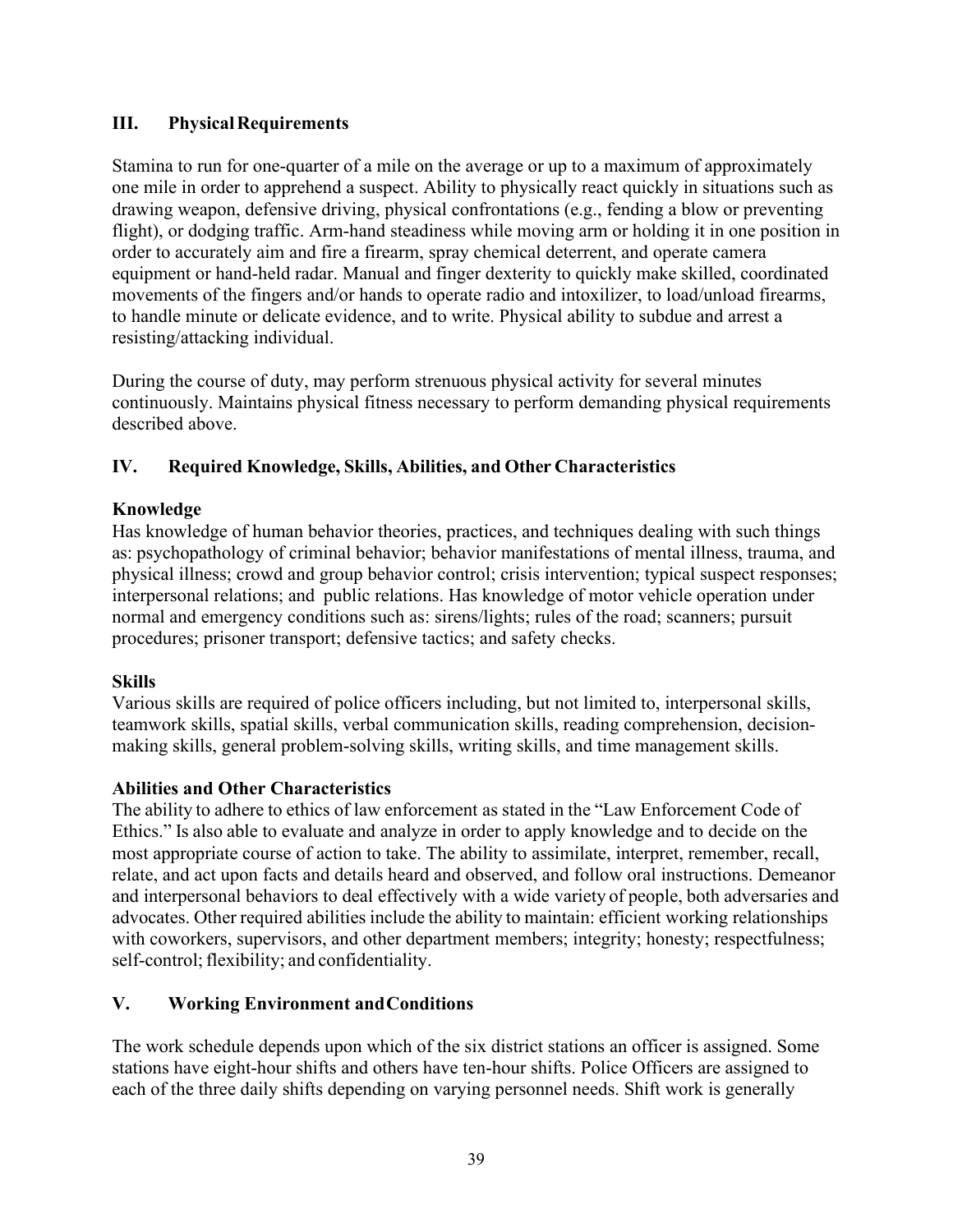determined by seniority. Weekend, evening, and holiday work is required. Police Officers are required to comply with Department grooming standards and wear a uniform and PPE (personal protective equipment) furnished by the Department including but not limited to: gas mask, SCBA (self-contained breathing apparatus), full protective suit, and helmet to provide protection against chemical, biological, and nuclear hazards. Police Officers may work alone or with a partner and may berequired to work with minimal supervision. The job often requires working under adverse or hazardous conditions.

# **VI. MinimumQualifications**

The minimum qualifications for appointment as a Denver Police Officer shall be as provided by the Denver City Charter and by Civil Service Commission Rule. The established minimum qualifications include, but are not limited to, the following: Citizenship (U.S. Citizen); Age (minimum age of 21); Education (possession of High School Diploma or GED Certificate); Driver's License; Good Moral Character and Background; Possession of the Physical, Mental and Psychological Qualifications necessary to Perform the Essential Job Functions (with or without reasonable accommodation); and No Legal Impediments to Certification as a peace officer by the Colorado Peace Officer Standards and Training Board.

# **List of Essential Functions, Knowledge, Skills, Abilities, Personal Characteristics and Other Characteristics for the Job of Denver Police Officer**

# **FUNCTIONS**

### **Criminal Response and Investigations**

- Analyzes the location of a reported alarm or in-progress criminal activity to determine the most expeditious tactical approach, cut-off locations, surveillance locations, and escape routes.
- Speaks with crime scene personnel and involved parties (suspects, victims, witnesses) to identify all known facts(includesformal interviews, interrogations, and documentation).
- Analyzes crime scene to determine assignments of available personnel (e.g., secure the scene, obtain statements, gather evidence), ensuring efficient and effective use and/or coordinating personnel.
- Observes in-progress criminal activity to note party and vehicle descriptions, sequence of events, the elements constituting the crime to determine assistance needed and takes appropriate action.
- Verbally provides accurate, timely, and complete information to police and communications personnel to describe in-progress criminal activity, pertinent descriptions, direction and means of flight, weapons involved, and property or contraband in possession and takes appropriate action.
- Secures crime scene to preserve the area from contamination and to limit entry to authorized persons only. Conducts crime scene search to determine type of crime, presence of suspects, evidence, or other pertinent data.
- Speaks to crime scene specialists to describe the incident and/or assist in gathering of evidence to ensure a comprehensive crime scene search, proper evidence gathering, handling and processing, and the development of evidence in a manner that will accurately set forth the facts as determined by statutory law and courtdecisions.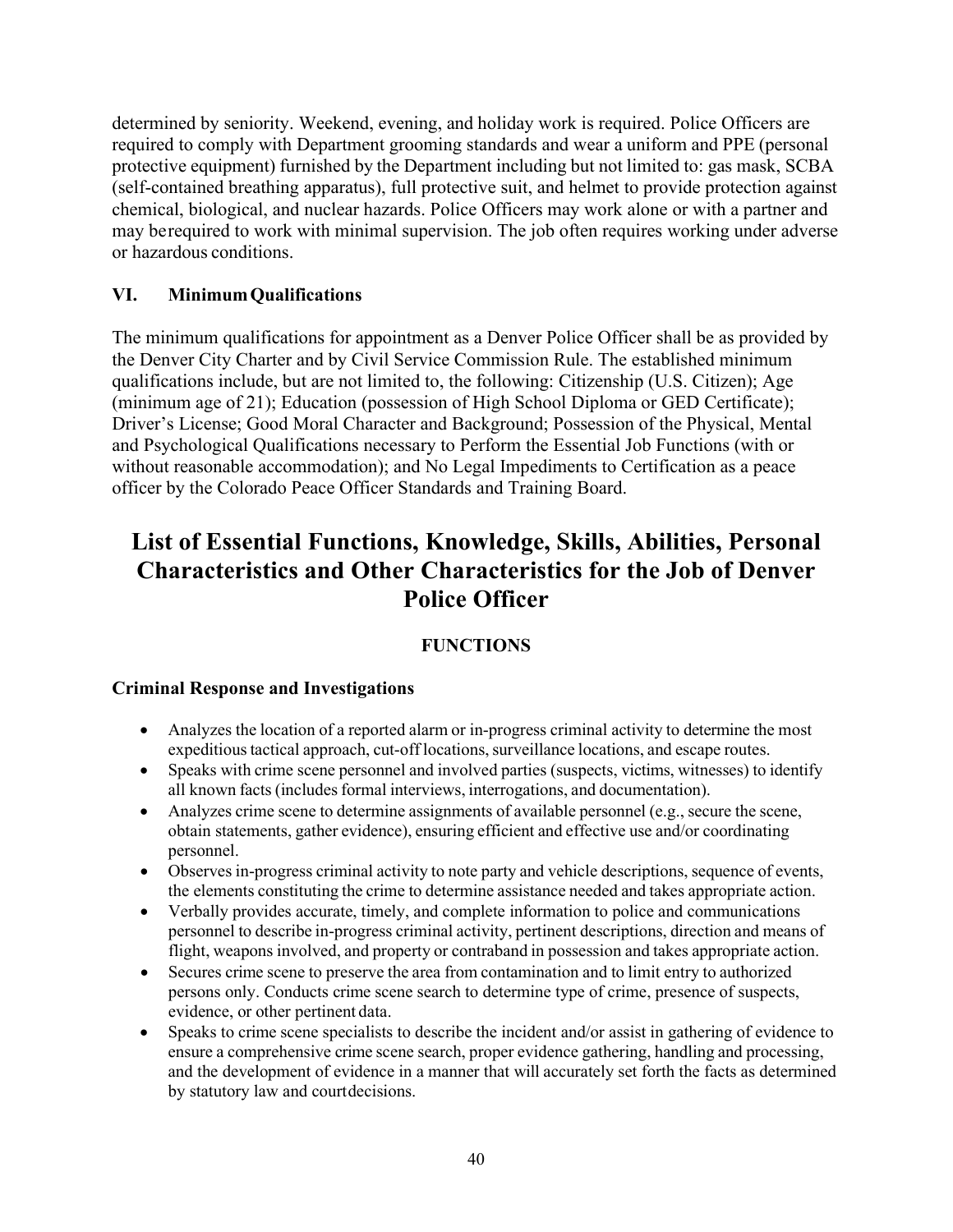- Requests investigative assistance (e.g., fingerprints, ballistics, evidence gathering, laboratory analysis, special examination of victim or suspects) when needed.
- Determines subject's identity, purpose for being in the area, destination, and other questions related to reported criminal or suspicious activity in the area in accordance with established laws.
- Determines detained subject's condition (e.g., injured, drunk, drugged, sober) by analyzing physical aspects (e.g., pupils, steadiness, balance, speech) of the individual.
- Speaks to communications personnel via police radio, or utilizes MDT, to describe subject detained and to request records or warrant data available on subject.
- Interviews suspect and advise of rights (when applicable) related to search, seizure, and arrest.
- Requests subject's compliance to a search or emptying of pockets, purse, wallet, or removal of clothing. Uses hands to feel clothing and body of suspect to search for weapons, contraband, and/or fruits of a crime.
- Observes wounds or signs of force to either persons or property to determine facts such as weapon or device used, criminal classifications, and criminal intent.
- Uses hands or tools to gather physical evidence at crime/traffic scene. Marks and packages evidence to enable identification in court and to ensure the proper chain of evidence.
- Completes police report to describe in a clear, accurate, and concise manner, all primary and relevant case activity and developments. May include diagrams or sketches.
- Reviews original and subsequent police reports to determine what additional information is required from participants or witnesses to a police incident. Gathers any additional case information needed.
- Confers with supervisors, other agency personnel, or experts to discuss and plan further investigative procedures and resource needs.
- Analyzes character, police records, and responses of a subject and/or discuses with supervisors and co-workers to determine an approach for obtaining desired information from subject.
- Analyzes physical evidence from crime/traffic scene to determine further investigative activity or if any special or specific processing is required. Requests special processing when necessary.
- Procures and inspects papers of identification and ownership (e.g., driver's license or vehicle registration) to determine validity of identity and document. Observes for alterations, counterfeit, and other information pertinent tothe situation.
- Performs balance and coordination test to demonstrate to a suspected inebriate the manner in which the test should be performed.
- Searches for missing people.
- Observes the performance of a balance and coordination test by a suspected inebriate to judge individual's condition.
- Determines probable cause and conducts search of vehicles for weapon(s), contraband, or fruits of a crime and inventoriesvehicle.
- Examines vehicle similar to one described leaving the scene of a crime to determine if it is occupied, if it has been driven, and to examine the registration and contents.
- Examines buildings, other structures, vehicles, or open areas to search for packages, containers, or devices suspected of being bombs. Requests proper assistance whennecessary.
- Climbs trees, fences, ladders, or sides of structures to gain a vantage point for investigation, observation, exchange of gunfire, or apprehension.
- Speaks to witness to advise on field identification procedures and transports to field location to observe suspect.
- Writes notes to record suspect locations, field conditions, and witness observations.
- Investigates crimes against persons and property.
- Investigates complaints of drug law violations.
- Investigates suspicious persons or vehicles.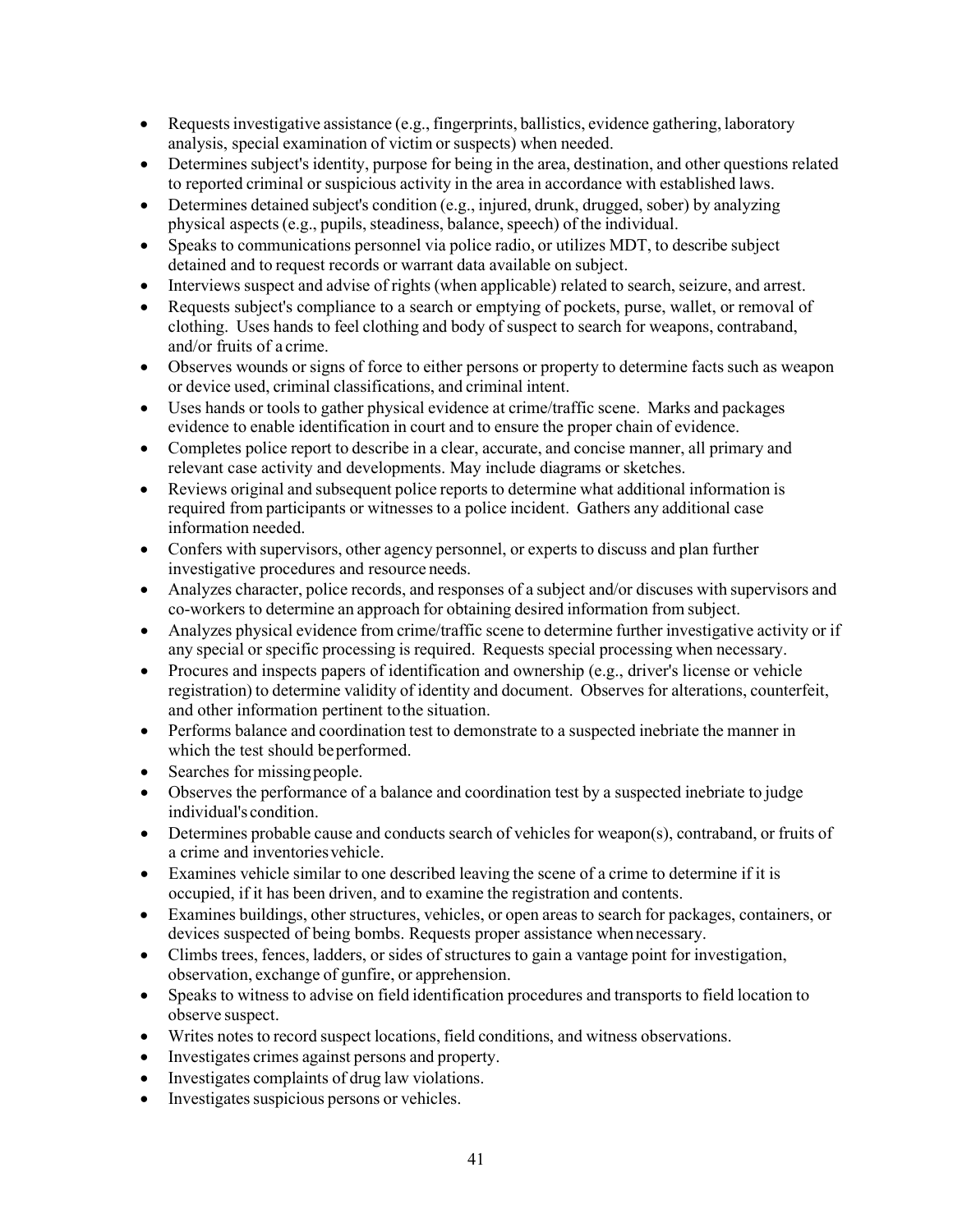- Reviews information on criminal activity in area.
- Locates witnesses to crimes.
- Reviews records and pictures to aid in investigation process.
- Checks the status of stolen property through use of a computer network.

#### **Traffic Enforcement**

- Operates police vehicle to patrol for parked vehicles, moving vehicles, or pedestrians in violation of laws.
- Uses hands and various equipment such as flares, barricades, and flashers to control, direct, and reroute the flow of vehicular and pedestriantraffic.
- Speaks with vehicle drivers and/or passengers to establish identification and to advise of observed violations and their responsibilities with respect to the operation of motor vehicles. Explains procedure for handling traffic citations.
- Issues traffic warnings for minorinfractions.
- Copies driver's license, registration, vehicle identification, and stated and observed data onto a form to issue a traffic citation for an observed traffic violation or for a violation determined from a police traffic investigation.
- Examines parked vehicle to note evidence of theft and indicators of vehicle ownership (license number, vehicle identification number, registration papers).
- Speaks to communications or records personnel via radio, telephone, MDT, or in-person to request vehicle registration, records check, or other pertinent information.
- Speaks to communications personnel to request tow of unlawfully parked vehicle.
- Completes tow sheet, prior to tow, recording vehicle contents, equipment, condition, and circumstances requiring thetow.
- Inspects traffic incident scene to note evidence indicating the sequence of events.
- Measures skid marks and other distances relevant to a traffic incident investigation.
- Uses radar equipment to ensure compliance with speed limit.
- Speaks to parties involved in traffic incident, including witnesses, to gather and document statements describing the events leading to the incident.
- Draws diagram(s) depicting the traffic accident scene to record vehicle location, debris, and physical evidence locations(e.g., skid marks).
- Analyzes physical evidence, statements, and other facts to reach formal police recommendations regarding a traffic incident and writes traffic accident report.
- Administer field sobriety test to drivers suspected of being under the influence of alcohol or drugs.
- Drives patrol vehicle inpursuits.
- Drives patrol vehicle in emergency responses.
- Evaluates the need for and requests backup assistance in potentially hazardous or emergency situations.
- Responds as primary unit on service calls involving traffic duties.
- Responds as backup unit on service calls.
- Drives vehicle while using computer and/or communication equipment.
- Enforces traffic and parking laws andordinances.
- Investigates traffic accidents and aids with the injured.
- Escorts emergency vehicles when necessary.
- Follows suspicious vehicles.
- Collects physical evidence from accident scenes.
- Requests emergency assistance for accidents when necessary.
- Arranges for obtaining test samples for sobriety tests.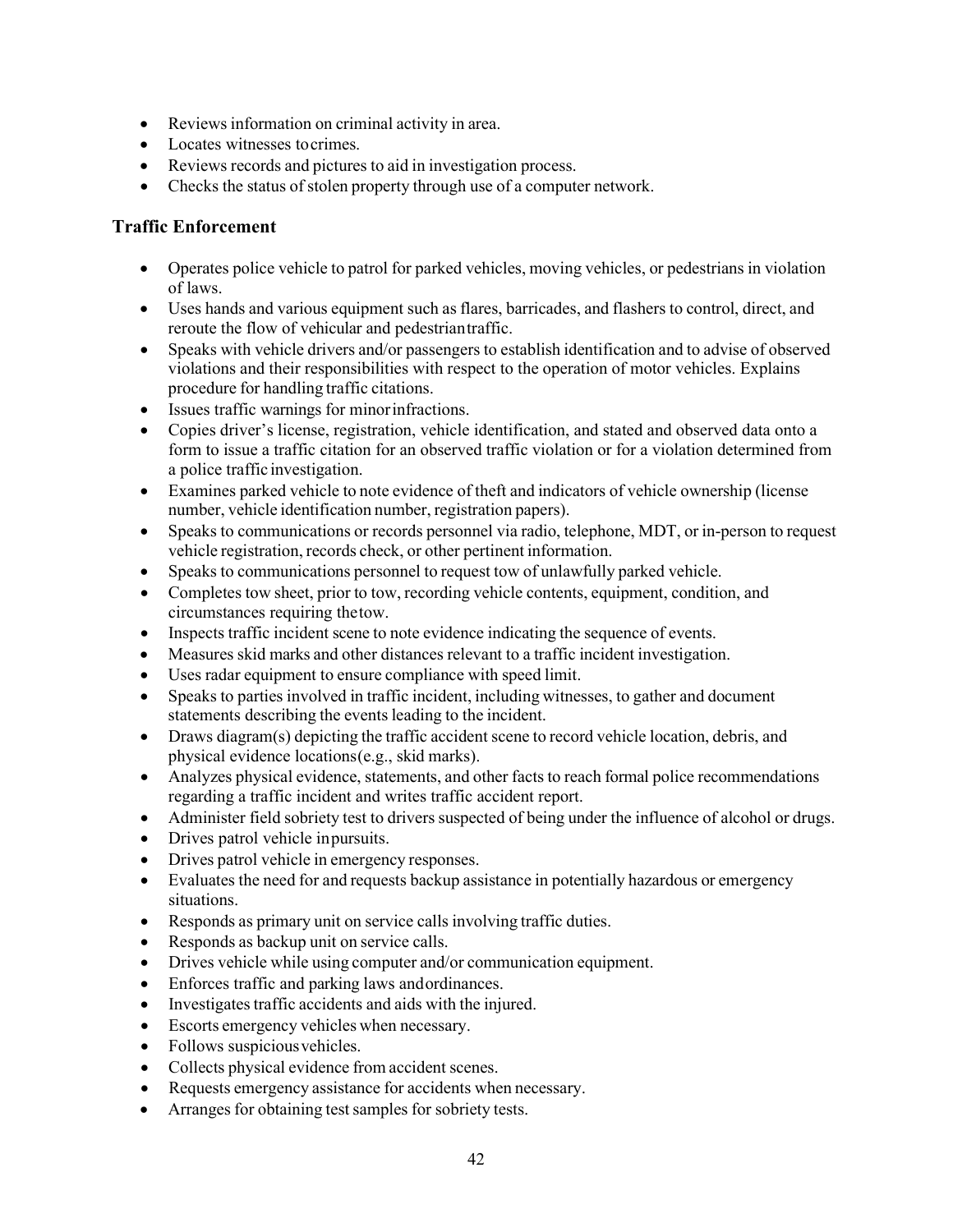- Issues parking or traffic citations.
- Plans traffic patrol tactics.
- Pushes a stalled motor vehicle when necessary, manually or with other equipment.
- Assists strandedmotorists.
- Escorts dignitaries.

#### **Patrol/Crime Prevention**

- Analyzes reported or known criminal activity to determine patrolprocedure.
- Patrols assigned area by foot or vehicle to note the existence of special or unusual activity, deter crime, project threat of apprehension, and note conditions which may invite the violation of laws or endanger public safety.
- Speaks with supervisor or other involved parties to discuss and plan area work activities, nature of service complaints, trouble areas, time frames and other information related to deployment, existing resources, personnel, and possible meansto effect corrective measures.
- Maintains awareness of physical layout and security devices of business and commercial facilities within assigned area to develop a thorough knowledge of these facilities and to test or secure the structures.
- Speaks to area's business persons, employees, and/or residents to advise of poorly protected areas and of unsafe practices that may facilitate crime. Determines possible corrective measures.
- Uses flashlight or vehicle spotlight to illuminate areas of possible criminal activity, to discover hiding suspects, to reduce the night vision of suspects, and to read darkened numbers and names on signs, structures, vehicles, identification papers, or property.
- Identifies signs of presence, tampering, or breaking and entering of vehicles or structures to determine the time factor, the possible presence of the suspect(s), and the possible number involved.
- Speaks with owner(s), employees, and/or subject(s) in or about an establishment or structure, where potential criminal activity or disturbance is suspected, to warn them of such potential and of police action that wouldfollow.
- Inspects suspicious vehicle to search for evidence of its having been stolen, used or possibly used in a crime, containing contraband, or for possible suspects.
- Observes and analyzes characteristics, actions, and locations of persons and vehicles to be aware of any suspect activity and note those persons and vehicles which are new to the area.
- Speaks over police radio to communications personnel, or uses MDT, to request registration check of suspicious vehicle, providing license or vehicle identification number data, or warrant checks of suspicious person, providing suspect's name, date of birth, physical characteristics, and last known address.
- Speaks to suspicious person(s), in accordance with established laws, to question their purpose for being in a specific area under suspicious circumstances.
- Analyzes conditions at scene of public safety hazard (criminal or non-criminal) and determines immediate or possible future action that might be required of the department.
- Reviews laws, ordinances, and departmental policies to determine action available to, or demanded of, the department.
- Discusses public safety hazard complaint (criminal or non-criminal) and action to be taken by the department with staff, supervisor, and experts in the field and refers non-police matters to appropriate City agencies.
- Speaks to parties responsible for existing public safety hazard (criminal or non-criminal) to direct the corrective action demanded by law or ordinance and ensures that action has been completed and is in compliance.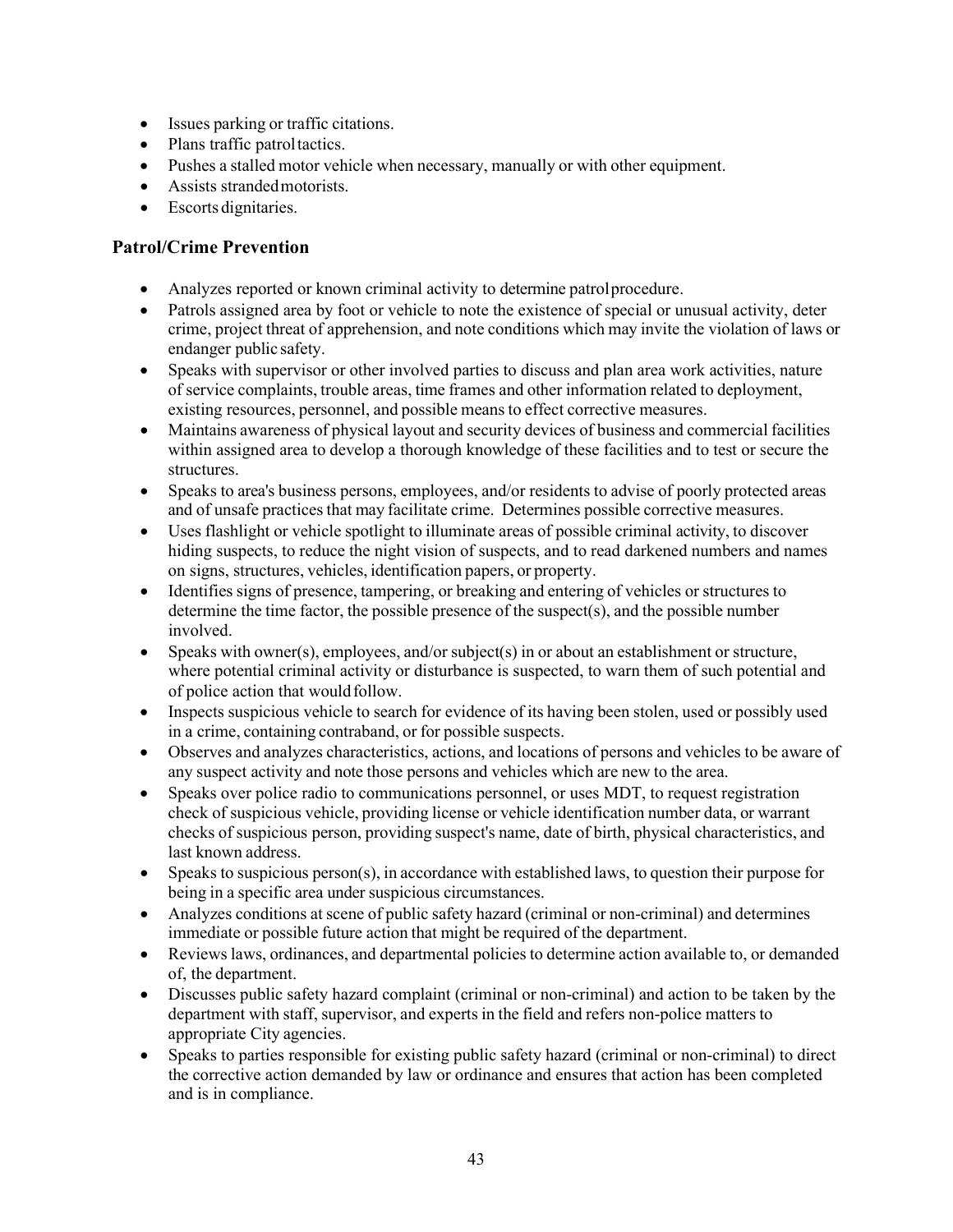- Uses police car, flashlight, barricades, rope, flares, cones, or other materials to block or direct passage through and around hazard or emergency scene.
- Operates police vehicle and its equipment (in both emergency and non-emergency conditions) to affect a traffic stop in these circumstances: observance of a traffic violation; observance of a vehicle described to be involved in an incident under investigation; observance of a vehicle being investigated by police or a law enforcement agency; or observance of a license number against which a warrant has been issued. Uses the appropriate prescribed techniques of vehicle positioning, patrol unit lighting, and radionotice.
- Searches persons, vehicles and places.
- Checks conditions/status of assigned patrol equipment.
- Checks schools, playgrounds, parks, and recreation centers.
- Warns offenders in lieu of arrest or citation.
- Advises vehicle owners to remove abandoned vehicles.
- Transports prisoners.
- Assists elderly or disabled persons.
- Safely evacuates persons from dangerous areas.
- Escorts vehicles orpersons.
- Transports injured, disabled persons, or others in need.

#### **Community/Public Service**

- Inspects recovered property and identifies ownership, status of property (e.g., lost or stolen), or a means for positiveidentification.
- Tags and writes description of recovered property for positive identification prior to delivery of items to property control.
- Informs owner via telephone, in-person, or by mail that property is in storage at the police department.
- Transports recovered property to departmental property control or to proper owner.
- Observes actions of persons gathered at public meetings and assemblies or involved in civil disputes to detect any action or potential for action that might facilitate criminal activity or disturbance and to determine what preventive measure is necessary.
- Speaks with public requesting police intervention in a civil matter to identify the role and limitations of police in civil matters and to advise of possible police action and refer to proper authority.
- Discusses causes, points of compromise and agreement, and possible acceptable solutions, possibly including additional police or other professional assistance, to persons involved in conflict situations.
- Reads maps to locate streets, businesses, parks, schools, or highways for self or in providing assistance to others.
- Requests persons to comply with police directive to prevent or quell criminal or disturbance activity at public gathering (includes parties in private homes) and to disperse hazardous, potentially hazardous, or unlawful assemblies.
- Uses special police equipment such as batons, shotguns, helmets, fatigues, and gas to project an image that will deter criminal or disturbing activity at public gatherings.
- Advises public of directives restricting civil action or passage, and requests public compliance.
- Analyzes behavior of person and determines his/her rationality, the need for referred or immediate professional assistance, and what action might be required to prevent or manage the behavior.
- Speaks with irrational person to encourage him/her to refrain from unlawful behavior and submit to commitment.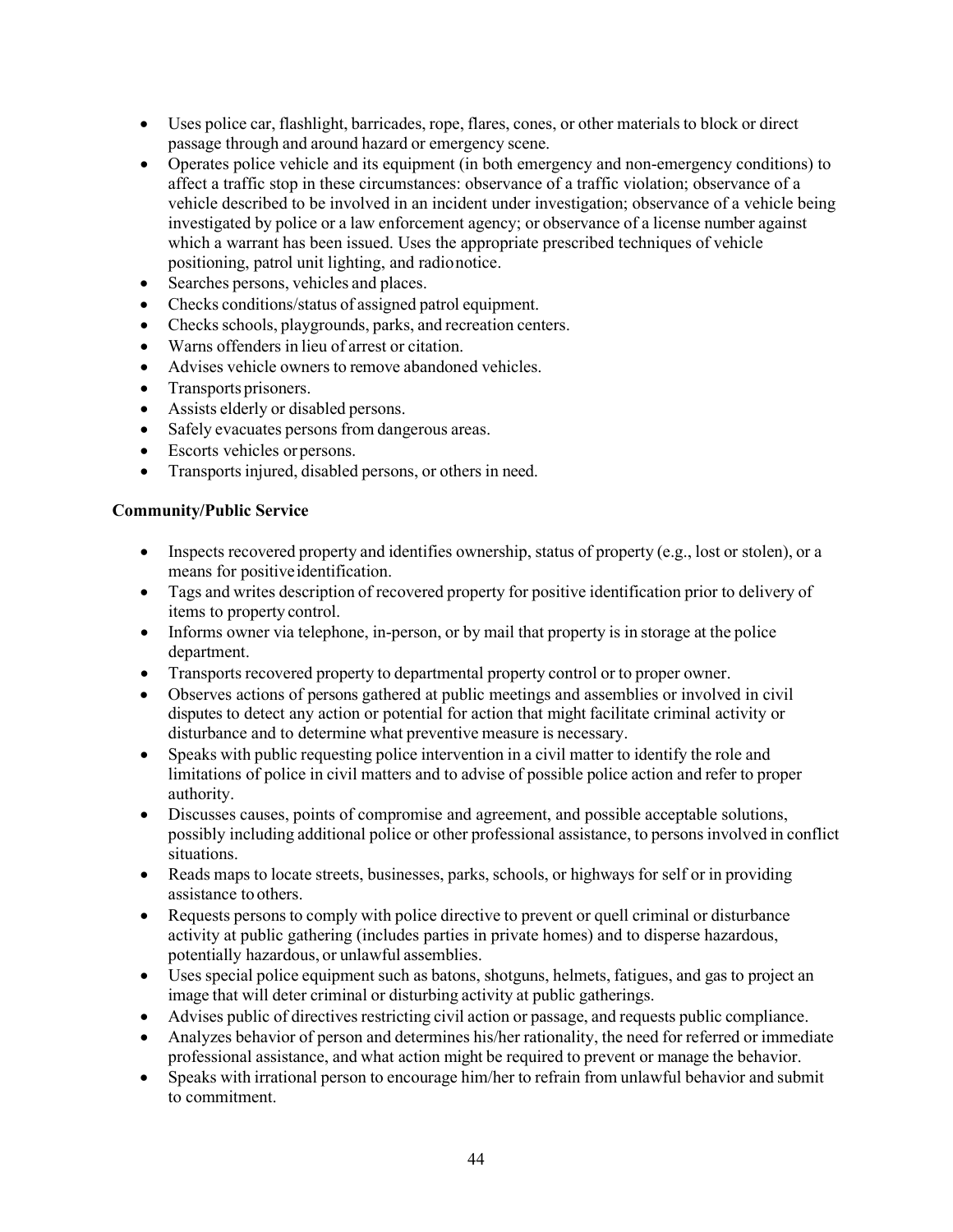- When necessary, speaks in foreign language or obtains an interpreter to gather or exchange pertinent information.
- Observes from vehicle, boat, or aircraft to search for a missing person during a search and rescue operation (e.g., mentally disabled, senile, child walk-away, injured, trapped, or otherwise incapacitated person).
- Lifts and carries sick, injured, invalid or otherwise incapacitated individual to a place of support (e.g., bed, wheelchair) orsafety.
- Pulls, carries, or uses other physical means or hand-held equipment to remove a victim from entrapment within a burning or collapsed structure, from a body of water, cave-in, fallen debris, wreckage, or from other disasterarea.
- Speaks to individuals to discuss and interpret laws and ordinances, role as police officer, and public's rights andresponsibilities.
- Speaks to small child, mentally disabled, or senile person observed or reported to be possibly lost to ascertain identity and residence.
- Speaks to person reported to be ill, disabled, or whose safety is otherwise questioned to gather information related to their well-being and to determine if the person is capable of self-care or requires assistance or hospitalization. Requests professional servicesif needed.
- Acts as a department liaison with City and County officials, community groups, or other police agencies.
- Works within the framework of the Department's Community Policing philosophy while demonstrating an appreciation and respect for the diversity of all people (e.g., race, gender, socioeconomic status, religion, sexual orientation, etc.).

#### **Law Enforcement/Arrest/Apprehension**

- Analyzes surveillance assignment and discusses with supervisors and coworkers to determine what method, equipment, and vantage points will beused.
- Analyzes the activity and conversation of one or more persons to determine if the elements of a crime or several crimes have beencommitted.
- Observes the activities or criminal actions of one or more persons to identify participants and their activities; records the sequence of these events.
- Uses various equipment such as binoculars, recorders, voice monitors, police radios, or unmarked vehicles to observe, record, and report the activity of one or more persons.
- Speaks to business owners, residents, and/or employees within assigned area to attain a personal relationship for the purposes of obtaining police information.
- Speaks with criminals, suspects, and their associates for the purpose of developing information sources.
- Analyzes the character and record of a potential informant to determine usefulness as an information source.
- Speaks with supervisors and co-workers to discuss various approaches that might be successful in obtaining desired information from a subject.
- Analyzes data obtained from informants to determine validity and applicability to current or possible investigation.
- Analyzes circumstances of criminal activity and discusses with unit or other agency personnel to determine the most effective approach in performing a valid search and seizure or arrest.
- Walks, crawls, runs, or climbs to reach vantage point, target, or observation post. Uses physical force or hand tools when necessary to effect entry into structure to search persons and premises for material listed on warrant.
- Speaks to juvenile and/or parent or guardian to advise that the youth is being taken into protective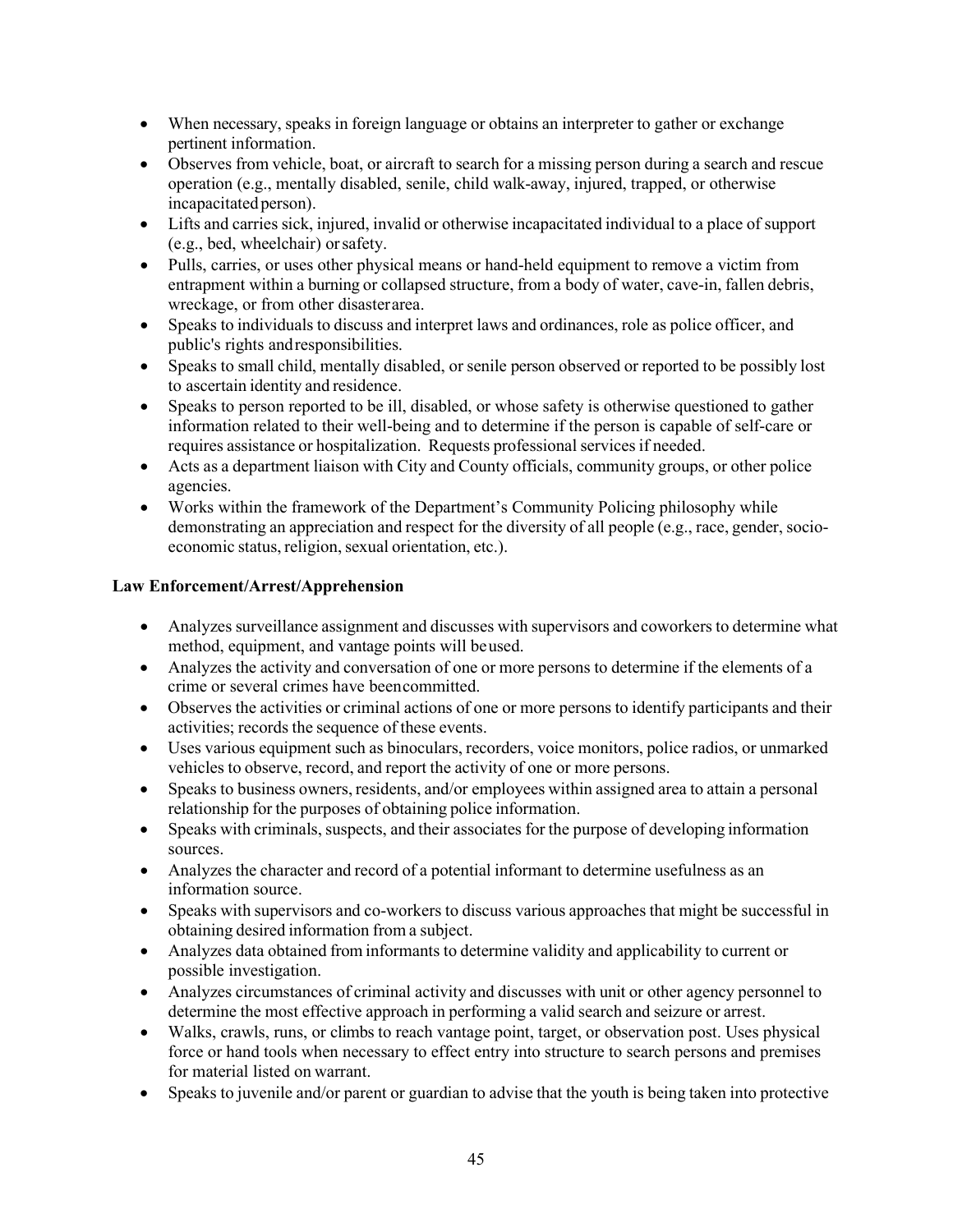custody as a result of improper or non-effective parental control, being destitute, living in an unfit house, or being mentally or physically disordered and a danger to the public. Refers parent and/or juvenile to local counseling/social service agencies or city juvenile diversion program when necessary. Discusses alternatives to arrest.

- Speaks to parties such as youths and solicitors to advise of existence of minor laws or ordinances and encourage their cooperative compliance as opposed to formal enforcement.
- Issues citation to party for minor law or ordinance violation and writes report for record purposes, documenting thefacts.
- Speaks to parties to advise what lawful recourse they have related to persons violating minor laws, ordinances, or regarding general disputes.
- Analyzes emergency police call to determine and direct the number of personnel needed to respond, approaches to be taken, escape routes to be covered, precautions to be taken, other agencies to be alerted, supervisors or support persons to be notified, and emergency medical equipment and other emergency equipment needed.
- Analyzes known information on fleeing suspect's direction, means of flight, local surrounding geography, armament, and responses to make determinations regarding cut-off points, escape routes, adjoining agencies to be notified, search patterns to initiate, or special weapons needed.
- Speaks to suspect by yelling, bullhorn, loudspeaker, telephone, or other means to command suspect's moves and to persuade surrender without violence.
- Analyzes resistance of suspect to determine the degree and type of force required to safely subdue and apprehend and does so within established laws and Department's guidelines.
- Analyzes violent incidents to determine the source, force, weaponry, and strategy for action.
- Transmits, receives, and monitors messages over police radio (e.g., car radio, dispatch, etc.).
- Transmits, receives, and monitors messages over radio-car computer terminal.
- Speaks to police communications personnel to report a violent incident, location, assistance needed, resources required, and other relevant information.
- Observes and analyzes incident to determine appropriate use, if any, of firearm. Factors in the analysis include legal and moral considerations as well as practical questions concerning the need for and effectiveness of firearms in a givensituation.
- Uses firearms to capture or halt a suspect, or in defense of own or other's life, or to prevent escape.
- Uses means other than firearms (e.g., night stick, riot baton, chemical mace, hand-to-hand-fighting, or electronic device) to subdue suspect.
- Operates police vehicle and its equipment to affect a felony traffic stop to halt or block a fleeing suspect, using prescribed techniques of vehicle positioning to provide maximum cover, lighting equipment, and radionotice.
- Guards, handcuffs, and escorts prisoners or suspects to police vehicles (patrol car, unmarked vehicles, or police wagon) to prevent escape or any further criminal activity.
- Searches suspect's clothing and person for weapons and contraband, and seizes any contraband found.
- Advises suspect of his/her arrest and subsequent rights under the law.
- Speaks to persons related to, acquainted with, or with legitimate interest in suspect to inform them of suspect's situation (e.g., in custody, under investigation, or being sought).
- Identifies and apprehends offenders.
- Assists in warrants.
- Pursues suspect(s) invehicle.
- Pursues suspect(s) on foot.
- Conducts fieldidentifications.
- Uses deadly force whennecessary.
- Utilizes lesslethal options when appropriate.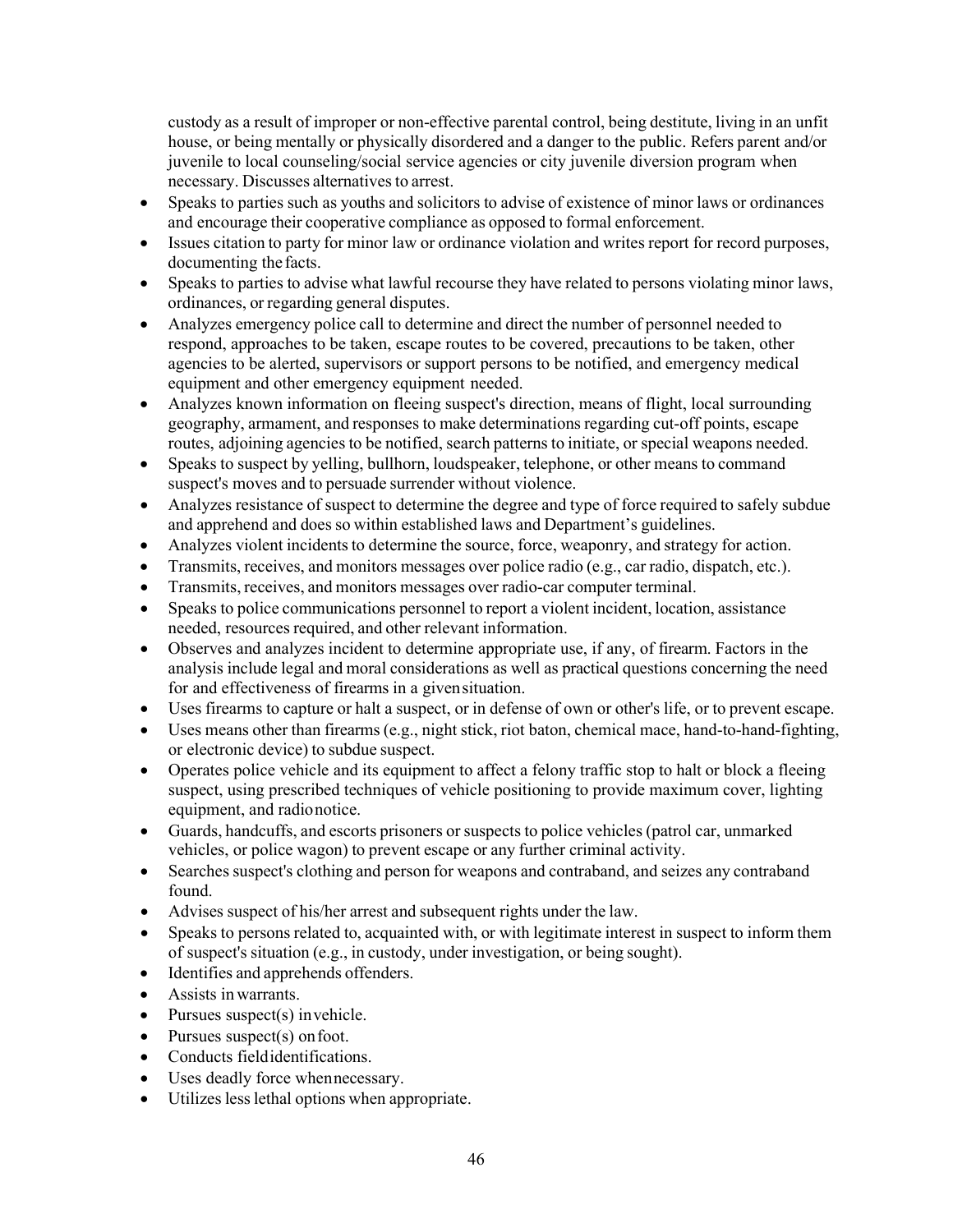- Provides medical aid to persons in custody when appropriate.
- Uses tactics necessary for situation to come to a successful conclusion.

#### **Case Presentation and Testimony**

- Speaks to Deputy District Attorney and other case investigators to discuss the facts and investigation of the case prior to trial.
- Reviews police report(s), case notes, photographs, and other case-related data to familiarize self with the case as reported prior to trial. (Includes Traffic Court.)
- Speaks to Deputy District Attorney, defense attorney, judge, and/or jury to testify to the facts of the case in a clear, concise, and accurate manner in response to direct questioning. (Includes Traffic Court.)
- Analyzes questions directed by the Deputy District Attorney or defense attorney and the directions of the presiding judge to ensure complete understanding and to determine the proper response.
- Uses diagrams, displays, and audio visual equipment to illustrate courtroom testimony regarding crime, traffic, or firescene.
- In testimony before the court, analyzes physical evidence or individuals to identify their relationship to the case. (Includes Traffic Court.)
- Analyzes testimony given by the prosecution or defense to determine its accuracy or completeness and relates this information to the District Attorney.
- Testifies to, and may present, physical evidence in legal proceedings.
- Confers with prosecutors or city attorney.
- Reads and reviews reports and notes for court testimony.

#### **Field Training Officer**

- Speaks with recruit trainee officer to explain the procedures of the job, the ramifications of police action within certain circumstances, the proper safety precautions, and to orient to assignment.
- Demonstrates as many police tasks and techniques as possible to illustrate the proper procedure and technique to the recruit/trainee officer.
- Reviews available documents in order to explain to recruit/trainee departmental policy, procedure, directives, judicial procedures, and statute law and their application to specific incidents in question.
- Observes recruit/trainee's behavior related to task performance; determines need for improved or corrected taskperformance.
- Speaks to recruit/trainee to advise on behavior required for effective job task performance.
- Analyzes area characteristics (e.g., ethnic, demographic, social and economic aspects) to determine special mechanical and behavioral capabilities required for proper task performance by recruit/trainee.
- Reviews all products (e.g., tests or reports) of recruit/trainee efforts to determine quality, progress, and need for additional training, and to identify weaknesses and areas of competency. Records in log a recruit/trainee's accomplishments in specific tasks or activities.
- Analyzes work activities to determine general training needed to enhance recruit/trainee's skills.
- Writes evaluation of recruit/trainee to inform supervisors of need for remedial training and areas of competence.
- Counsels recruit/trainee to discuss need for remedial training, areas of competence, and to recommend areas forimprovement.
- Analyzes individual or unit training needs and speaks with resource personnel to discuss program development considerations.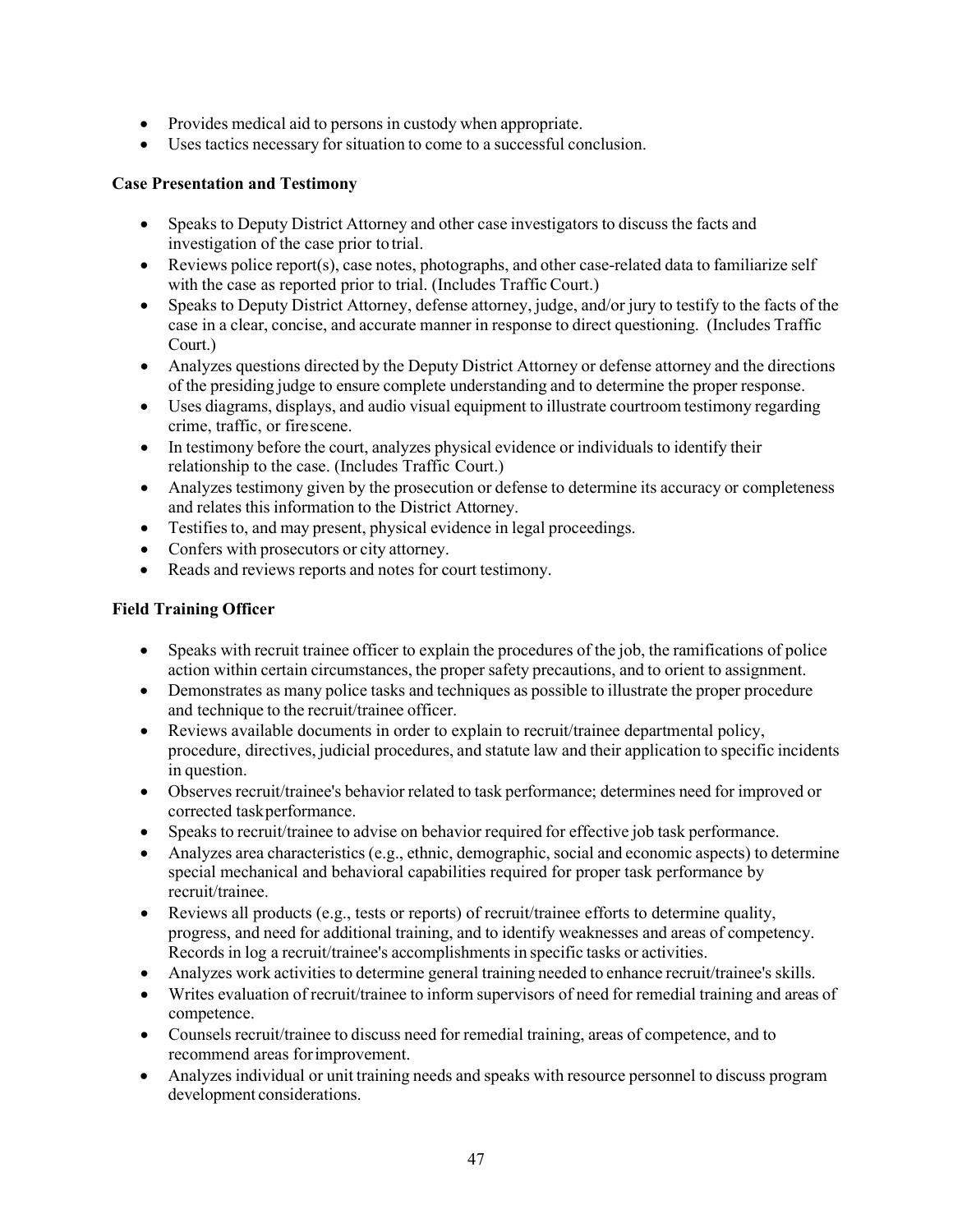- Speaks with supervisor and/or resource personnel to request remedial or special training for individual or unitpersonnel.
- Trains other personnel and new officers.
- Assists in developing and administering training programs.

#### **Field Training Program Participant**

- Receives studyassignments.
- Reads material as assigned.
- Takes job knowledge tests (e.g., true-false, matching, multiple choice), performance tests, and manipulative tests to demonstrate ability to read, retain, and recall information, as well as to perform job tasks.
- Satisfactorily meets and applies department's performance objectives, rules and regulations, and standards of the field training program.

#### **Written and Verbal Communication**

- Takes notes on events occurring in the field and incorporates them into reports.
- Summarizes, in writing, statements from complainants, witnesses, etc.
- Records, in writing, formal confessions.
- Enters information on report forms consisting primarily of check-off boxes or fill-in the blanks.
- Writes brief reports to document an event.
- Writes descriptive reports consisting of short sentences and/or phrases (e.g., incident reports).
- Writes in-depth narrative reports containing complete sentences and paragraphs.
- Writes memos, letters, and reports to be complete and understandable.
- Completes all necessary departmental forms.
- Records number/letter series (e.g., license plate number, driver's license numbers, telephone number, registration numbers,etc.).
- Completes paperwork for arrest warrants.
- Maintains accurate records(e.g., maintenance records, inventory logs, activity logs, patrol logs, daily reports, etc.)
- Ensures that all required paperwork is completed in a timely manner.
- Provides accurate verbal descriptions of citations and violations.
- Attends neighborhood meetings and gives talks on safety, crime prevention, and other public safety matters.
- Communicates calmly and in a reassuring manner to co-workers, subordinates, superiors, and the public when relaying information during stressful situations.
- Actively participates in roll-call training, lectures, exercises, and meetings with other officers.
- Exchanges information with other law enforcement officers.
- Makes presentations to groups.
- Advises victims, witnesses and offenders on legal procedures.
- Conducts interviews.
- Explains complaints to offenders, victims, and witnesses.
- Mediates familydisputes.
- Talks with people to establish rapport.
- Comforts emotionally upset persons.
- Refers persons to agencies providing social services.
- Communicates basic information to media.
- Writes speeches or other public relations materials.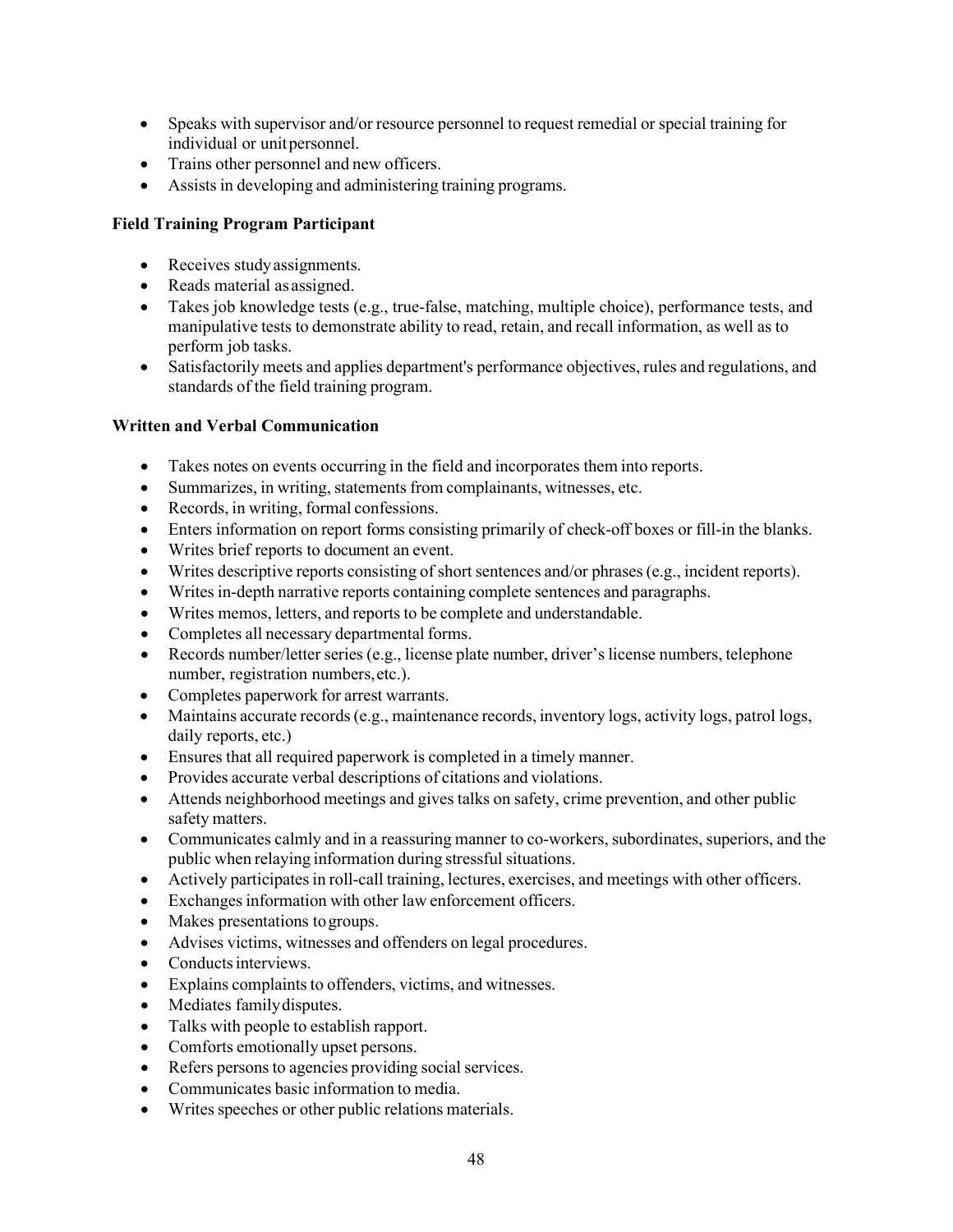- Prepares and delivers speeches.
- Contacts first line supervisors regarding problems.
- Contacts command level supervisors regarding problems.
- Conducts parent/juvenileconferences.
- Completes reports to be clear and concise.

#### **Administrative**

- Reports to work on time and when scheduled.
- Places children in protective custody when necessary.
- Investigates accidents involving departmental vehicles.
- Conducts or supervises searches of property.
- Directs crowd control procedures.
- Directs police activities at incident scenes.
- Informs other units of majorincidents.
- Assists with or executes search warrants.
- Organizes surveillance of individuals and locations.
- Deals with barricade hostage situations.
- Executes arrestwarrants.
- Approves release of impounded vehicles.
- Directs assisting officers or public service personnel.
- Requests assistance from other agencies.
- Directs personnel to secure information, make arrests, etc.
- Makes judgments regarding arrest/release of suspects/offenders.
- Determines whether incidents are criminal or civil matters.
- Assists in investigating use of firearm incidents.

#### **Knowledge, Skills, Abilities, and Other Characteristics (KSAOs)**

- Knowledge of human behavior theories, practices, and techniques.
- Knowledge of motor vehicle operation under normal and emergency conditions.
- Ability to plan and organize.
- Ability to evaluate and analyze in order to apply knowledge and to decide on the most appropriate course of action.
- Decision-making ability to make numerous immediate, sound decisions on a routine basis and under extreme stress, often without assistance of another. Includes ability to properly interpret and act on verbal orders and written policies with little or no supervision.
- Ability to assimilate, interpret, remember, recall, relate, and act upon facts and details heard and observed and follow oral instructions.
- Ability to read, assimilate, interpret, remember, recall, relate, and act upon written information and follow writteninstructions.
- Ability to verbally communicate in English with a variety of people of various educational and socio- cultural backgrounds.
- Ability to identify, adopt, and exhibit appropriate demeanor and behaviors (interpersonal abilities) in order to deal most effectively with a wide variety of people, both adversaries and advocates.
- Ability to write clearly, accurately, concisely, legibly, and with correct English grammatical construction, spelling, and punctuation.
- Ability to add, subtract, multiply, and divide whole numbers, dollars, and cents; compute fractions and decimals.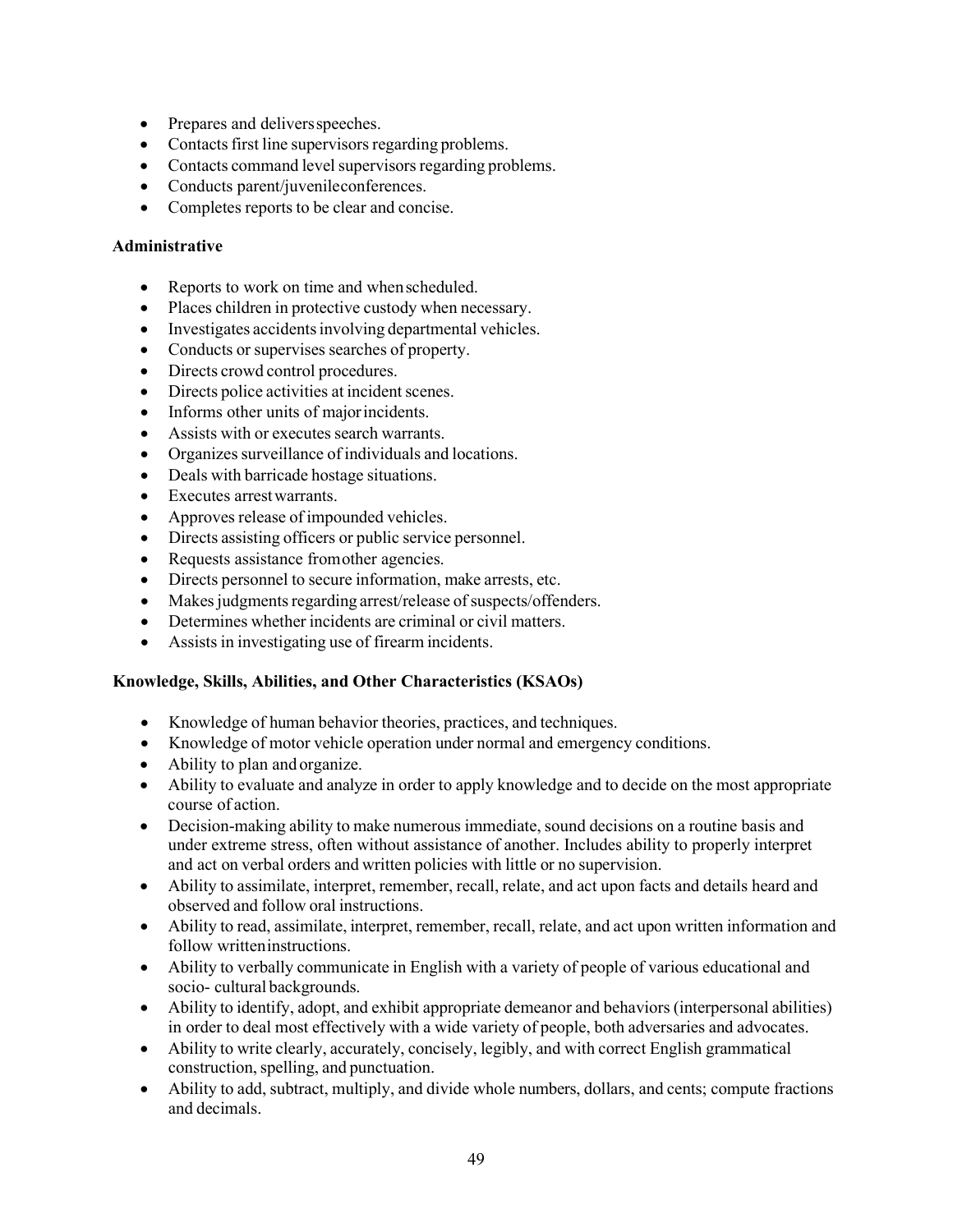- Ability to perform job as a team member, establish and maintain efficient working relationship with coworkers, supervisors, and other Department members.
- Willingness to work irregular hours, irregular days, overtime, weekends, holidays, variable shifts, evenings, on call, and emergency call out.
- Willingness to work at any location in the city and work specified assignments, as required.
- Must meet and maintain Colorado POST Standards for Certification as a Peace Officer.
- Willingness to use physical force and/or take the life of another if justified in terms of existing laws, polices, and procedures.
- Ability to enforce laws regardless of personal ethics or feelings.
- Willingness to comply with Department grooming standards and wear a uniform furnished by the Department, as required.
- Willingness to possess a valid, unencumbered driver's license.
- Ability to carry a loaded firearm onduty.
- Willingness to attend meetings or classes regardless of location or time.
- Ability to work under stressful and/or adverse or potentially hazardous conditions such as inprogress criminal activity, exchange of gunfire, unruly crowds and assembles, apprehension of dangerous criminals, and violentincidents.
- Ability to qualify regularly on firing range to Department's standards.
- Willingness to obtain valid First Aid and CPR certificates.
- Ability to effectively deal with a variety of people from various backgrounds and ranks.
- Willingness to demonstrate integrity and truthfulness to self and others even in the face of severe consequences.
- Ability to maintain respect for other employees and the public including deceased victims and family members.
- Willing to work under adverse or hazardous conditions.
- Ability to demonstrate customer service/service orientation.
- Ability to use a computer.
- Ability to counsel, support and be empathetic towards others.
- Ability to maintain control of and self-regulate emotions.
- Ability to follow rules and obey orders without questioning authority.
- Ability to adjust to changes in policies and procedures.
- Ability to act on own and recognize the need to charge and act accordingly.
- Ability to maintain confidentiality in the performance of job duties.
- Ability to physically use electronic police equipment (e.g., police radios, radar units, etc.).
- Ability to drive a car.
- Ability to learn/understand new regulations and enforce them.
- Ability to use reasoning and problem-solving skills.
- Ability to relate/explain information to others.
- Ability to learn new information and procedures.
- Ability to accept supervision.
- Ability to multitask.
- Willingness to demonstrate self-discipline.
- Willingness to be self-motivated and work with minimal supervision.
- Willingness to demonstrate cooperation with colleagues, other employees, and the public.
- Effective teamwork techniques, including skills to accept, understand and follow orders, to work harmoniously with co-workers and to consistently follow-through on routine or specially assigned duties.
- Willingness to encourage the participation of all people and the inclusion of diverse points of view.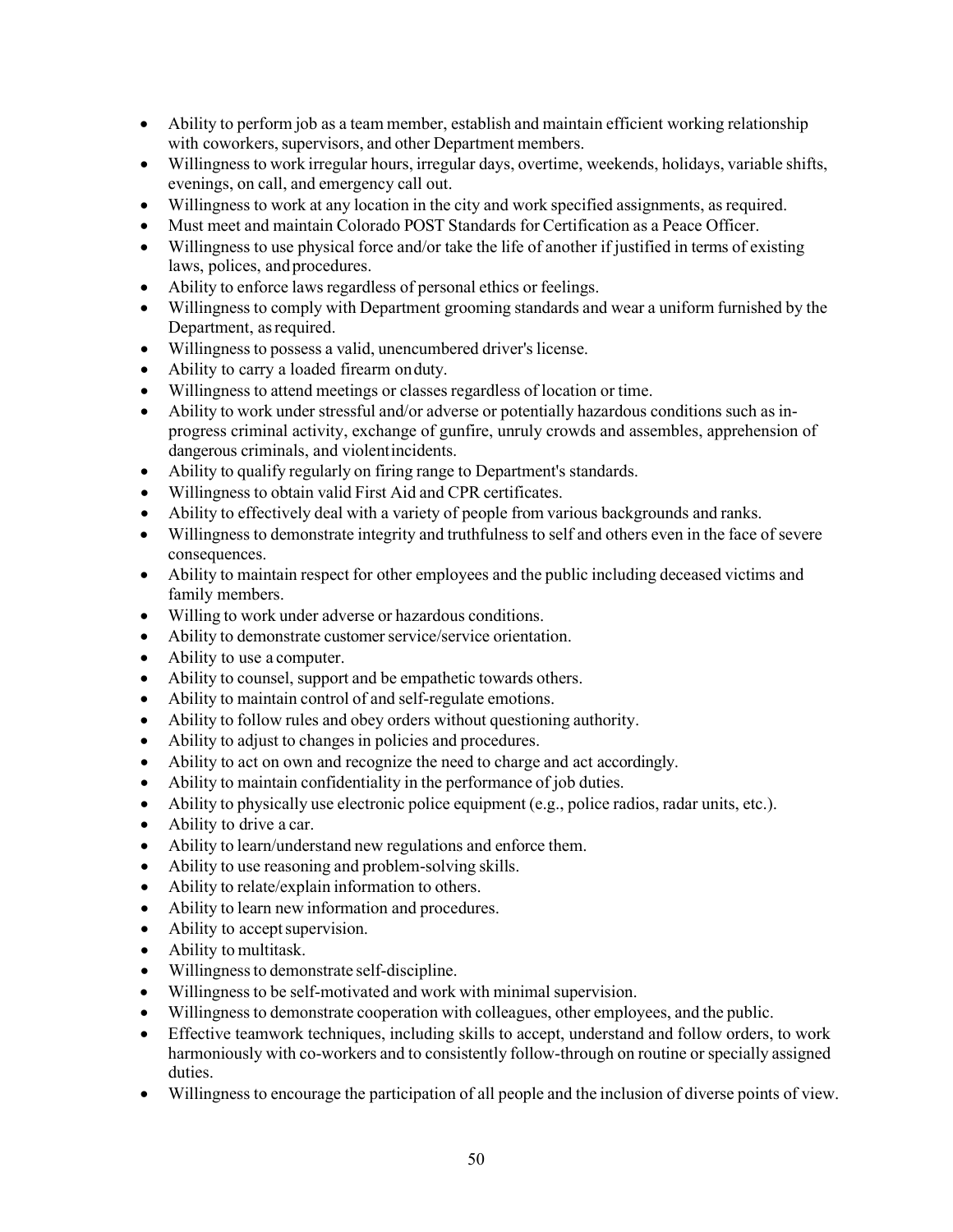• Ability to don and use a gas mask and other PPE.

#### **Physical Characteristics**

- Static strength sufficient to:
	- a. lift and carry objects such as property (e.g., televisions, stereos, food and beverage cases); equipment (e.g., duty bag, evidence kit, box of flares, cases of ammunition); vehicle parts (e.g., truck tires,car wheels).
	- b. lift, drag, or carry children and adults (dead, alive but injured, or resistant dead weight) with assistance.
	- c. lift, drag, or carry children and adults (dead, alive but injured, or resistant dead weight) without assistance.
	- d. push/pull/drag objects such as stalled car across an intersection or off a roadway, dead animals (e.g., deer or large dogs) road debris or hazards (e.g., utility poles, tree limbs), move furniture, mattresses, and other household items to conduct searches, maneuver people during arrests or when injured (e.g., pull from a car or onto a gurney) or assist another officer over a wall.
- Explosive strength sufficient  $\alpha$ 
	- a. jump over obstacles (e.g., hedge, hood of car, ditch, culvert, retaining wall) as high as four feet and wide as four feet.
	- b. sprint short distances during deployment to pursue suspects, to escape hazards (e.g., fire, gunfire, toxic elements), or to assist victims requiring emergency assistance.
	- c. control/restrain combative individuals.
	- d. use the body to force entry into a structure.
	- e. run a distance of over 50 yards.
	- f. run a distance of under 50yards.
	- g. pull self up and overobstacles.
- Dynamic strength sufficientto:
	- a. climb up or over objects (e.g., steep, uneven grades, hills, and sandy areas, trees, fences, poles, extension ladders, sides of buildings) up to six feet.
	- b. repel down sides ofbuildings.
	- c. walk for an average of six to seven hours with few breaks to direct traffic, to patrol during parades, football games and dances, to patrol shopping malls, and to conduct search and rescue operations.
	- d. walk up and down flights ofstairs.
	- e. crawl in confined areas(e.g., attics).
	- f. climb through small openings (e.g., windows).
	- g. pull self throughopenings.
- Stamina to run for one-quarter of a mile on the average or up to a maximum of approximately one mile in order to apprehend a suspect.
- Balance, coordination, flexibility, and mobility of the body.
- Ability to physically react quickly in situations such as drawing weapon, defensive driving, physical confrontations (e.g., fending a blow or preventing flight), or dodging traffic.
- Arm-hand steadiness, while moving arm or holding it in one position, in order to accurately aim and fire a firearm, spray chemical deterrent, and operate camera equipment or hand-held radar.
- Manual and finger dexterity to quickly make skilled, coordinated movements of the fingers and/or hands to operate radio and intoxilizer, to load/unload firearms, to handle minute or delicate evidence, and to write.
- Near vision sufficient to identify and distinguish among objects (arm's length or closer) such as fingerprints, serial numbers, trace evidence (e.g., lint, fibers, hair) and read fine print on items (e.g.,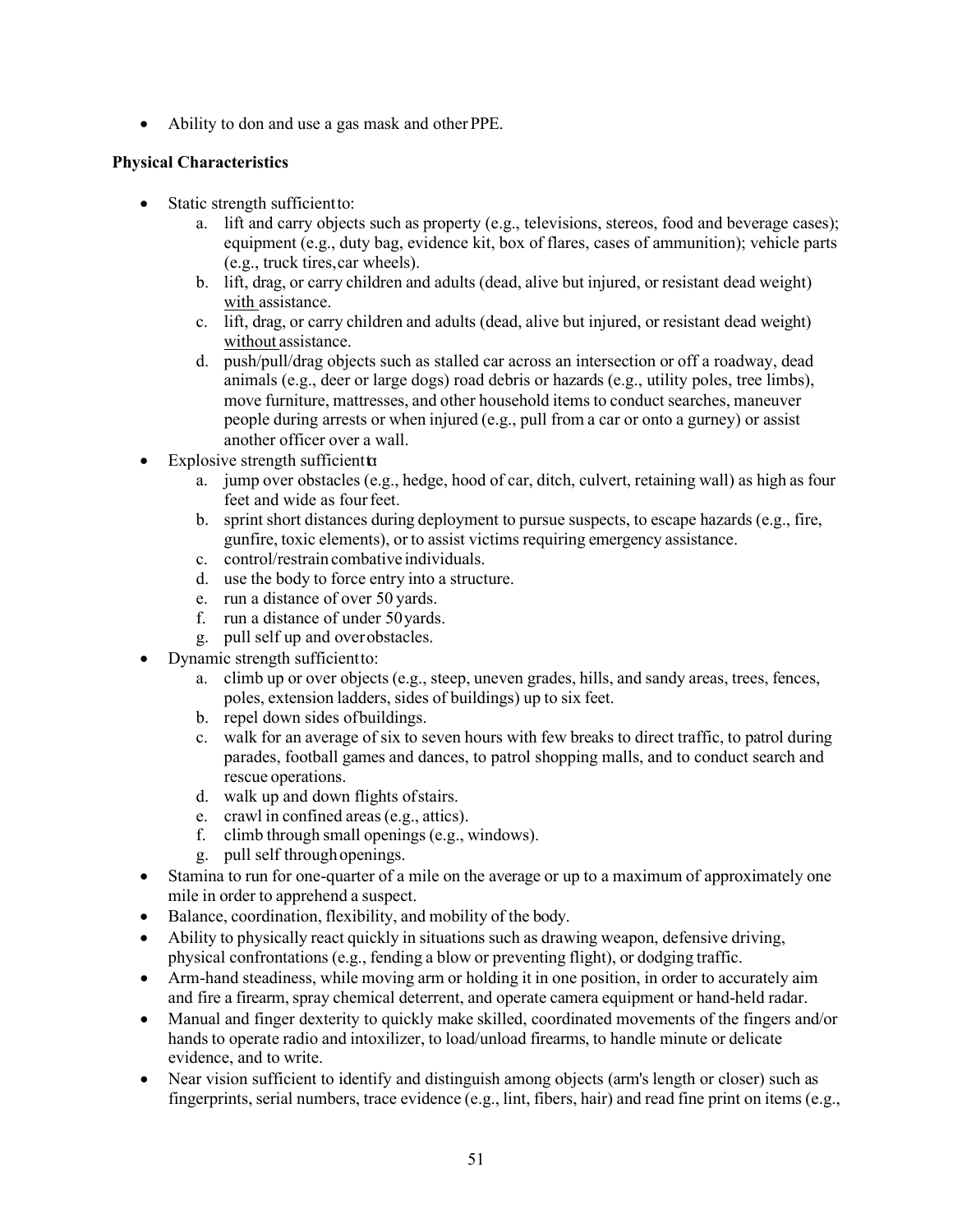reports, driver's license, containers, legal documents and forms, books, citations).

- Far vision sufficient to identify license plates and vehicle makes at a distance and under various light and weather conditions, and distinguish one person from another, identify objects on a person or held in person's hand, distinguish a weapon from an object other than a weapon, identify and describe clothing, height, weight, and facial characteristics from a distance and under various light and weather conditions.
- Color vision sufficient to identify and distinguish between colors and shades of color to identify narcotics, describe subject (e.g., clothing, hair, eyes, or skin color), recognize and describe hazardous material placards on vehicles, identify evidence tagging.
- Hearing ability sufficient to understand general in-person and telephone conversation, and understand radio transmissions, commands, cries for assistance when obscured by background noise, and discriminate among non-speech sounds (e.g., action of weapons), and to recognize the direction from which a sound is coming (e.g., footsteps, voices, or alarms), and understand whispered conversation.
- Physical tolerance to effectively work under adverse environmental conditions, extended or disrupted work schedules resulting in loss of sleep and meals, the stress of interacting with hostile or dangerous people, of assisting victims of violence or injury, and the changing parameters of legally-mandated job responsibilities and limitations, and repetitive, routine patrol conditions that require riding for extended periods in a car.
- Sense of smell sufficient to detect illegal drugs, alcoholic beverages, ether, fuels (e.g., natural gas, gasoline), fire, andcorpses.
- Hand-eye coordination to aim and accurately fire a weapon, use police tools, demonstrate a field sobriety test, or write.
- Sufficient use of voice to speak loudly and clearly enough to be easily understood during in-person or telephone conversation or radio transmissions over a noisy background and to project authority and command presence via volume, tone, clarity, andassertiveness.
- Physical ability to subdue and arrest a resisting/attacking individual.
- Physical ability to effectively handle opposition during an arrest or in an emergency situation.
- Physical ability to effectively handle an armed confrontation with a suspect.
- Ability to recover weapon(s) from a suspect.
- Physical ability to perform an evasive maneuver to recover a weapon from a suspect.
- Ability to sit or stand for long periods of time.
- Ability to clean weapons.
- Ability to maintain firearm qualifications.
- Ability to inspect weapons.